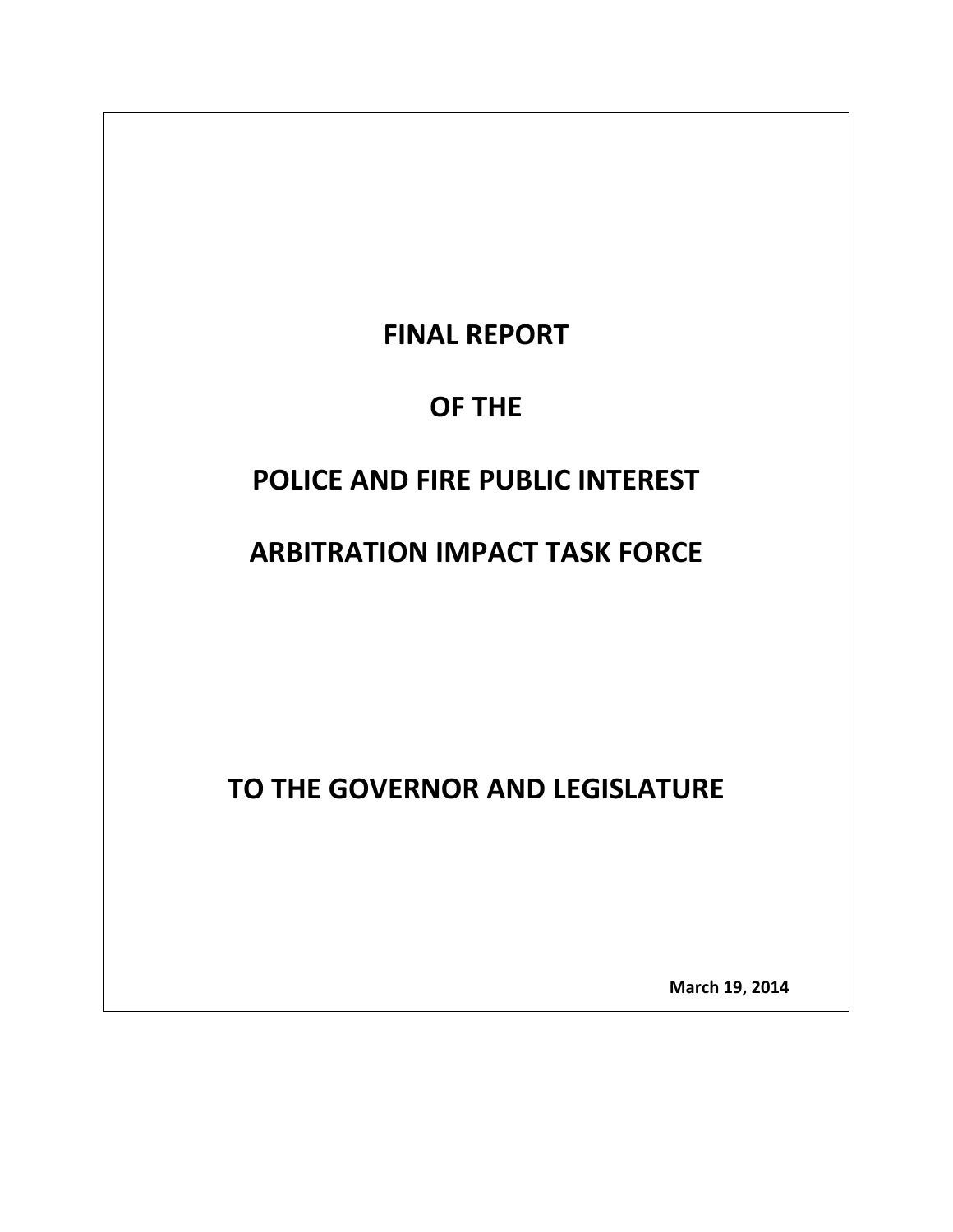#### **TABLE OF CONTENTS**

| <b>MEMBERS</b><br><b>TASK FORCE REPORT</b>                                                                                | $\overline{2}$<br>$3 - 15$ |
|---------------------------------------------------------------------------------------------------------------------------|----------------------------|
|                                                                                                                           |                            |
|                                                                                                                           |                            |
| UNANIMOUS RECOMMENDATIONS<br>OF THE TASK FORCE                                                                            | 16-18                      |
| ADDITIONAL RECOMMENDATIONS AND<br><b>COMMENTS BY THE APPOINTEES</b><br>OF THE GOVERNOR TO THE TASK FORCE                  | 19-23                      |
| <b>ADDITIONAL RECOMMENDATIONS AND</b><br><b>COMMENTS BY THE APPOINTEES OF THE</b><br><b>LEGISLATURE TO THE TASK FORCE</b> | 24-32                      |

**APPENDIX 33-66**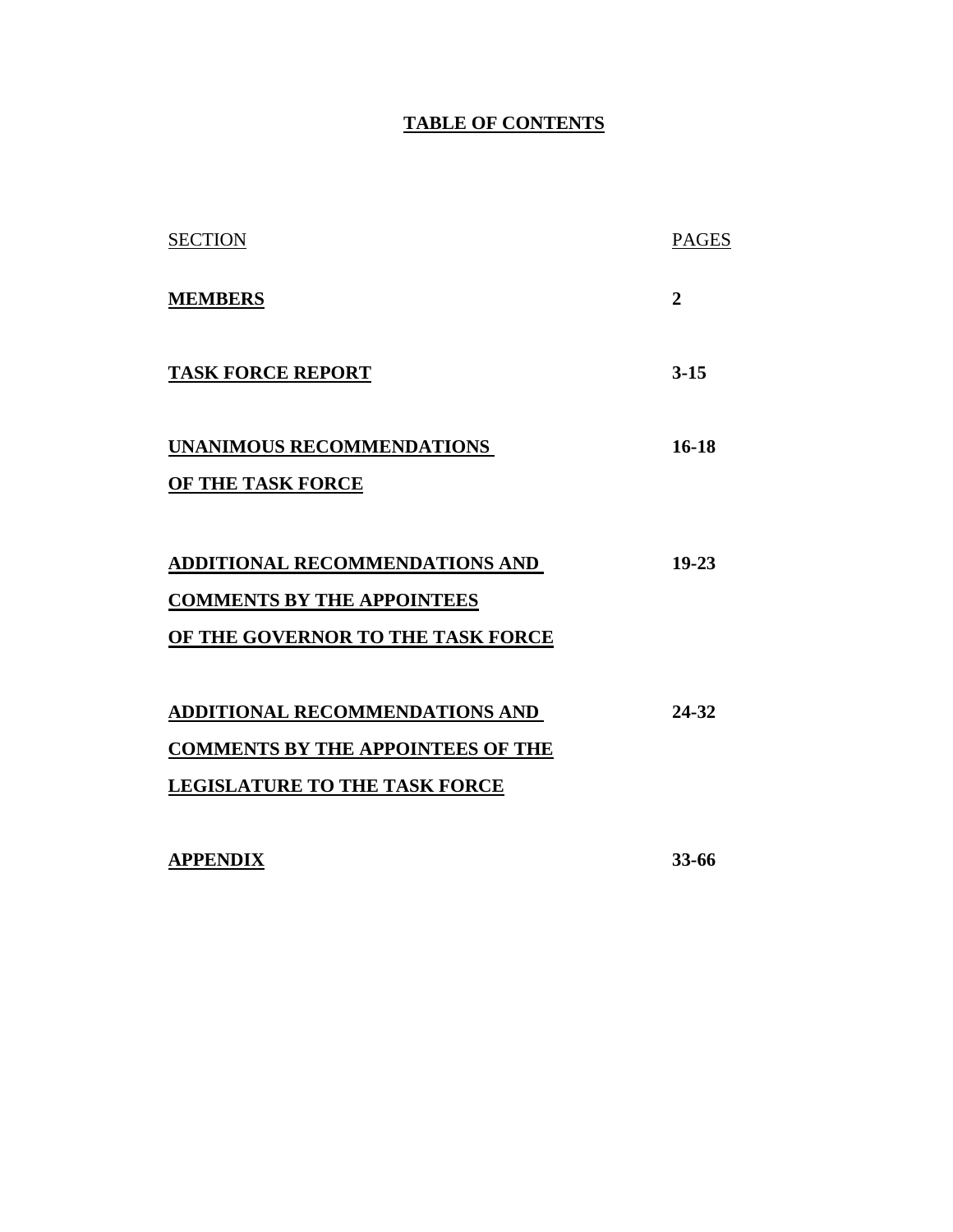#### **POLICE AND FIRE PUBLIC INTEREST ARBITRATION TASK FORCE MEMBERS**

#### **Members**

David A. Cohen, Esq. – Chair Director – Governor's Office of Employee Relations State of New Jersey – Appointee of the Governor

Robert A. Fagella, Esq. – Vice Chair New Jersey State PBA – Appointee of the Legislature

Robert M. Czech Chair & CEO Civil Service Commission State of New Jersey – Appointee of the Governor

Ronald Bakley NJ State Fraternal Order of Police – Appointee of the Legislature

Edwin Donnelly NJFMBA President – Appointee of the Legislature

Dominick Marino Professional Firefighters Association of New Jersey International Association of Fire Fighters – Appointee of the Legislature

Thomas Neff Director, Division of Local Government Services Department of Community Affairs State of New Jersey – Appointee of the Governor

Hon. Declan O'Scanlon, Jr. Assemblyman – District 13 – Appointee of the Governor

#### **Staff**

P. Kelly Hatfield, Ph.D. Lorraine H. Tesauro Chair Director of Conciliation & Arbitration Public Employment Relations Commission Public Employment Relations Commission Task Force Executive Director (non-voting) PERC Staff Liaison to Task Force

Frank Kanther, Esq. Labor Relations Specialist Public Employment Relations Commission PERC Staff Liaison to Task Force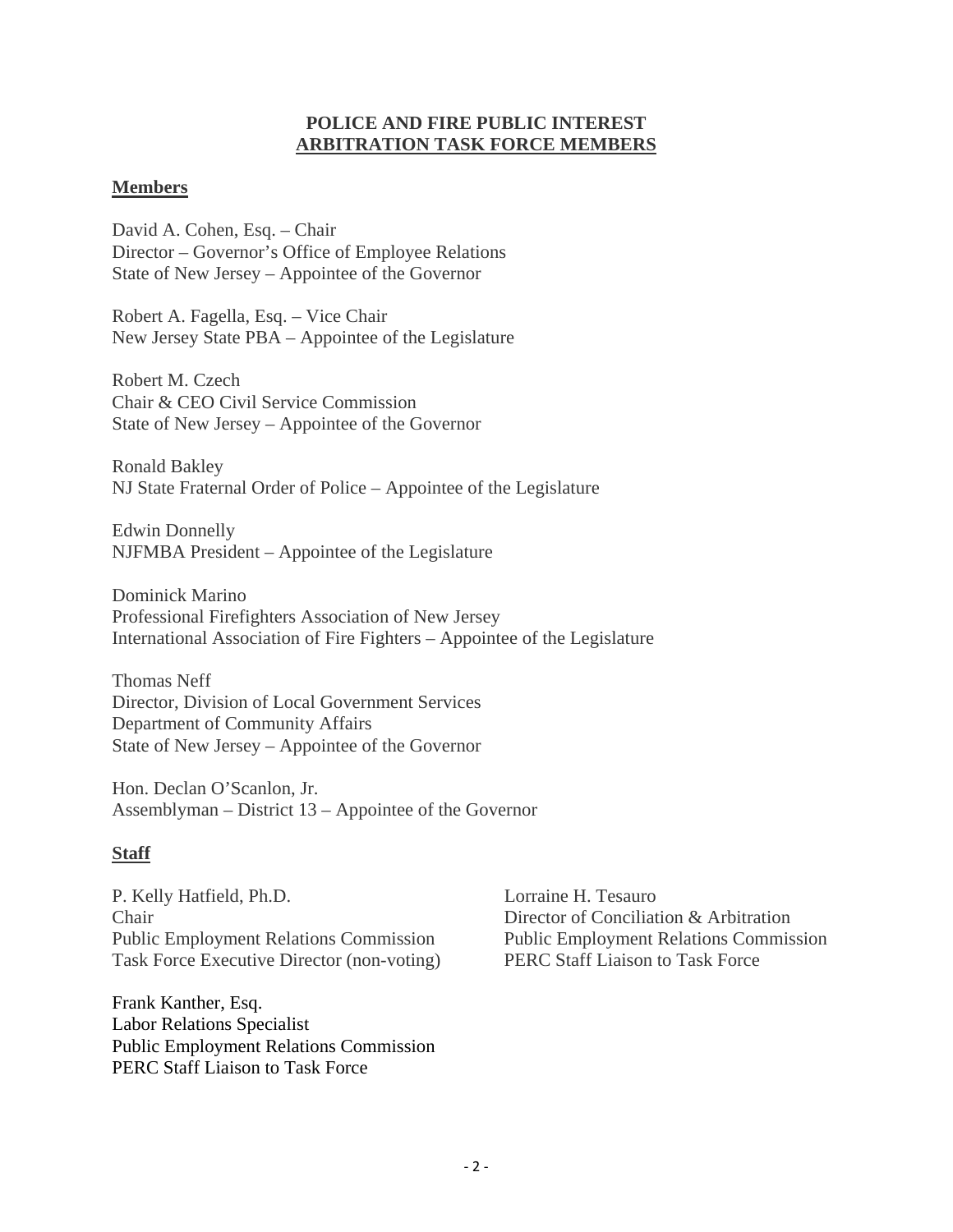# **TASK FORCE REPORT**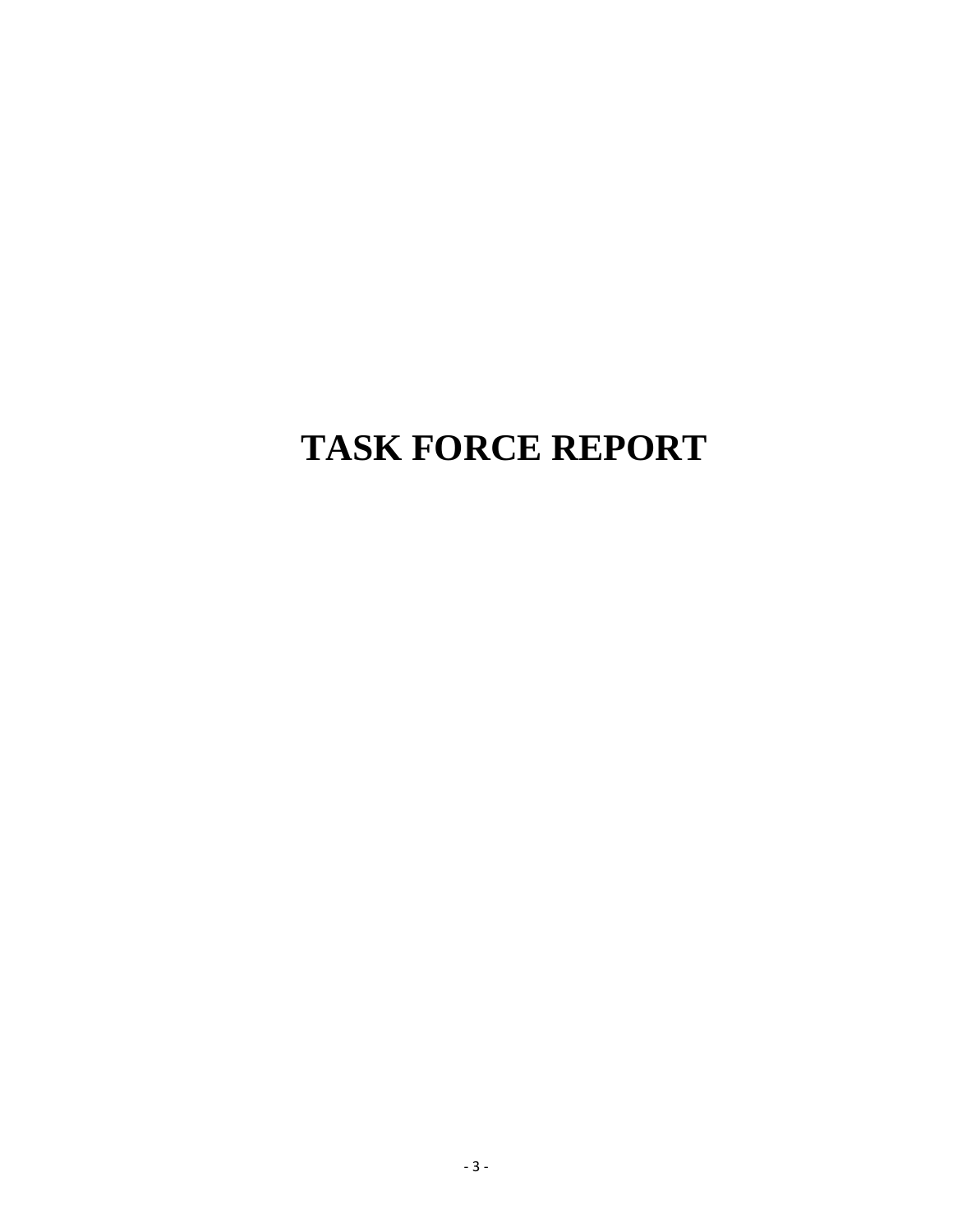The report below is hereby submitted pursuant to **N.J.S.A.** 34:13A-16.8, on behalf of the Police and Fire Public Interest Arbitration Impact Task Force (hereinafter referred to as the "Task Force"). The creation of the Task Force was part of P.L. 2010, c.105, which took effect on January 1, 2011. In that legislation, it provided that the Task Force shall be comprised of eight members as follows:

- (1) four to be appointed by the Governor;
- (2) two to be appointed by the Senate President; and
- (3) two to be appointed by the Speaker of the General Assembly.

A chairperson is selected from among the appointees of the Governor and a vice chairperson from among the appointees of the Legislature. The Chair of the Public Employment Relations Commission (PERC) shall serve as non-voting executive director of the task force. Appointments to the Task Force were to be made by January 31, 2011 and the Task Force was to meet initially within 60 days of the law's effective date.

#### **Role of the Task Force**

*It shall be the duty of the task force to study the effect and impact of the arbitration award cap upon local property taxes; collective bargaining agreements; arbitration awards; municipal services; municipal expenditures; municipal public safety services, particularly changes in crime rates and response times to emergency situations; police and fire recruitment, hiring and retention; the professional profile of police and fire departments, particularly with regard to age, experience, and staffing levels; and such other matters as the members deem appropriate and necessary to evaluate the effects and impact of the arbitration award cap.[1](#page-4-0) Specifically, the task force shall study total compensation rates, including factors subject to the arbitration award cap and factors exempt from the arbitration award cap, of police and fire personnel throughout the state and make recommendations thereon. The task force also shall study the interest arbitration process and make recommendations concerning its* 

<span id="page-4-0"></span>  $1$  This report reflects data through December 31, 2013.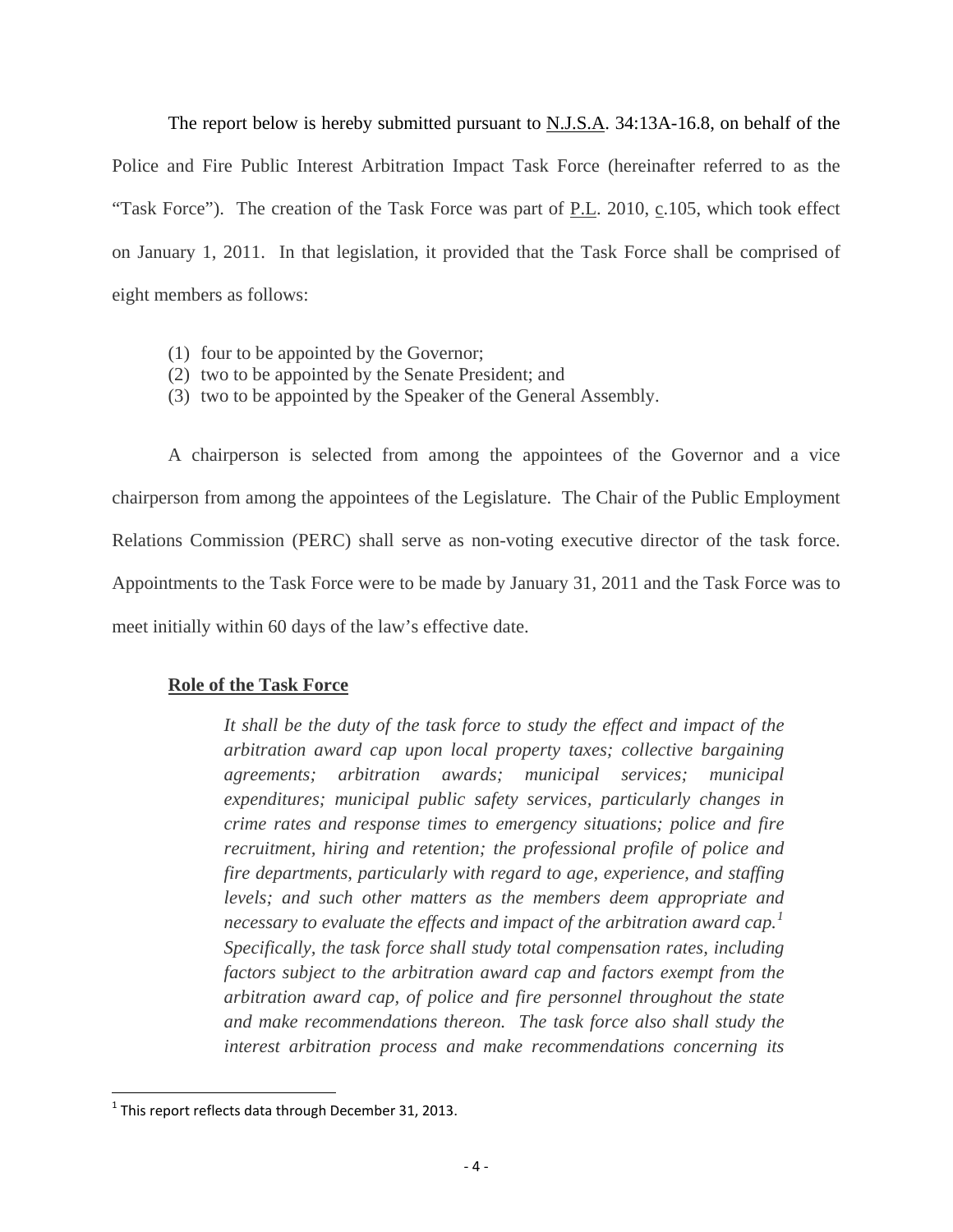*continued use in connection with police and fire labor contracts disputes. The task force shall make findings as to the relative growth in total compensation cost attributable to factors subject to the arbitration award cap and to factors exempt from the arbitration award cap, for both collective bargaining agreements and arbitration awards.*

#### N.J.S.A. 34:13A-16.8(e).

The Task Force is required to report its findings, along with any recommendations it may have, to the Governor and the Legislature and the Task Force's final report due on or before April 1, 2014 shall include, in addition to any other findings and recommendations, a specific recommendation for any amendments to the arbitration award cap. Upon the filing of its final report on or before April 1, 2014, the task force shall expire.

#### **Final Report of the Task Force**

#### A. Trends in Interest Arbitration and Impact of P.L. 2010 c. 105

#### **1. Petitions Filed for Interest Arbitration**

As the chart attached hereto at **Tab A** indicates, the number of cases submitted for interest arbitration in calendar year 2012 and 2013 remained much lower than the number of filings in 2010. PERC received 48 interest arbitration petitions in calendar year 2012 and 28 in 2013, up from 23 in 2011, but down from the 121 petitions it received in 2010 and well below the number of filings in calendar years 2006 through 2009.

#### **2. Interest Arbitration Cases Disposed During Calendar Year**

At the time the changes to the interest arbitration law took effect, PERC had a backlog of cases that were not covered by the new procedural time lines for completing an interest arbitration case. In calendar year 2011, interest arbitrators disposed of 124 cases, the highest rate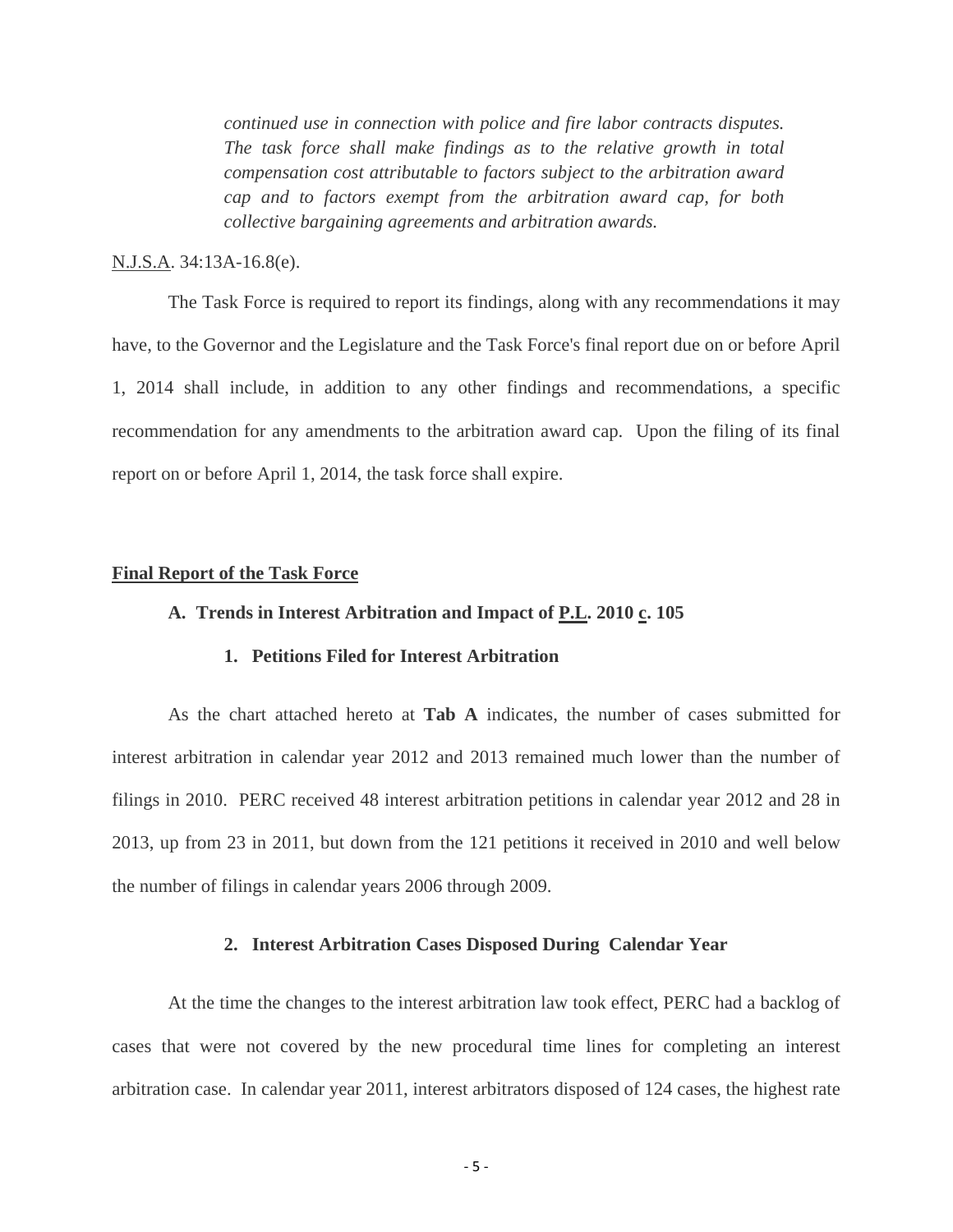of disposal in the last five years. In calendar year 2012, arbitrators disposed of 74 cases and they disposed of 57 cases in calendar year 2013. See **Tab B** attached. This was achieved through PERC's improved case management and efforts to achieve resolution of long outstanding cases. One of the main concerns PERC had been made aware of, prior to the change in the law, was the amount of time, and the cost related to an interest arbitration proceeding. Once a case was in the hands of an interest arbitrator, however, PERC had limited tools available to it to achieve a more expeditious resolution of outstanding cases. Subject to the recommendations contained herein, the Task Force believes that the imposition of hard deadlines for the completion of an interest arbitration proceeding, and related appeals of awards to PERC, benefits all parties to the proceeding. See Recommendation Nos. 1-4 below.

In calendar year 2011, PERC had 187 open interest arbitration cases, many of these cases having been initiated prior to the new law's 45 day deadline for completion. At the start of 2012, that number dropped dramatically to 85. By the start of 2014, that number dropped further to 37 cases. [2](#page-6-0) See **Tab C** attached.

#### **3. Appeals**

From 2010 through 2012, PERC experienced an increase in the number of appeals from interest arbitration awards. See **Tab D** attached. In 2013, however, that number dropped dramatically. While there is no conclusive data to explain these trends, one possible explanation for the rise in the number of appeals, especially in calendar years 2011 and 2012, could be attributable to challenges of the arbitrators' interpretations of the amendments to the interest arbitration law, which required resolution by PERC. Of the nine appeals filed with

<span id="page-6-0"></span> $2$  It should be noted that this number includes a number of cases filed prior to the 45 day completion deadline and all pending appeals before PERC and the Appellate Division.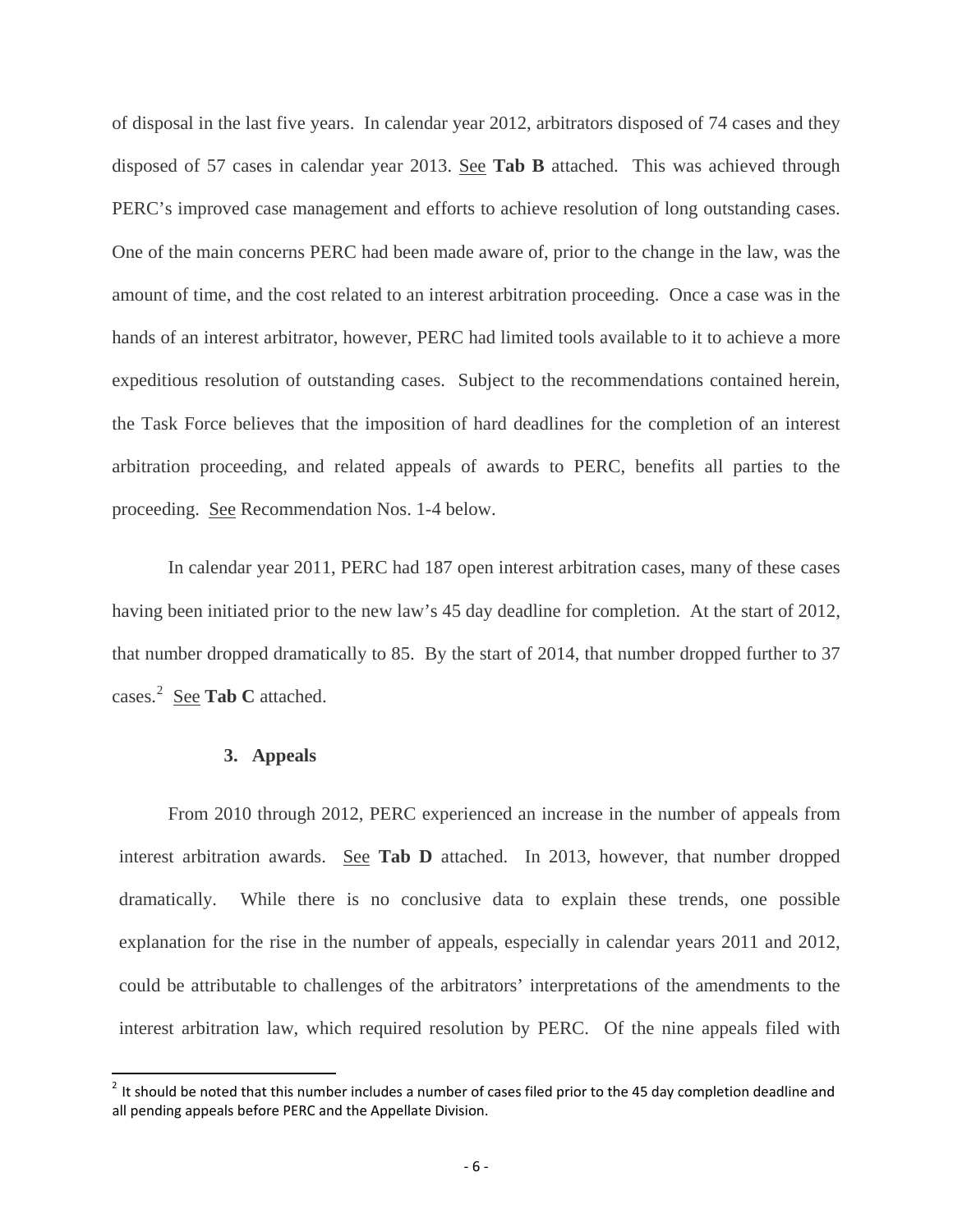PERC for interest arbitration awards subject to the 2% base salary cap, public employers filed six of the appeals and unions filed three of the appeals. PERC affirmed four of the nine appeals in full and one it affirmed in part and vacated in part. Of the remaining appeals, one was withdrawn, one was ordered to be filed as a scope of negotiations petition and only two were vacated and remanded. **Tab E.** 

#### **B. Reporting of Data**

The Task Force has addressed one of its concerns about contract reporting and availability of information. In our 2011 report, we made recommendations to PERC regarding the compilation and reporting of interest arbitration awards. On PERC's web site, www.state.nj.us/perc, the list of public sector labor agreements has expanded as a result of those efforts. The Division of Local Government Services ("DLGS") in the Department of Community Affairs has circulated notices to every municipality, county and other public employers within their jurisdiction to remind them of their obligation to provide PERC with electronic copies of current public sector collective negotiations agreements. PERC currently has 724 police/fire contracts in its database with expiration dates from 2008 to 2017. By having this information readily available on a public web site, parties will instantly have available comparative contract information from multiple entities in the event of an interest arbitration filing. As noted previously, while this obligation already existed for all public sector labor agreements (not just police and fire contracts) under N.J.S.A. 34:13A-8.2 (which requires public employers to "file with the commission a copy of any contracts it has negotiated with public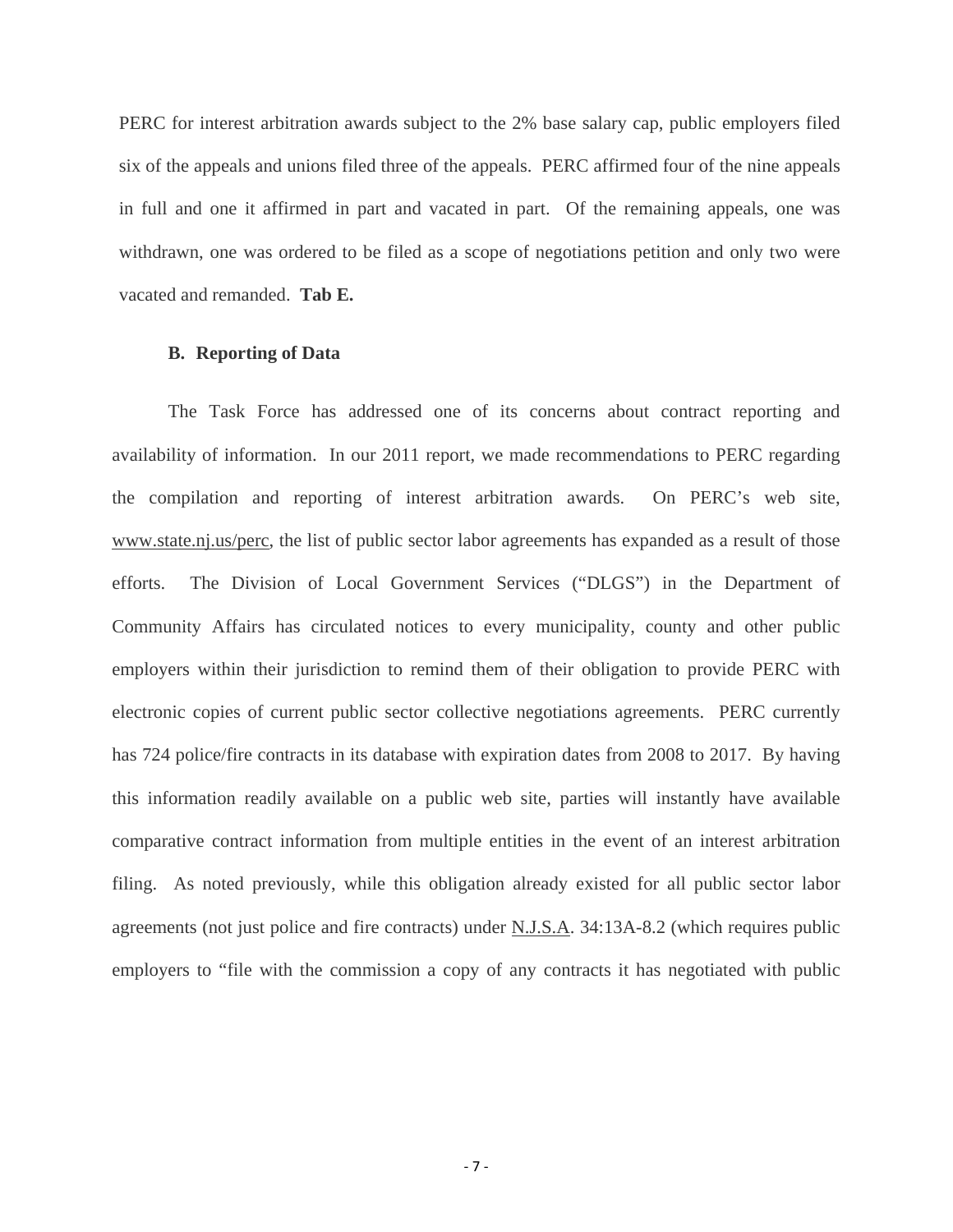employee representatives following the consummation of negotiations.") the changes mentioned above will help achieve greater compliance with this requirement.<sup>[3](#page-8-0)</sup>

#### **C. Contract Summary Information**

While having access to the agreements themselves is useful, one of the most difficult items to assess in the past, for police and fire agreements, was the actual cost of the contract. The Task Force did develop, and PERC implemented, a system that reports, as closely as possible, the total cost (increase to base salary) of a labor contract. Attached hereto at **Tab F** is a summary form PERC is requiring public employers to complete when it reaches a new police/fire labor agreement.<sup>[4](#page-8-1)</sup>

#### **D. Alternate Dispute Resolution and Voluntary Settlements**

In our 2012 Report, we indicated that one of the items that the Task Force would review is the effect of the new law on the agreements reached voluntarily (based on those reported to PERC). Data collected by PERC shows that one impact P.L. 2010, c. 105 has had on police and fire collective negotiations is an increase in the number of units filing for impasse proceedings.

<span id="page-8-0"></span>  $^3$ N.J.S.A. 34:13A-16.8(d)(2) also provides that, in order to facilitate the work of the task force, PERC is required to post on its website all collective negotiations agreements and interest arbitration awards entered or awarded after the date of enactment, including a summary of contract or arbitration award terms in a standard format developed by the Public Employment Relations Commission to facilitate comparisons. All collective negotiations agreements and any side bar agreements shall be submitted to PERC within 15 days of agreement execution.

<span id="page-8-1"></span> $4$  This information, as well as the instruction sheet for employers, is already available on PERC's web site. [www.state.nj.us/perc](http://www.state.nj.us/perc). As noted in our 2012 Report, the reason for utilizing this form was that PERC did not have all of this information in its possession (that the new summary form requires) when it publishes its salary increase analysis of police and fire awards. For example, in 2011, it reported that the average salary increase from interest arbitration awards that year was 2.05% and the average salary increase in voluntary settlements reported that year was 1.87%. Those numbers, however, do not report, in most instances, the total percentage increase to base salary costs caused by such things as step increments and longevity payments. One purpose of the new law was to better identify and recognize those often hidden, but significant, increases to the public employer's budget.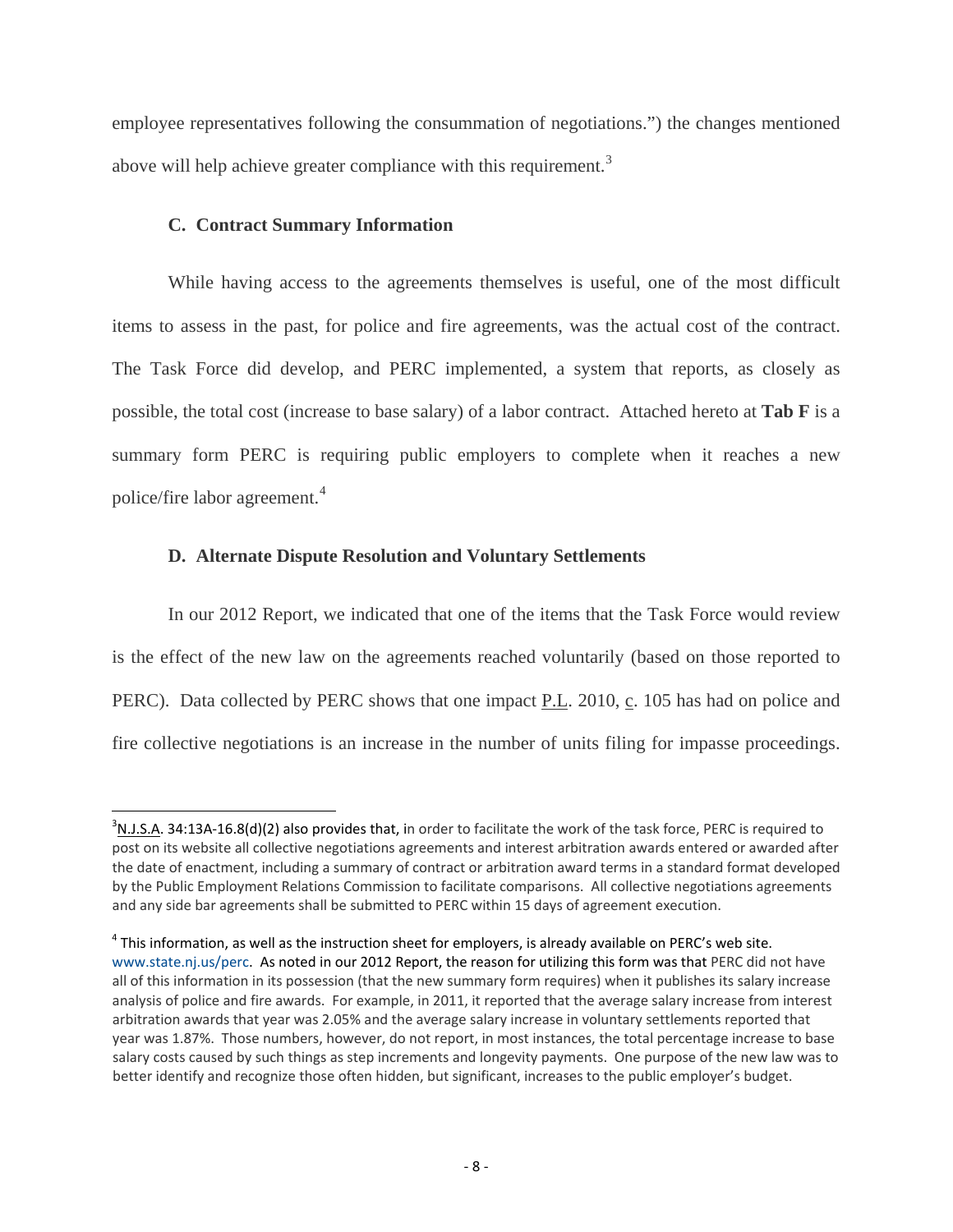Filing for impasse allows the parties to utilize the services of a neutral mediator to help them voluntarily settle their agreement. **Tab G.** 

Additionally, PERC has compiled data regarding voluntary settlements for agreements subject to the two percent base salary cap if the matter had proceeded to interest arbitration. Although the parties are free, under the law, to reach a voluntary settlement that exceeds that cap, the data reveals that the parties, even on a voluntary basis, are attempting to control salary increases. Of the 53 reported voluntary settlements, in cases that would have been subject to the two percent cap had they proceeded to arbitration, the average annual increase in base salary (as defined in N.J.S.A. 34:13A-16.7(a)) was 2.11%. **Tab H.** 

 Of the 19 reported agreements settled voluntarily, during the interest arbitration process, but prior to a formal award, the average annual increase in base salary amounted to 1.84%. **Tab I.** 

#### **E. Analysis of Particular Interest Arbitration Awards**

For all interest arbitration awards subject to the 2% base salary cap, since the inception of the law, the average annual base salary increase amounted to 1.92%. The Task Force analyzed 12 interest arbitration awards as of December 31, 2013 to determine the effect of the two percent salary cap on base salary in comparison to how base salary would have been impacted if the terms of the expired agreements had not been renegotiated and all of the economic terms from the prior agreement would have been repeated in the successor agreements.<sup>[5](#page-9-0)</sup> Tab J. **What this** analysis shows is what would have happened if the across the board increases from the prior contract had been awarded in the current contract. Certainly, there is no guarantee, absent the

<span id="page-9-0"></span> $^5$  There were 17 awards during this period but PERC utilized 12 which provided it with enough background data for it to conduct a comparative analysis.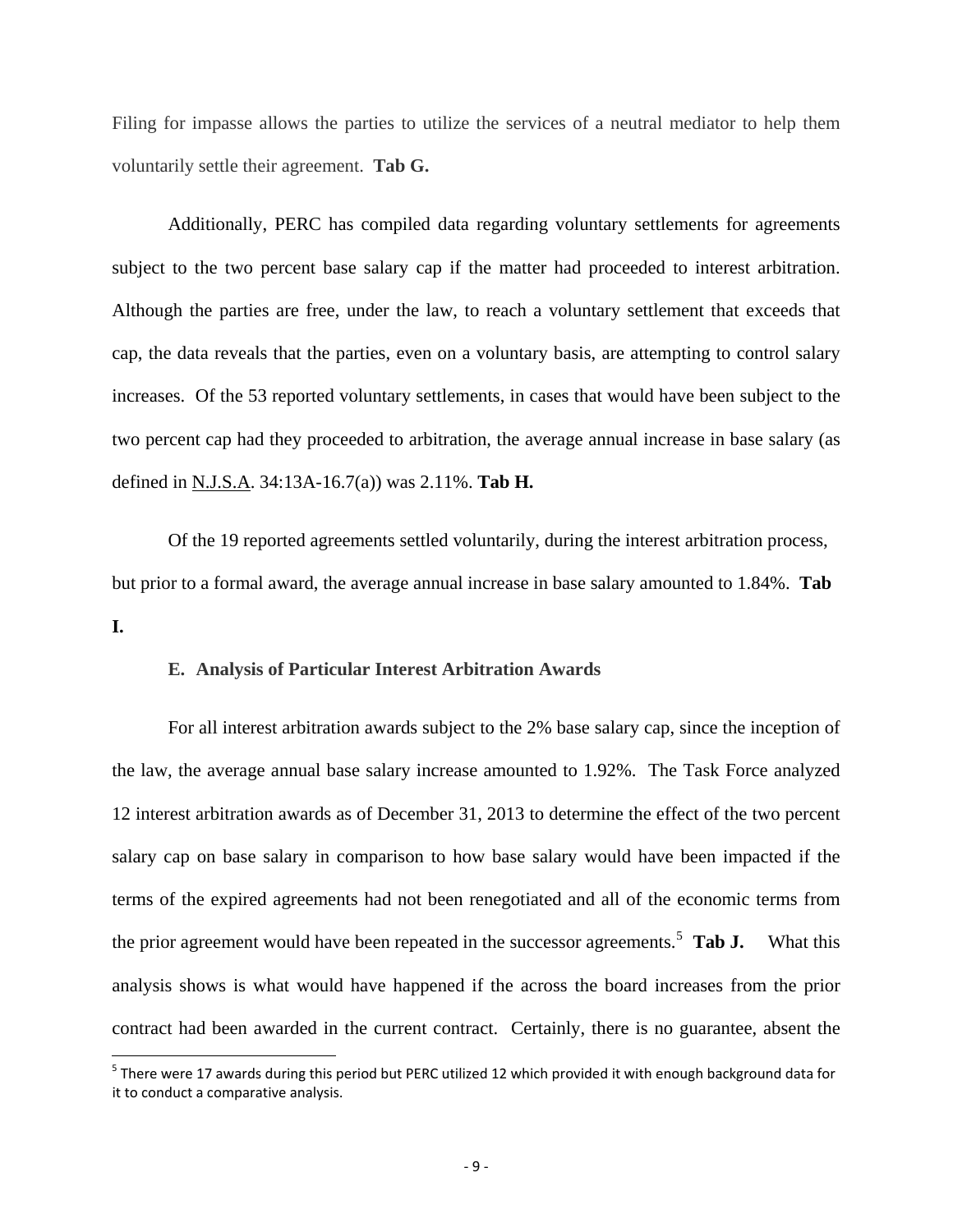cap, that the parties, on their own, would have agreed to the same increases as the prior agreement. The importance of this analysis, however, is to underscore the difference in how the reporting of salary increases has changed due to the law. Prior to the law, public employers, unions and arbitrators would report only the amount of the across the board increases. That reporting, however, did not factor in the increases to salary costs caused by step increases or longevity payments.<sup>[6](#page-10-0)</sup>

#### **1. Seaside Park**

- i. Average annual base salary increase pursuant to the award: 2.03%.
- ii. Average annual base salary increase if terms of expired contract had been repeated in successor contract: 5.86%.

#### **2. Morris County Prosecutor**

- i. Average annual base salary increase pursuant to the award: 2.0%.
- ii. Average annual base salary increase if terms of expired contract had been repeated in successor contract: 4.71%.

#### **3. Atlantic City [7](#page-10-1)**

- i. Average annual base salary increase pursuant to the award: 2.0%.
- ii. Average annual base salary increase if terms of expired contract had been repeated in successor contract: 5.90%.

#### **4. Burlington County Corrections**

<span id="page-10-0"></span><sup>&</sup>lt;sup>6</sup> The Task Force was unable to re-analyze the earlier contracts for these entities to determine the increase to "base salary" under the law's current definition because the parties and arbitrators, prior to enactment of the 2% cap, did not have to analyze the complete cost impact of a contract as they do under the new law. Specifically, the dollar effect of the step increments and/or longevity often was not identified clearly in those pre‐cap awards. The current awards provided that data.

<span id="page-10-1"></span> $<sup>7</sup>$  This involved a fire fighter unit.</sup>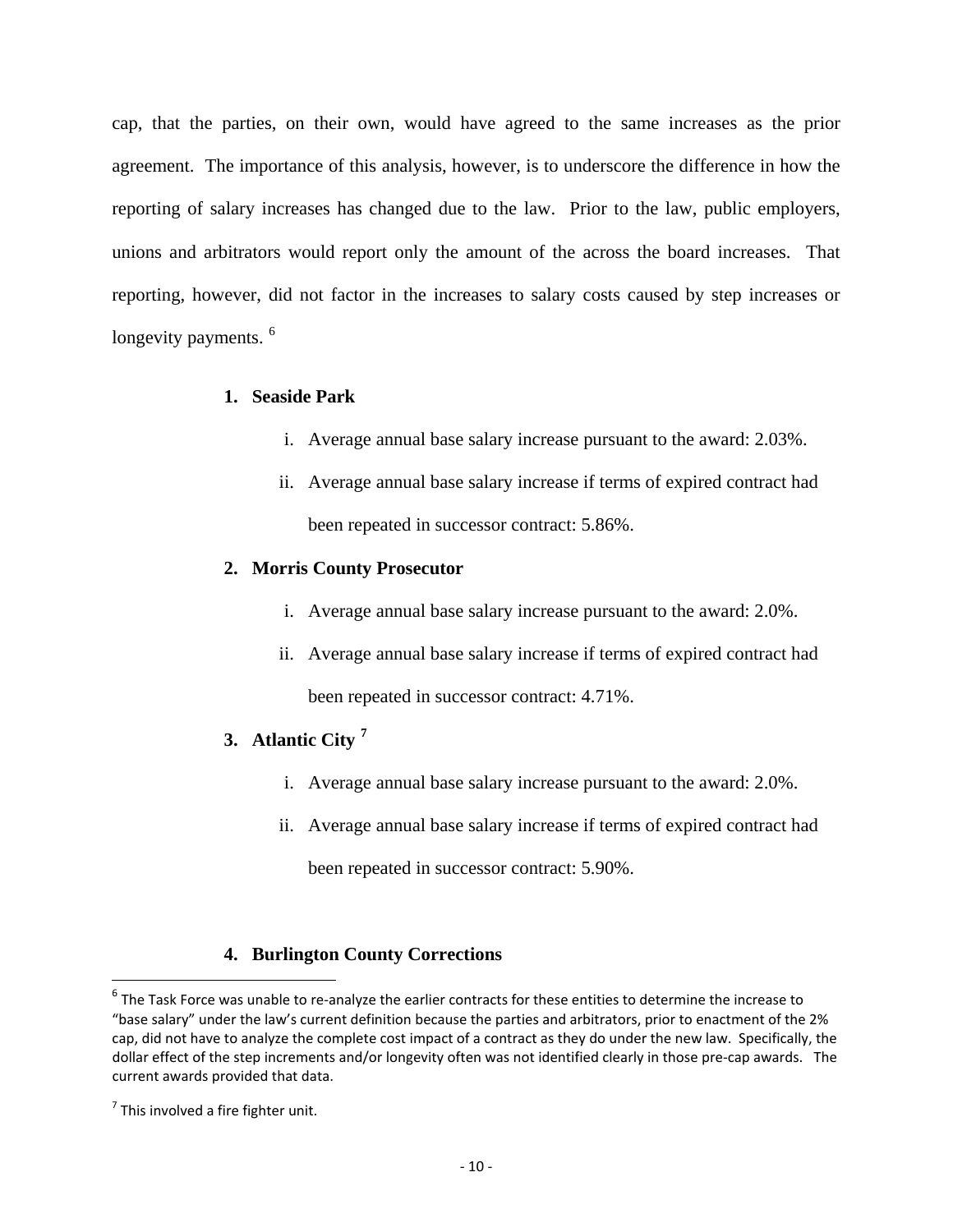- i. Average annual base salary increase pursuant to the award: 1.95%.
- ii. Average annual base salary increase if terms of expired contract had been repeated in successor contract: 4.62%.

#### **5. Byram Twp.**

- i. Average annual base salary increase pursuant to the award: 1.63%.
- ii. Average annual base salary increase if terms of expired contract had been repeated in successor contract: 2.98%.

#### **6. Camden County Sheriff**

- i. Average annual base salary increase pursuant to the award: 1.91%.
- ii. Average annual base salary increase if terms of expired contract had been repeated in successor contract: 4.17%.

#### **7. Camden County Sheriff**

- i. Average annual base salary increase pursuant to the award: 1.48%.
- ii. Average annual base salary increase if terms of expired contract had been repeated in successor contract: 2.45%.

#### **8. Midland Park**

- i. Average annual base salary increase pursuant to the award: 1.94%.
- ii. Average annual base salary increase if terms of expired contract had been repeated in successor contract: 5.55%.

#### **9. Tenafly**

- i. Average annual base salary increase pursuant to the award: 1.89%.
- ii. Average annual base salary increase if terms of expired contract had been repeated in successor contract: 7.65%.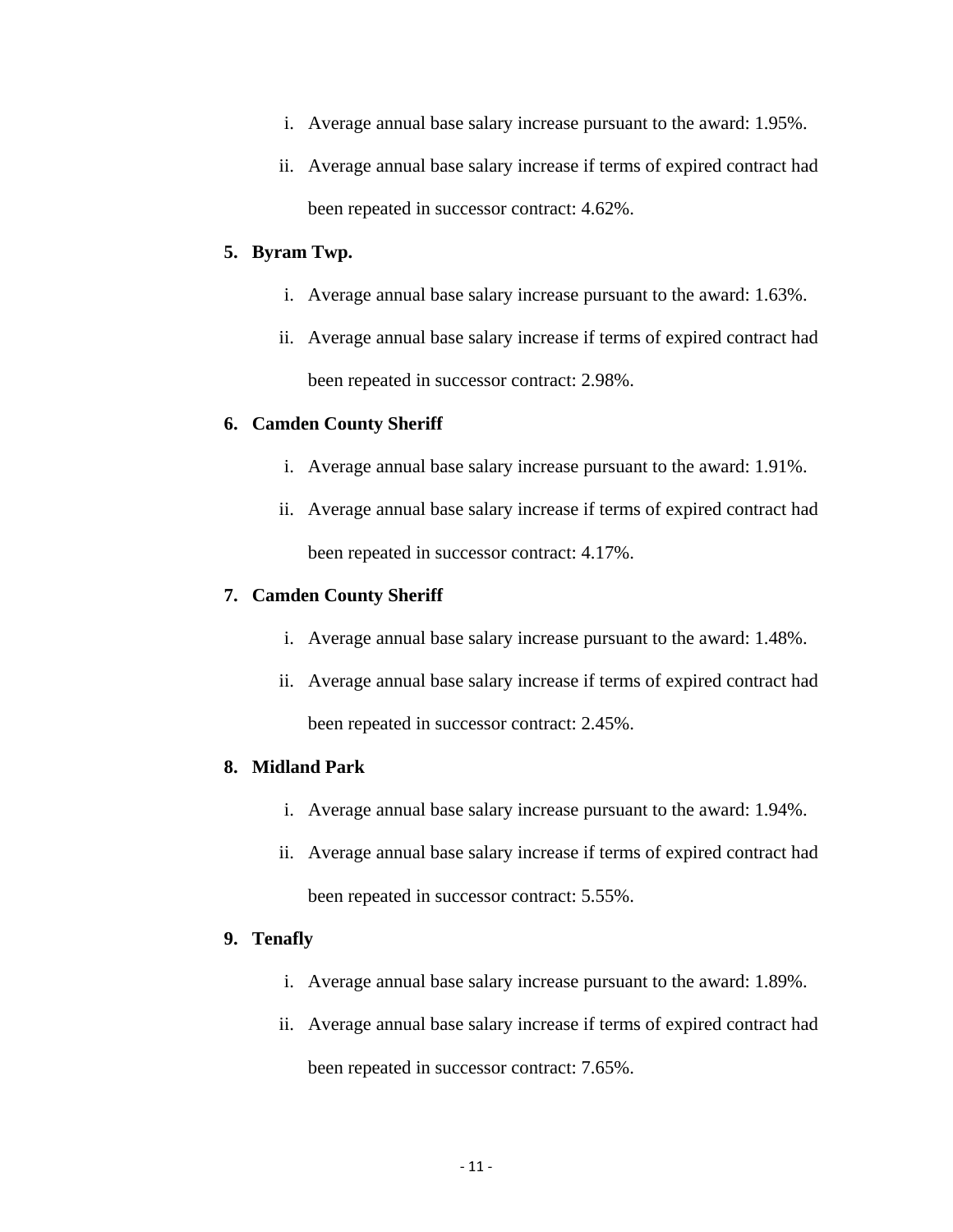#### **10. Riverdale**

- i. Average annual base salary increase pursuant to the award: 1.99%.
- ii. Average annual base salary increase if terms of expired contract had been repeated in successor contract: 5.77%.

#### **11. Mahwah**

- i. Average annual base salary increase pursuant to the award: 1.96%.
- ii. Average annual base salary increase if terms of expired contract had been repeated in successor contract: 3.66%.

#### **12. Ship Bottom**

- i. Average annual base salary increase pursuant to the award: 2.0%.
- ii. Average annual base salary increase if terms of expired contract had been repeated in successor contract: 2.90%.

Overall, the awards in these 12 instances increased base salary on average 1.90% for each year of the contract. If the terms of the expired agreements had repeated in the successor agreement, annual base salary costs would have increased on average by 4.69%. **Tab K.** 

• Impact on Step Increases and Longevity Payments

A more detailed analysis of these awards shows the contractual changes made to fit the award under the two percent cap. While one might assume that "base salary" increases only when an employee is given an across the board percentage increase, that assumption is incorrect. The percentage increases to salaries set forth in a law enforcement contract are but one of many reasons for an employee's "base salary" to increase while remaining in the same position. Base salary is defined in N.J.S.A. 34:13A-16.7(a) as "the salary provided pursuant to a salary guide or table and any amount provided pursuant to a salary increment, including any amount provided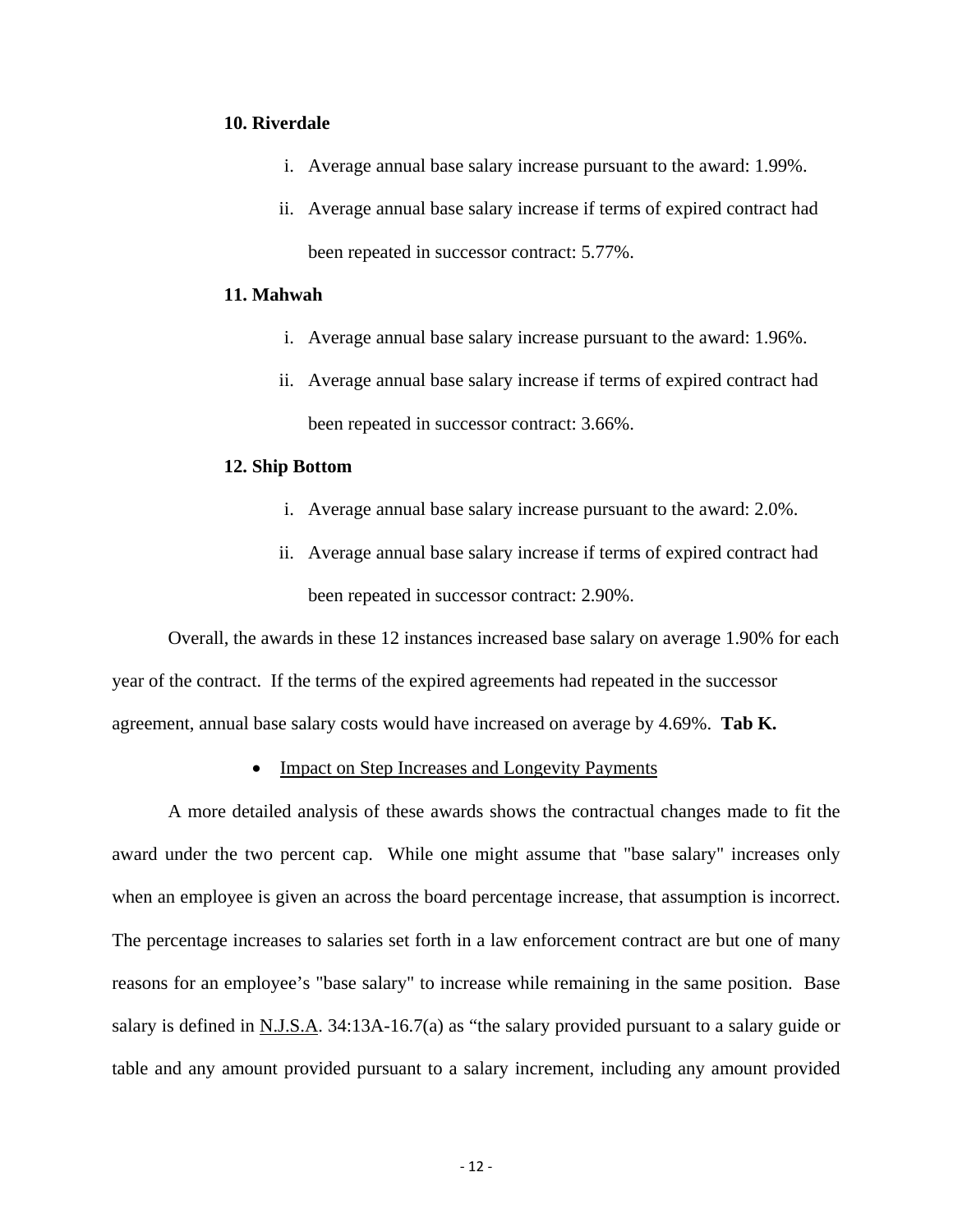for longevity or length of service. It also shall include any other item agreed to by the parties, or any other item that was included in the base salary as understood by the parties in the prior contract. Base salary shall not include non-salary economic issues, pension and health and medical insurance costs."

 It is those salary increments, or step payments, and longevity payments, which often repeated from prior contracts, that had not been included in the past when discussing the cost increases associated with a police/fire labor contract. Increments, or step increases on a salary guide, are usually given automatically on an annual basis until the employee reaches the top of the guide and longevity payments are an additional payment to an employee (either a percentage or lump sum) based on the employee's years of service in the unit. Traditionally, these costs are above and beyond the percentage across the board increases mentioned in contracts. The Task Force concludes that the statutory definition of "base salary" provides a more transparent and accurate depiction of salary increases over the life of an agreement.

 For example, assume an employee earns \$50,000 and is on Step 1 of a contractual salary guide with ten steps going up to \$100,000. On July 1, all members of the bargaining unit receive a 2% salary increase, so the salary rises to \$51,000. Assume also that is the employee's anniversary date and the employee moves to Step 2 of the guide, which has a salary of \$54,000. Thus, in that year, the employee's salary has risen 8%, not just 2%.

To address some of the additional costs that impact base salary and to meet the statutory 2% cap, some arbitrators added steps in the salary guide, which, in turn, reduced the amount between steps. For example, in the **Ship Bottom** decision, the arbitrator added two steps between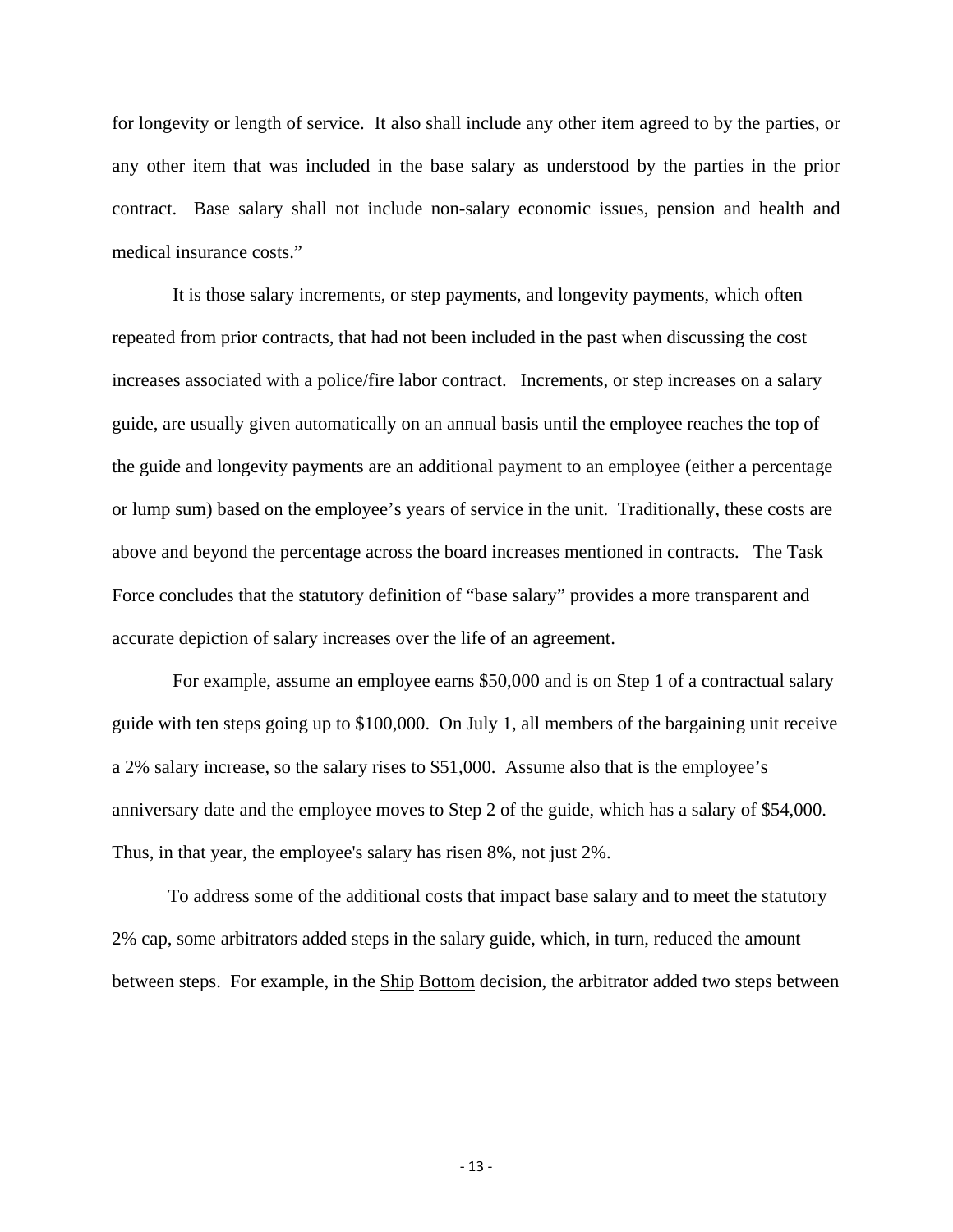Steps 6 and 7 of the salary guide and froze the guide in the last year of the agreement.<sup>[8](#page-14-0)</sup> In that same agreement, the arbitrator froze longevity levels during the term of the agreement. Similarly, in Mahwah, the arbitrator decreased the longevity payment for new hires and froze it for certain officers in the unit during the term of the agreement. In Seaside Park, the arbitrator expanded the steps on the guide from seven to ten steps so that the amount of each step increment decreased. In Burlington County, Morris County and Camden County, each award contains either a complete freeze on step increments during the contract or, for at least a portion of the contract. Atlantic City, Point Pleasant and West Caldwell, each contained modifications to the step guides in those respective contracts for all new hires. The Point Pleasant awards also contained changes in the longevity calculations for new hires and presented employees, in those instances, the range of percentages paid for longevity decreased from one to ten percent to one to five percent. In Midland Park, the arbitrator added two to four steps to the salary guide based on an employee's date of hire and the arbitrator froze the step guide in the last year of the contract.

#### **F. Number of Interest Arbitrators Available and Arbitration Costs**

Pursuant to N.J.S.A. 34:13A-16(f)(6), the total cost of services of an arbitrator shall not exceed \$7,500.00. That requirement is in full effect for all interest arbitrations filed after January 1, 2011. PERC's most recent data revealed that the average cost of an interest arbitrator (for cases not subject to P.L. 2010 c. 105) was \$17,942 in 2009; \$17,742 in 2010 and \$14,384 in 2011.

At this time, PERC currently has five trained interest arbitrators who are randomly assigned by computer to interest arbitration matters under the cost limitations of P.L. 2010 c.

<span id="page-14-0"></span> $8$  By freezing longevity payments, or step movement, in a given year, those costs do not increase in that particular year, meaning that an employee does not move to the next step on the guide or to a higher level on the longevity scale.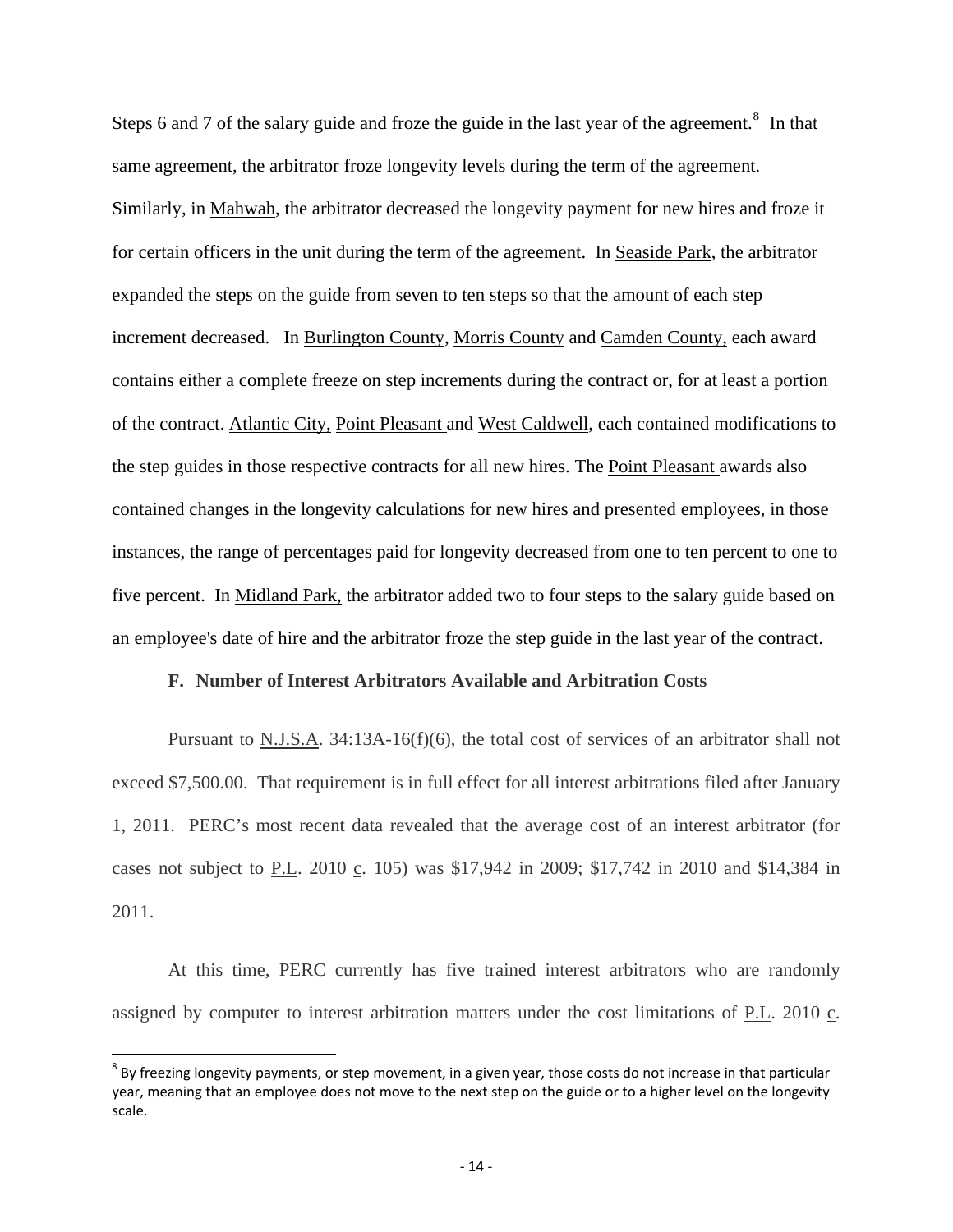105. There were 21 arbitrators as of December 31, 2010 and then five as of January 1, 2011. While the Task Force agrees with the importance to control costs, it has determined that the total compensation for the arbitrator should be raised to \$10,000.00, to address the additional amount of work involved and to attract more qualified arbitrators. See Recommendation No. 3 below.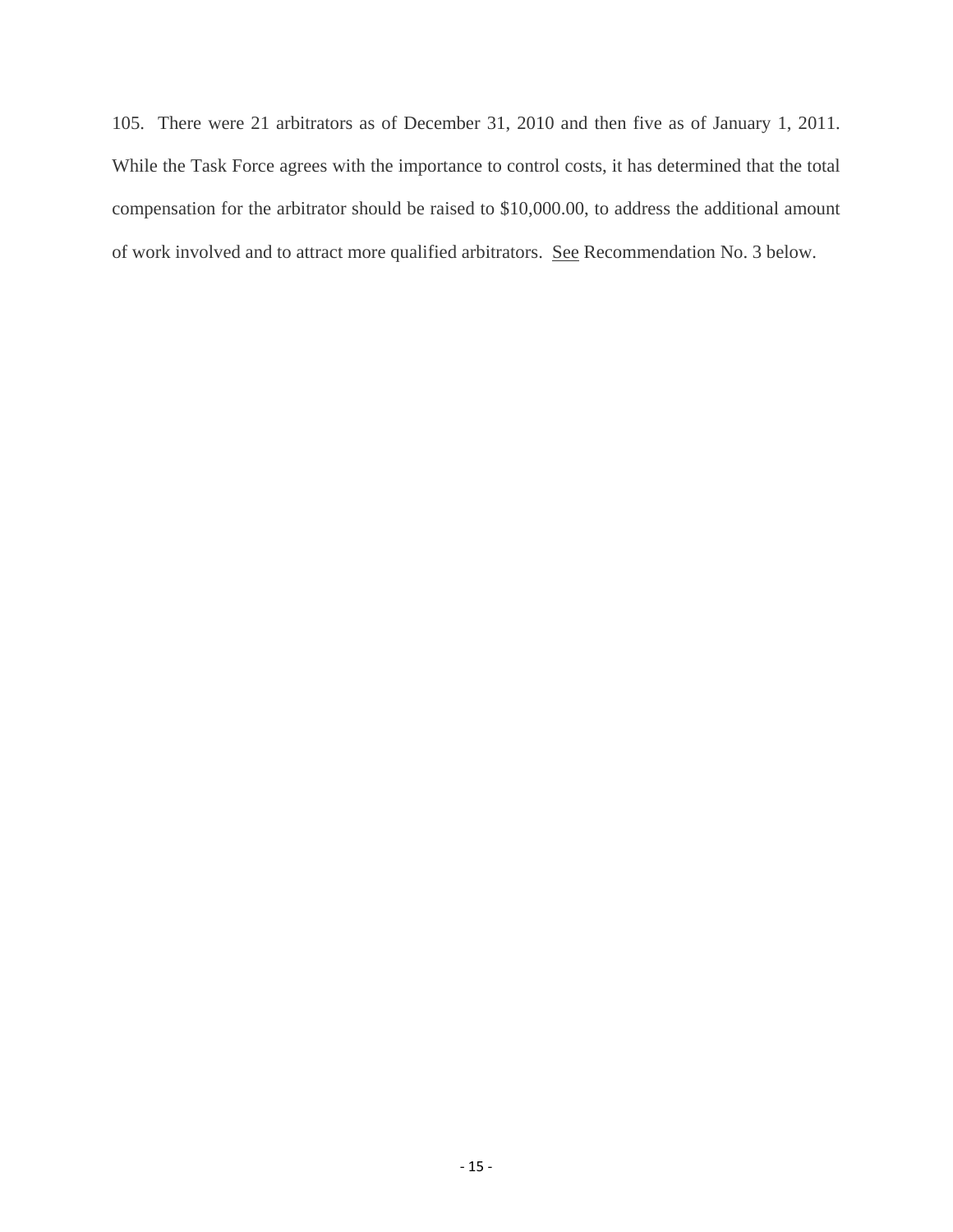# **UNANIMOUS RECOMMENDATIONS OF THE TASK FORCE**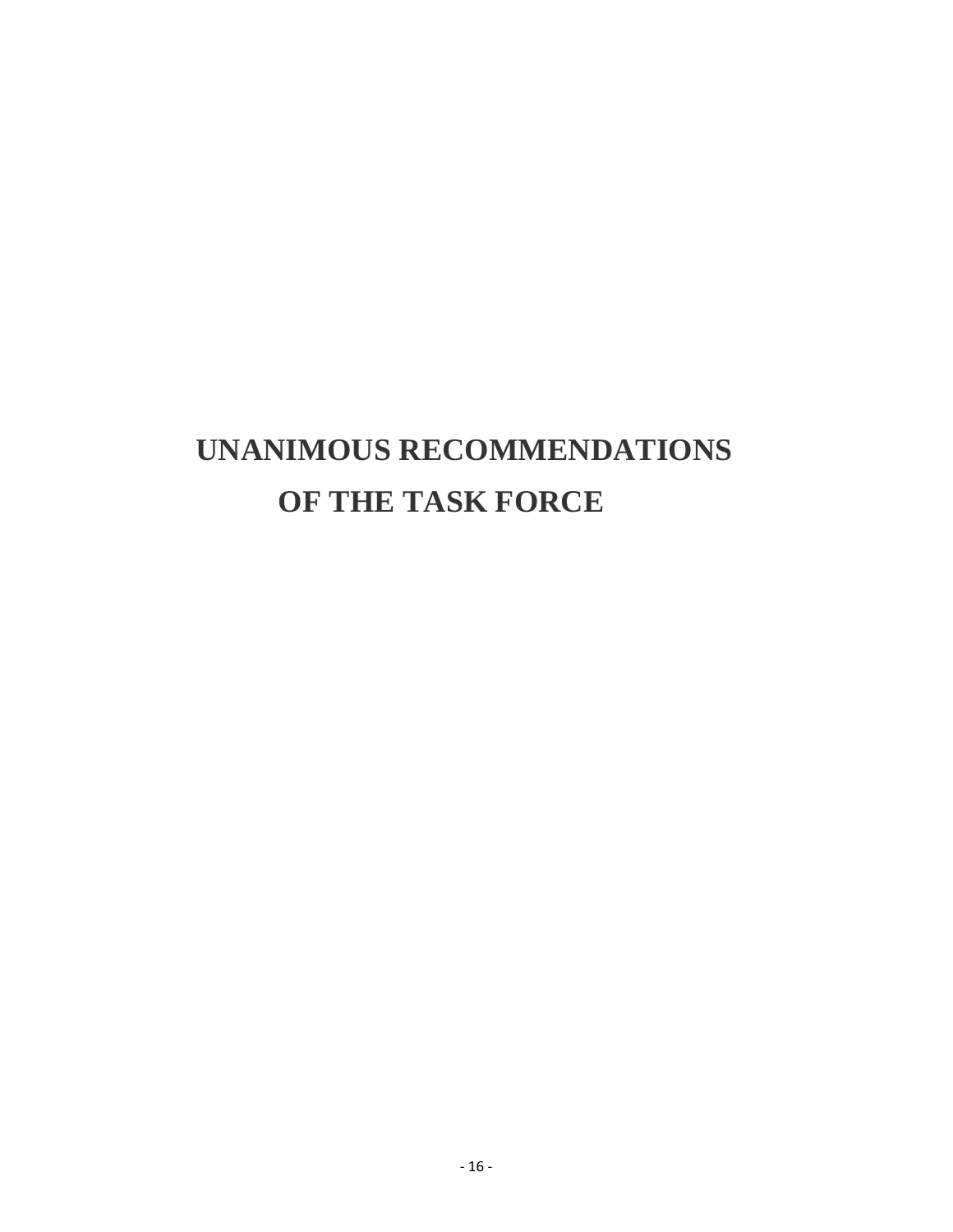N.J.S.A. 34:13A-16(f)(5) provides now that the decision of an interest arbitrator shall be rendered within 45 days of PERC's assignment of an arbitrator. **RECOMMENDATION No. 1** The Task Force recommends that the law be revised to increase the number of days to complete the arbitration process from 45 days to 90 days. The Task Force unanimously agrees that additional time would help with scheduling issues, unexpected issues that arise in the proceedings, etc., while adhering to the Task Force's goal that the proceeding be concluded in an expeditious manner.

 $N.J.S.A. 34:13A-16(f)(5)(a)$  provides that appeals of an award to PERC must be filed within seven (7) days of receipt of an award and the Commission's decision must be rendered no later than 30 days after the filing of the appeal with PERC. **RECOMMENDATION No. 2 –**  The Task Force recommends that the law be amended to increase the 30 day time period to 60 days, for the Commission to render a decision on an appeal of an interest arbitration. This will continue to allow for thorough evaluation and prompt resolution of appeals to PERC but allow the Commission members time to review and schedule a meeting for an appeal within the prescribed time period. The Commission is scheduled to meet once a month and the 30 day time period made it difficult to address issues that arose at a Commission meeting about a specific appeal that caused a need for further review.

N.J.S.A. 34:13A-16(f)(6) provides that the total cost for service of the arbitrator shall not exceed seven thousand five hundred dollars (\$7,500.00). **RECOMMENDATION No. 3** – The Task Force recommends that the law be amended to increase this amount to ten thousand dollars (\$10,000.00). Many hearings take several days to complete and the arbitrator also is responsible for pre-hearing matters and authoring the extensive decision for each case. Upon reflection, due to the complexity of these cases, and the increased workload caused by requiring mathematical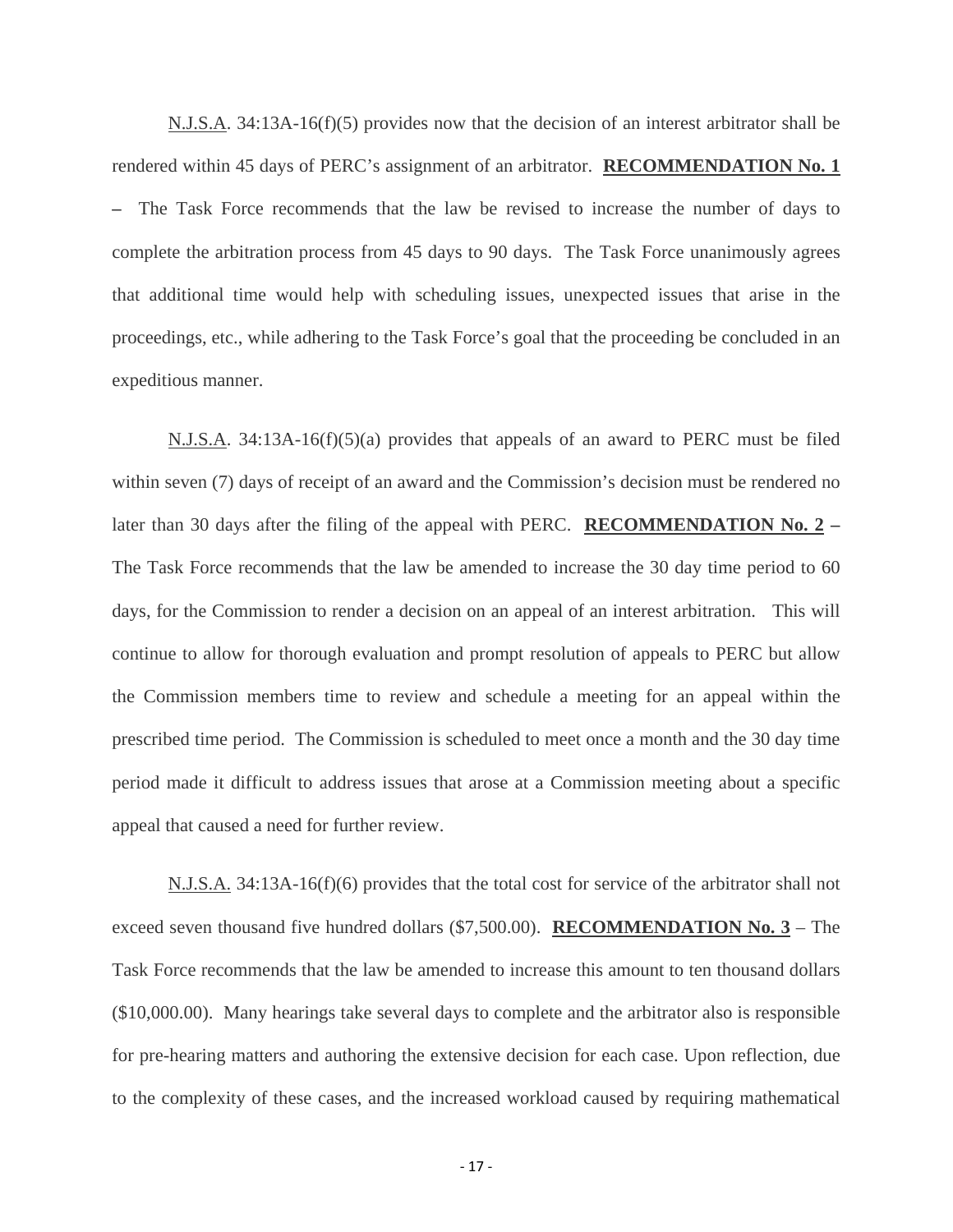analysis of the base salary cap compliance, this recommended figure recognizes the workload of an interest arbitrator, while maintaining a reasonable cap on costs.

N.J.S.A. 34:13A-16(f)(5)(a) provides that either party may appeal the interest arbitrator's award to PERC within seven days of receiving an award. **RECOMMENDATION No. 4** – The Task Force recommends that the time for appeal of an interest arbitration award should be increased from 7 days to 14 days.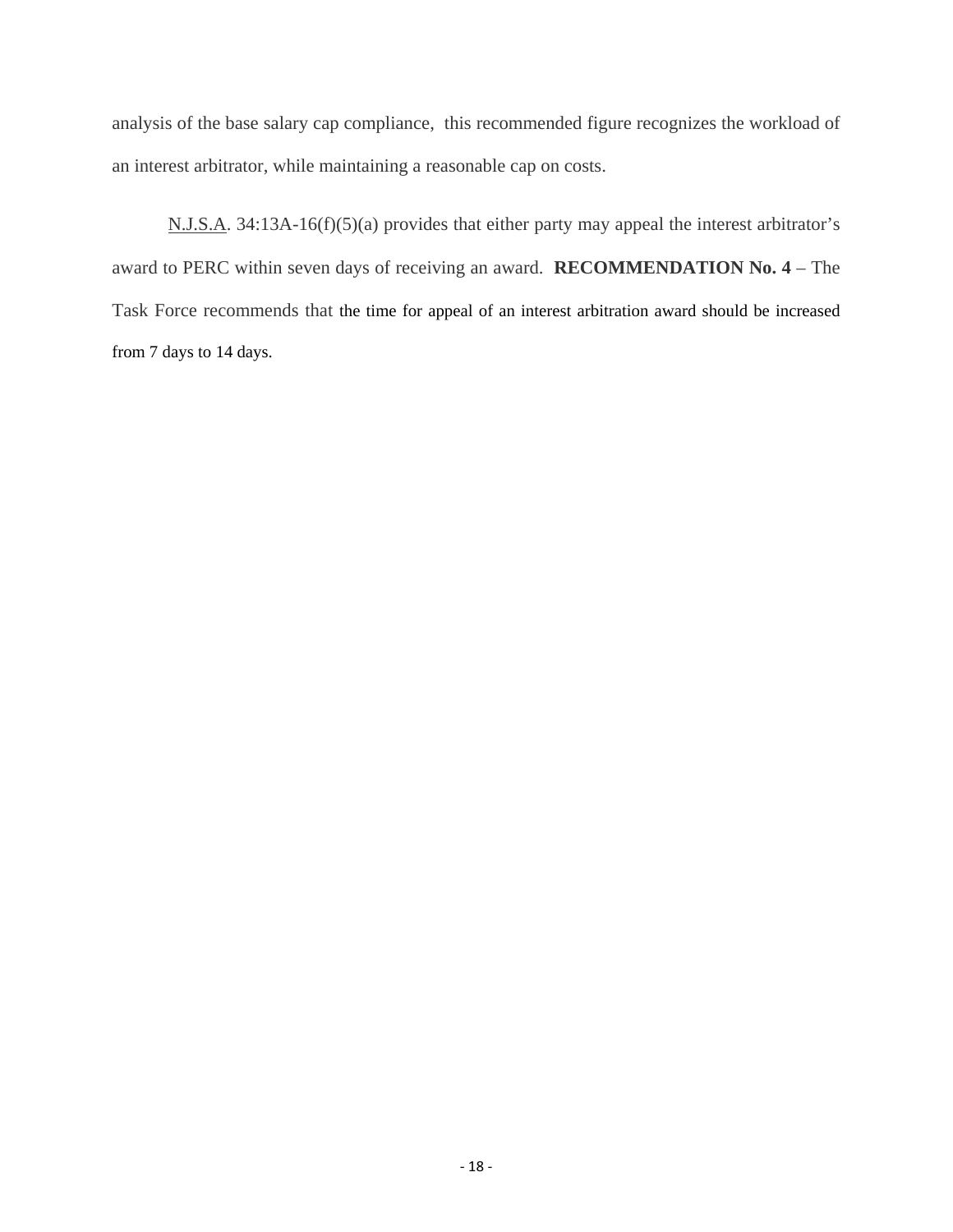#### **ADDITIONAL RECOMMENDATIONS AND COMMENTS BY THE APPOINTEES OF THE GOVERNOR TO THE TASK FORCE**

David A. Cohen, Esq. – Task Force Chairman Director – Governor's Office of Employee Relations

Honorable Declan J. O'Scanlon, Jr. Assemblyman – District 13

Robert M. Czech Chair & CEO Civil Service Commission

Thomas Neff Director, Division of Local Government Services Department of Community Affairs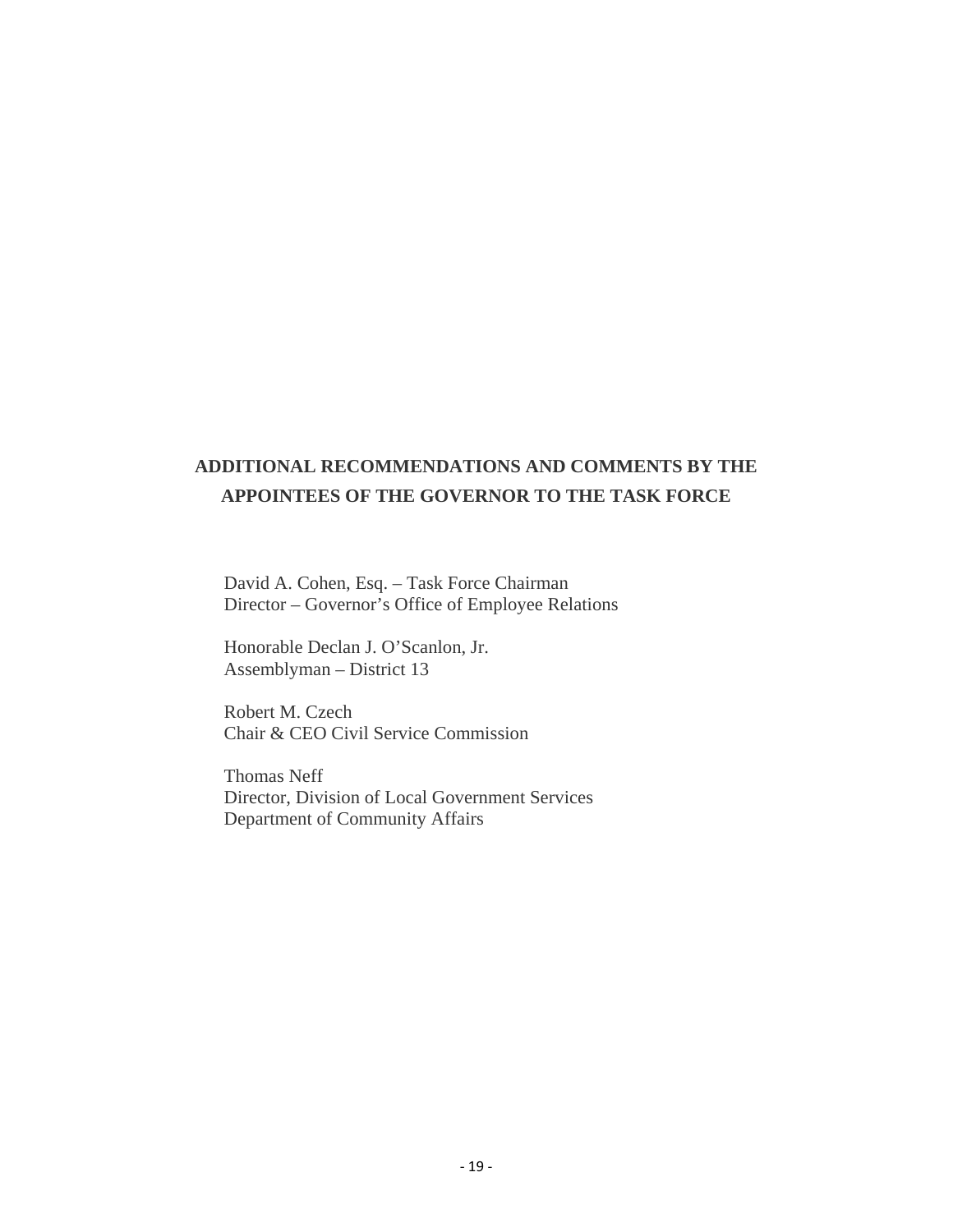N.J.S.A. 34:13A-16.9 currently provides that the 2% base salary cap shall expire on April 1, 2014. The four appointees of the Governor to the Task Force strongly recommend that the law be amended to remove the "sunset" provision and have the cap continue without a date limitation or a limitation as to the number of agreements to which it would apply. Moreover, they recommend that this cap apply to newly-certified units which have not had an initial collective negotiations agreement prior to the effective date of the law, January 1, 2011.<sup>[9](#page-20-0)</sup>

The appointees of the Legislature to the Task Force suggest that the 2% base salary cap has "outlived its usefulness" and should not be renewed or, if renewed, should be allowed to be adjusted upward to account for potential inflation. That recommendation will lead to higher property taxes and/or additional layoffs of public safety employees.

For many municipalities, public safety payroll is one of the largest, if not the largest, annual budgetary item. Those same municipalities are subject to the 2% property tax levy cap contained in P.L. 2010, c. 44. Allowing these budgetary costs to increase faster than revenue sources can increase will put all municipalities, and especially urban areas with low ratable bases, in difficult budget situations requiring cutbacks of other services or even layoffs of certain personnel, including law enforcement, in order to comply with the property tax levy cap.

<span id="page-20-0"></span> $9$  The appointees of the Governor note that they did review reported crime data for the municipalities analyzed in Section E of the Report (to the extent that information was available), to determine if the interest arbitration base salary cap had any correlation to the amount of reported crime. The New Jersey Uniform Crime Reporting Law (N.J.S.A. 52:17 B‐5.1 et. seq.) was enacted on May 16, 1966, and became effective January 1, 1967. Responsibility for the establishment, direction, control, and supervision of the Uniform Crime Reporting system was assigned to the State's Attorney General. The Attorney General authorized the New Jersey State Police to collect and collate the crime data received from law enforcement agencies within the state. As required by statute, all law enforcement agencies in the state submit monthly and annual summary crime reports to the program. The appointees of the Governor found no conclusive data in the UCR upon which it could conclude that the law affected total crime in the State. However, the Director of DLGS notes that in several large cities, contractual increases above and beyond 2% would necessitate personnel reductions or other personnel actions to accommodate contractual increases that could not otherwise be accommodated with an increase in the levy.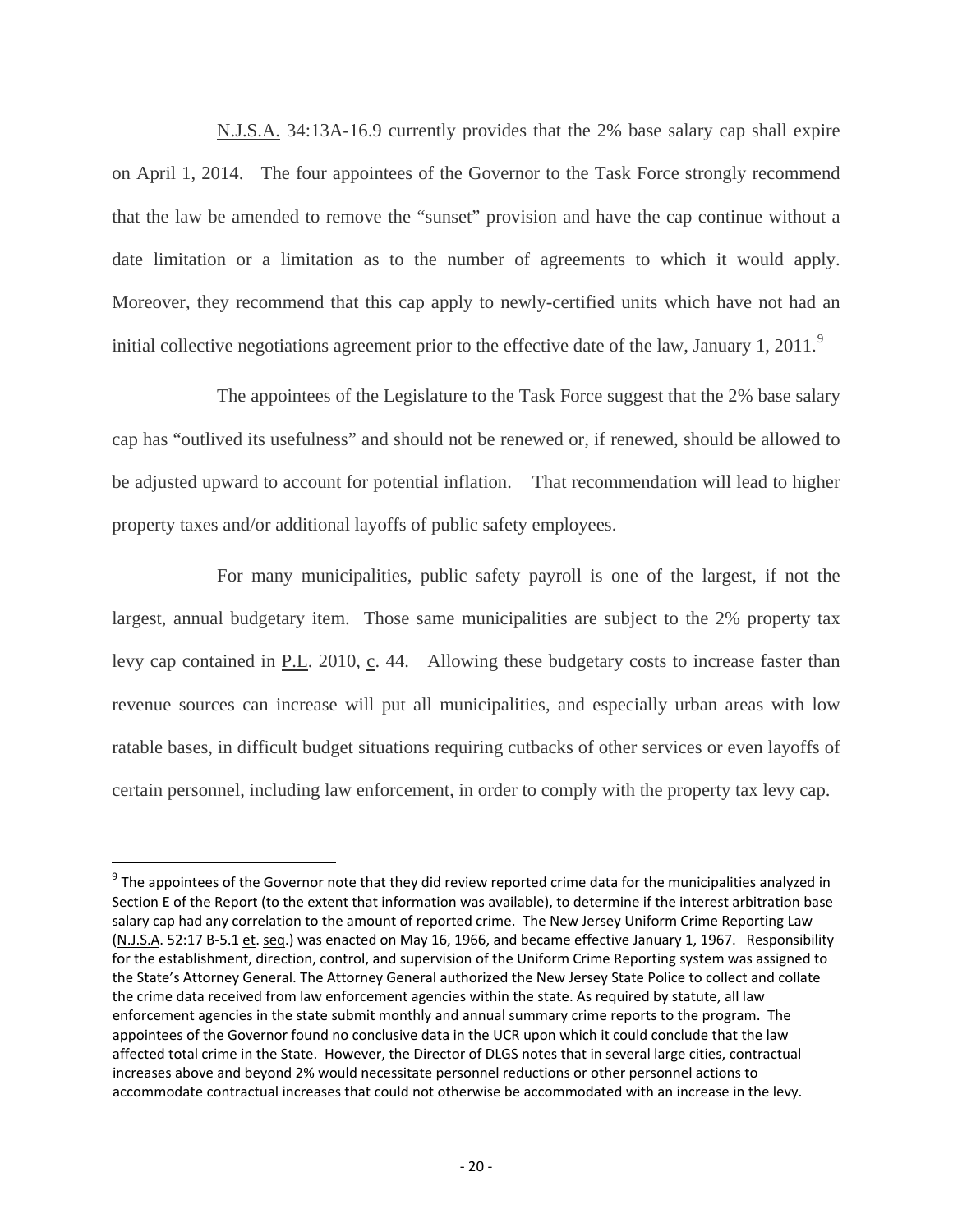Perhaps most troubling to the appointees of the Governor, is the recommendation of the Legislature's appointees that the statutory definition of "base salary" be amended to exclude "those salary increases contained in long-standing salary guides." What this means is that the appointees of the Legislature are stating that items such as step increments should not be included in the calculation of base salary and should remain hidden. Such an amendment would effectively eliminate one of the main purposes of the law; to provide taxpayers a true, accurate and complete explanation of the amount police and fire contracts will increase costs. For many years, contractual increases were "misreported" by stating only the impact of across the board increases. Items such as continued step increases have major budgetary impact. The fact that they have been repeated from prior contracts does not render them non-negotiable. Items such as step increases or longevity payments must be included in the calculation of base salary or the taxpayers will once again be misled about how their tax dollars are being spent.

Additionally, the appointees of the Legislature recommend that the Legislature amend the law to challenge certain decisions by PERC interpreting and applying the law essentially because they disagree with the outcome of those decisions. First, the appointees of the Governor point out that it is entirely inappropriate for this body to address reasonable judicial or quasi-judicial opinions, some of which are still in the appeal process. Second, with regard specifically to "breakage" savings, put simply, the appointees of the Legislature are asking that the salary costs for employees that leave the unit should be spread to the remaining members and then they could receive an additional 2% more per year. Without going into greater detail with the problems of this assertion, the appointees of the Legislature are stating that public employers must continue to spend the same amount on police and fire and that number must grow each year. That is clearly not fiscally responsible government. Further, notably there is no mention of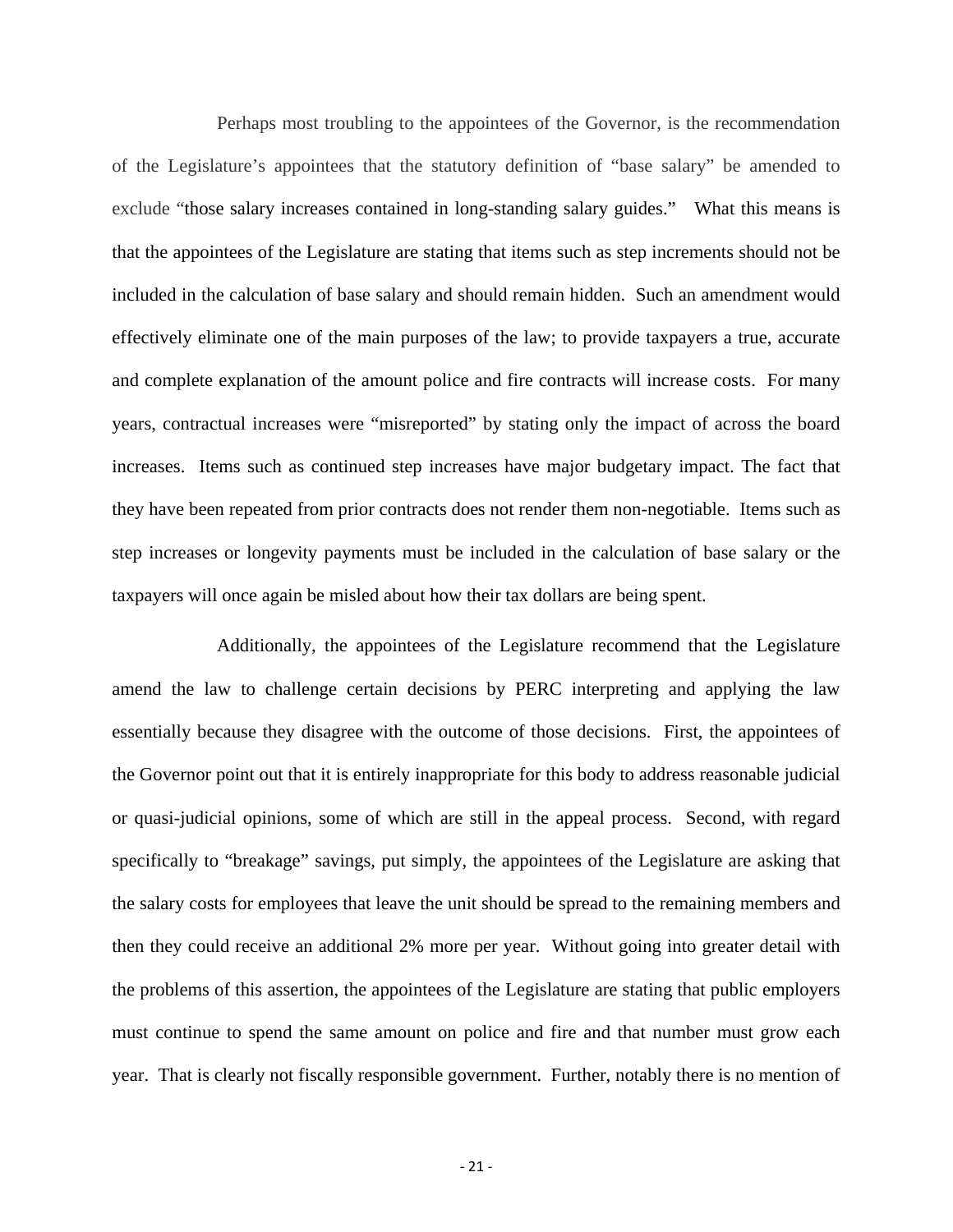a public employer receiving a credit for new hires projected to occur during the contract. Finally, what the appointees of the Legislature are seeking is to have an arbitrator "forecast" what will occur in the future with the unit. The method adopted by PERC is simply the fairest and most equitable for both parties.

The appointees of the Legislature also recommend that healthcare contributions under P.L. 2011, c. 78 should be considered by an arbitrator. One of the purposes of the law was to finally require public employees to meaningfully share in health insurance costs – something that has been standard practice among private employees for many years. Allowing an arbitrator to "offset" those employee contributions would effectively pass those costs back to the employer and destroy the purpose behind  $c$ . 78 that all parties pay a fair share of the costs of health insurance.

The appointees of the Governor note that the alternative recommendation of the appointees of the Legislature that the law be continued only for another three years is misleading because they seek to have the 2% cap apply only to those units, after the current sunset, which have not been subject previously to the cap.

Contrary to what is represented below, the appointees of the Governor point out that there is no evidence that the 2% cap chills negotiations. Indeed, it may require parties to take a more complete look at compensation levels, salary scales, and automatic increments to all members just due to length of service, etc. The response of the appointees of the Legislature fails to mention one important stakeholder in this analysis – the taxpayer. The non-procedural amendments recommended by the appointees of the Legislature below would all do one thing – increase costs to the taxpayer. For this, and the reasons outlined above, the appointees of the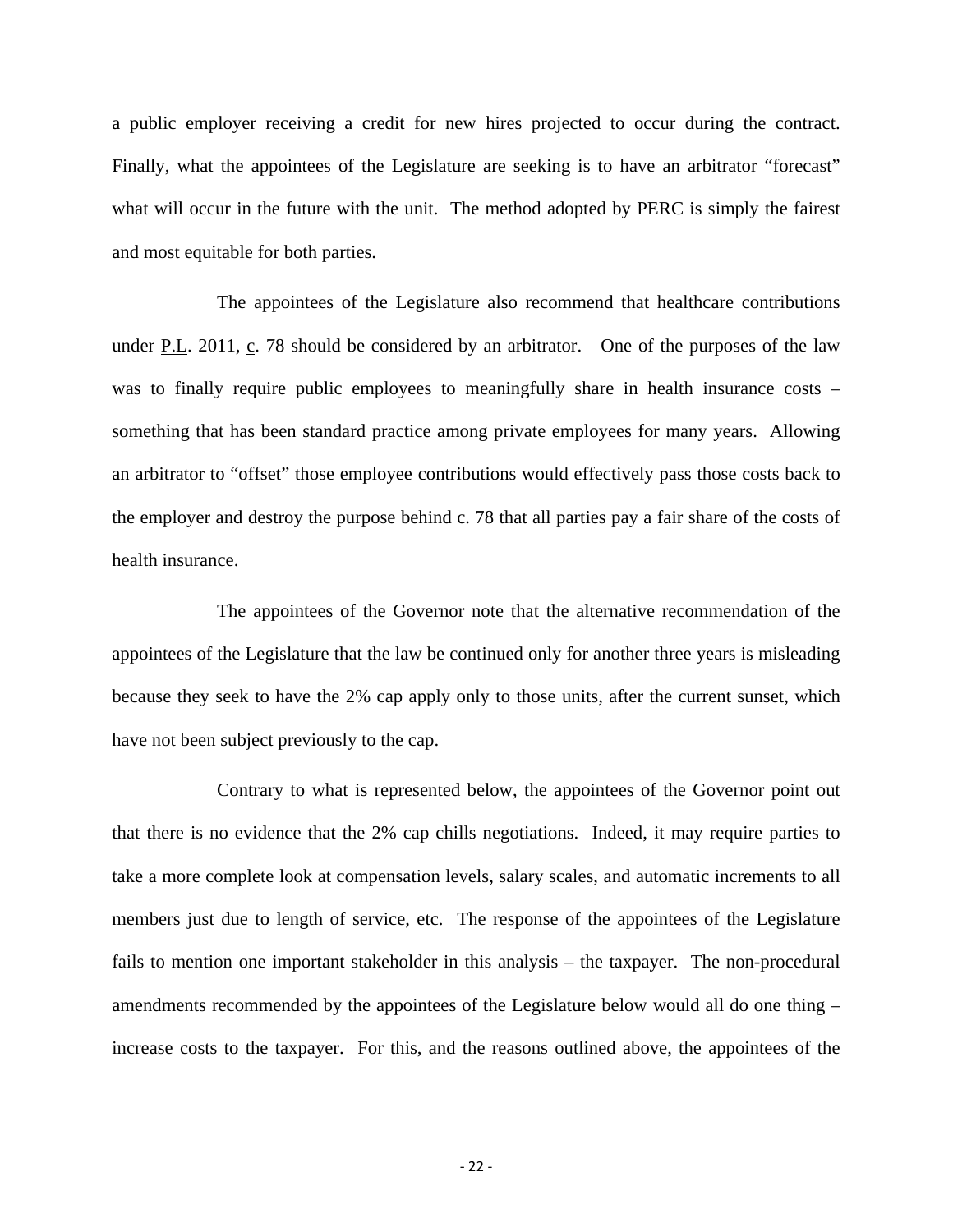Governor strenuously recommend continuation of the 2% cap, without limitation and without sunset.

Lastly, the appointees of the Legislature suggest that the town by town analysis of contract values before and after the 2% arbitration award cap was put into place (Section E above) is irrelevant. On the contrary the analysis is of significant value on several levels. First, it demonstrates that contractual values have indeed trended down since the implementation of the arbitration award cap. Second, the information demonstrates clearly that contract values prior to the implementation of the arbitration award cap regularly exceeded the then extant tax levy cap. That mathematically untenable practice was completely eliminated with the implementation of the arbitration award cap.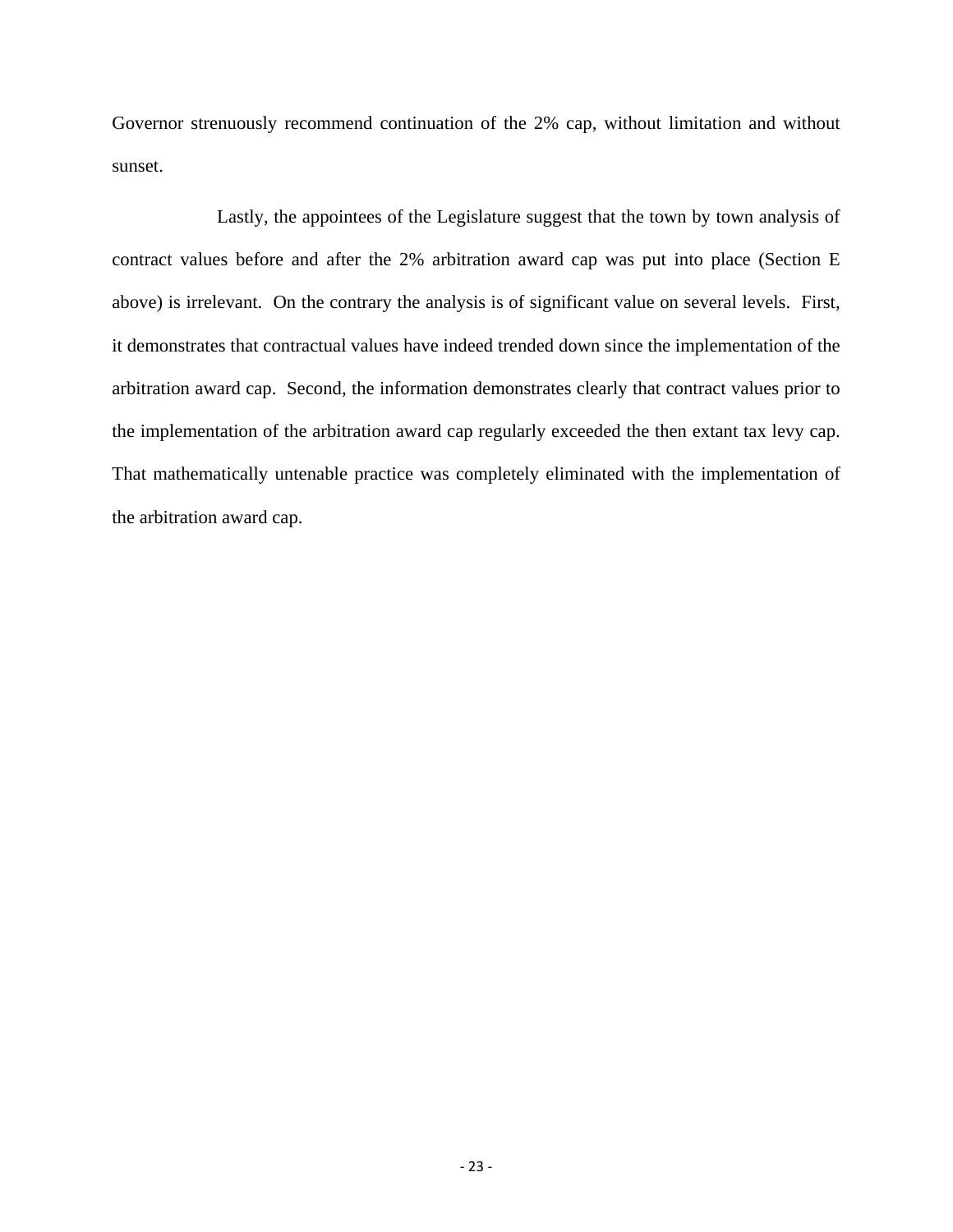#### **ADDITIONAL RECOMMENDATIONS AND COMMENTS**

#### **BY THE APPOINTEES OF THE LEGISLATURE**

#### **TO THE TASK FORCE**

Robert A. Fagella, Esq. – Task Force Vice Chairman New Jersey State PBA

Ronald Bakley New Jersey State Fraternal Order of Police

Edwin Donnelly NJFMBA President

Dominick Marino Professional Firefighters Association of New Jersey International Association of Fire Fighters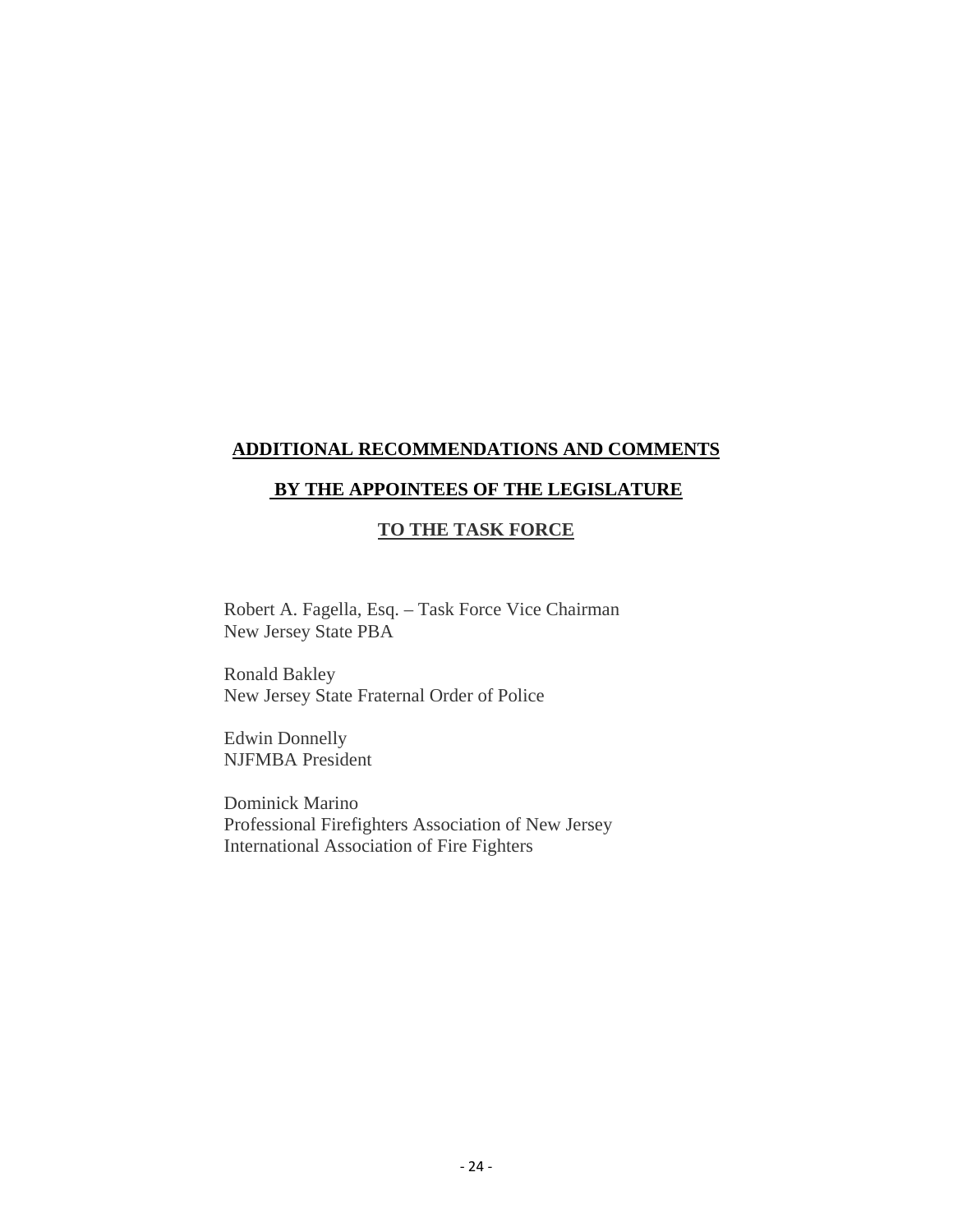#### **Introduction**

 The current interest arbitration statute, P.L. 2010, Chap. 105, became effective January 1, 2011. It significantly amended earlier versions of the law, all for the purported purpose of creating a more "level playing field". Both employers and unions have now had the opportunity to assess its impact on the issues which the law was purportedly enacted to address, including its effectiveness on stated goals, as well as employee compensation and morale. The very reason that the law included a sunset provision was to evaluate its performance rather than make it a permanent facet of labor relations for uniformed services. While the law has clearly reduced compensation for this unique group of public employees, we believe that the scales now weigh far too heavily in favor of employer interests, and that the law has outlived its usefulness. Alternatively, if it is to be continued at all, it must be significantly modified.

 In the three years that the law has been in existence, its cornerstone was imposition of a "hard cap" limitation of two percent upon increases in employee compensation – at least assuming that the parties proceed to interest arbitration. While salary increases in excess of two percent are not prohibited in the course of voluntary negotiations, statistics provided to the Task Force now demonstrate that rarely have employers agreed to salary increases in excess of the inevitable limitation which would be imposed in arbitration. This puts to bed the claim that through other "creative" contract modifications, employees would gain more reasonable compensation increases. Put differently, the law not only imposes a hard cap in interest arbitration, but has also effectively limited possible increases outside of the interest arbitration process. Bargaining for salary increases against the backdrop of a hard cap Sword of Damocles leaves little room for any real negotiations beyond two percent. Accordingly, we believe this is the critical issue to be addressed by this Task Force.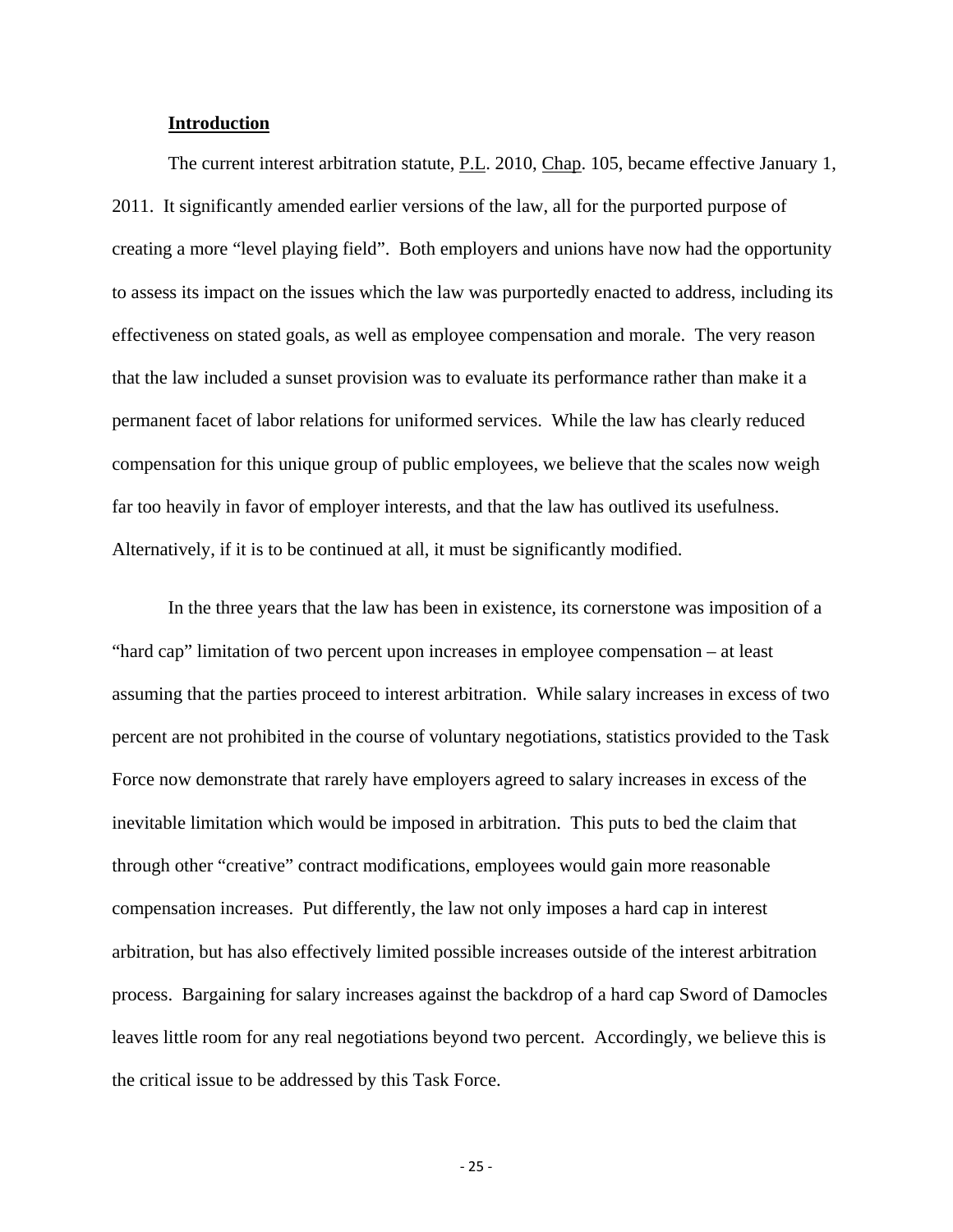#### **Factors To Be Addressed By Task Force**

Pursuant to N.J.S.A. 34:13A-16.8, the Task Force is required to address the relationship of a number of important public policy considerations and the hard cap imposed by the new law. In particular, the statute requires the Task Force to study the effect and impact of the arbitration cap upon numerous factors, including:

Local property taxes:

Municipal services;

Municipal expenditures;

Changes in crime rates;

Police and fire recruitment, hiring and retention.

 However, it is apparent that none of these issues has been, or can be, addressed by this Task Force. No empirical data has been submitted or accumulated that provides any correlation between recent interest arbitration awards, municipal expenditures or real property taxes. While some may claim it is self-evident that reduced compensation for police and fire inevitably result in reduced municipal expenditures, that is not necessarily the case. For such an analysis, it would also be necessary to evaluate whether any purported savings were expended in other areas, thus resulting in equal municipal costs, but for different services. In light of the hundreds of municipalities that would have to be studied, that is a task beyond our abilities or resources. What can be said is that there is no empirical data indicating there has been reduced or slowed growth of property taxes in the last three years which can be attributed in any manner to the cap.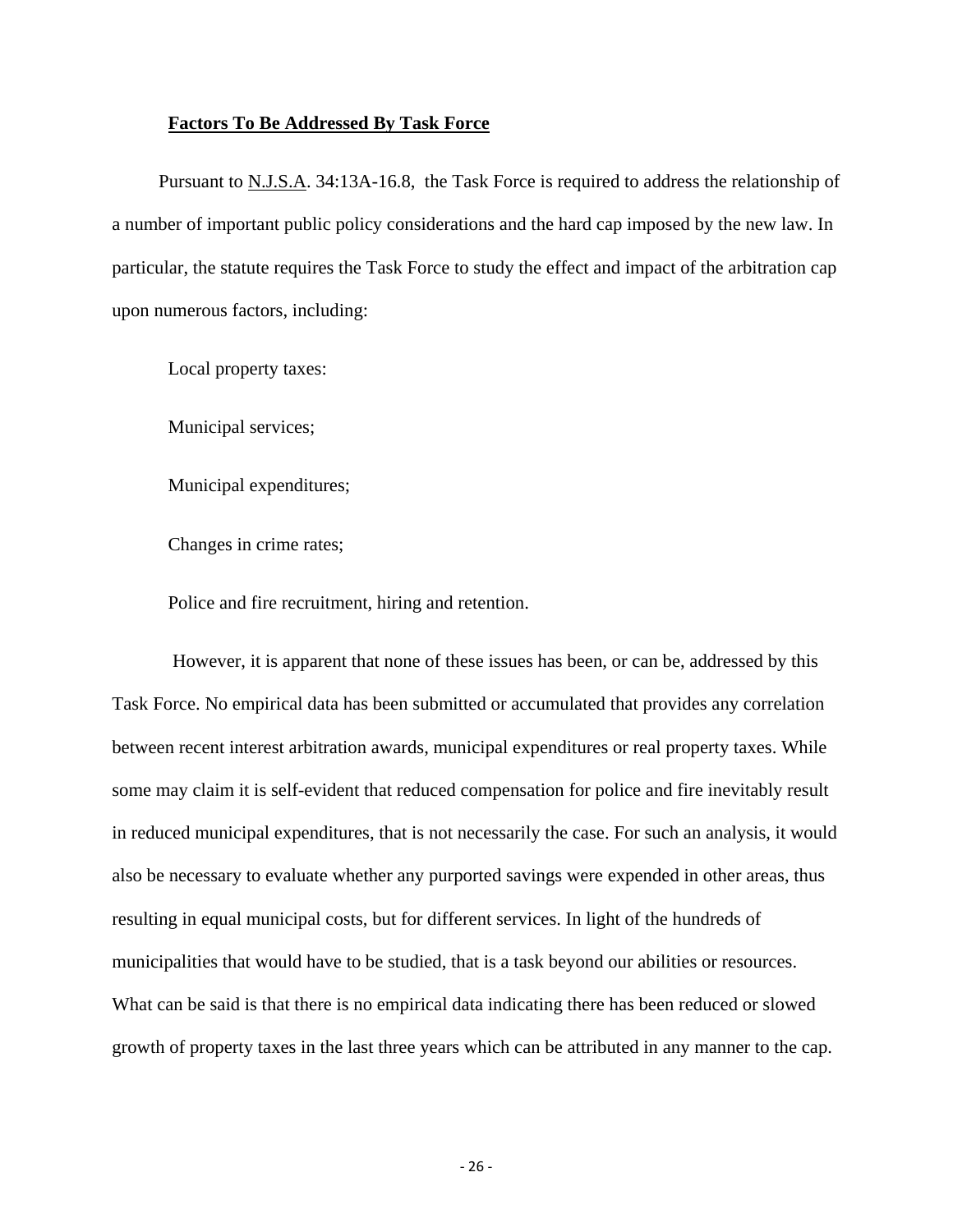Not surprisingly, the Governor's representatives on the Task Force have instead focused on the admitted success of the law in limiting overall compensation increases to two percent over the prior year. However it is not appropriate to compare "projected" costs under expired contracts with final agreements under the new law. There is no basis to assume that terms of expired agreements would not have been renegotiated in the absence of the new interest arbitration law. Thus, the statistics cited by some on this Task Force, comparing salary increases under expired agreements with bargaining agreements under the amended law, improperly skews the analysis because of the unwarranted assumption that the terms of expired bargaining agreements would have continued unchanged.

 Finally, while there is no empirical data addressing the relationship between the hard cap and police and fire recruitment and retention, it is surely fair to conclude that reduced compensation levels affect morale of the existing workforce, and ultimately will affect recruitment and retention, as new or prospective employees learn that compensation increases after entry level will be limited to 2% per year, regardless of existing salary guides, for reasons discussed more fully below.

#### **The Hard Cap and Salary Guides**

The law includes in "base salary", subject to the hard cap, annual increases contained in salary guides which were negotiated years ago. Generally speaking, it is not uncommon for step movements on those salary guides to exceed two percent. To put the guides in proper context, some historical analysis is in order.

Traditional step guides were negotiated to assure increased compensation in subsequent years for newly hired officers who generally started at low salaries. They were favored by

 $-27$  –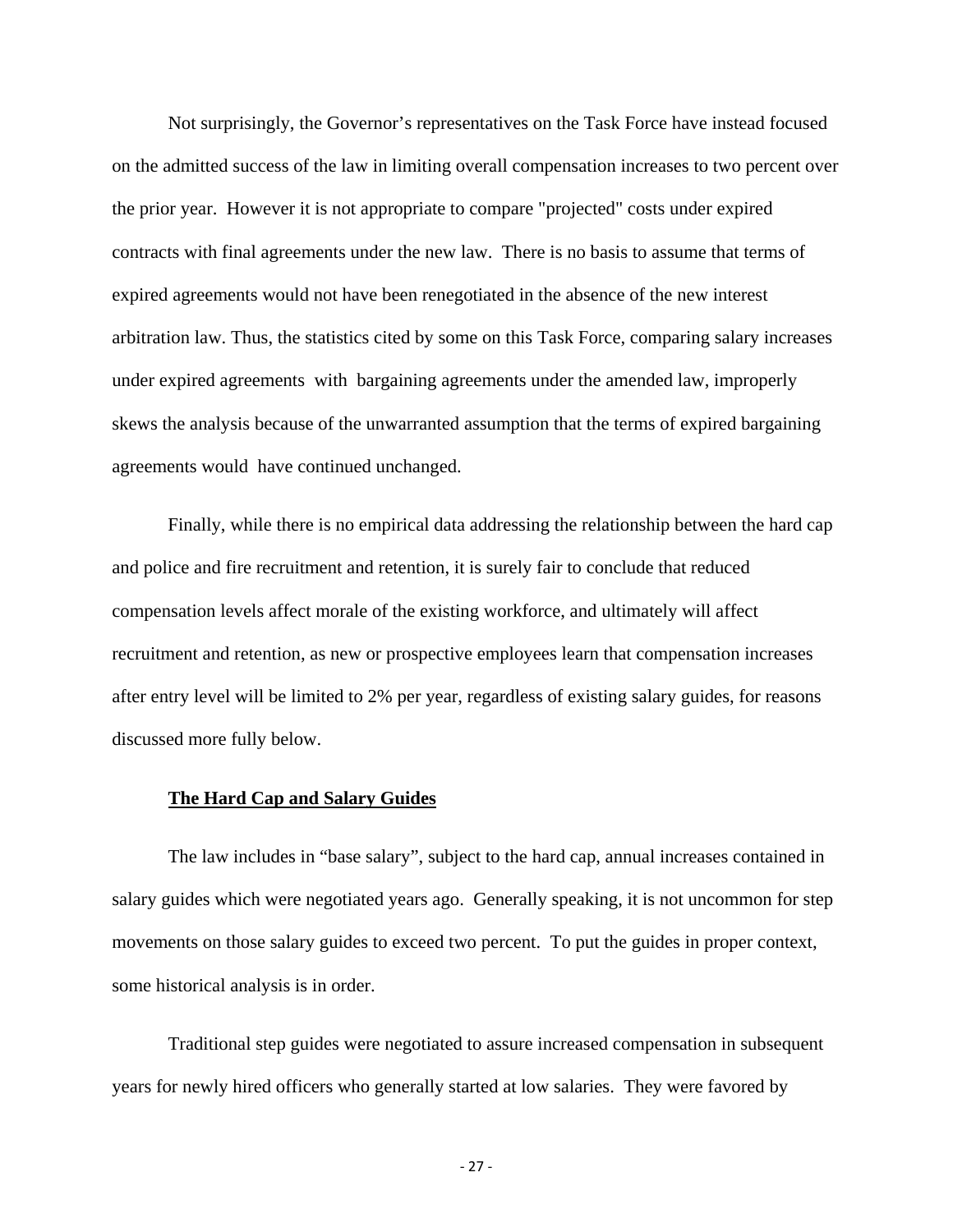employers as well as unions as a method for attracting new employees at discounted starting rates. Conversely, applicants were inclined to accept the positions because existing contractual agreements promised reasonable annual increases ultimately leading towards a maximum salary, albeit over the course of a career. The result of the interest arbitration cap, however, is effectively to eliminate promised salary step increases contained in longstanding salary guide if, in the aggregate, they exceed two percent.

 The statutory limitation of the hard cap has been magnified, to the detriment of employees, by PERC decisions interpreting the new law. In particular, PERC's decision in New Milford and New Milford PBA 83 provides that "breakage" – the savings which an employer obtains as a result of retirements of senior, highly paid officers – cannot be included in the pool of money available for salary increases within the cap. Put differently, although the retirement of an officer at \$100,000.00 per year, and his/her replacement by either no officer, or a lower paid new employee, clearly increases the employer's available pool of money for compensation increases within the cap, PERC has barred arbitrators from taking those savings into consideration in calculating the "base salary" increase. And, the recent decision of PERC in Atlantic County and PBA 243 et al sounded the death knell of long-standing salary scale movement, by abolishing 35 years of precedent which had authorized "dynamic status quo" salary step movement for employees not at maximum salary, under an existing salary guide arrangement. In combination, these factors have had a significantly adverse impact on determining fair compensation for police and fire.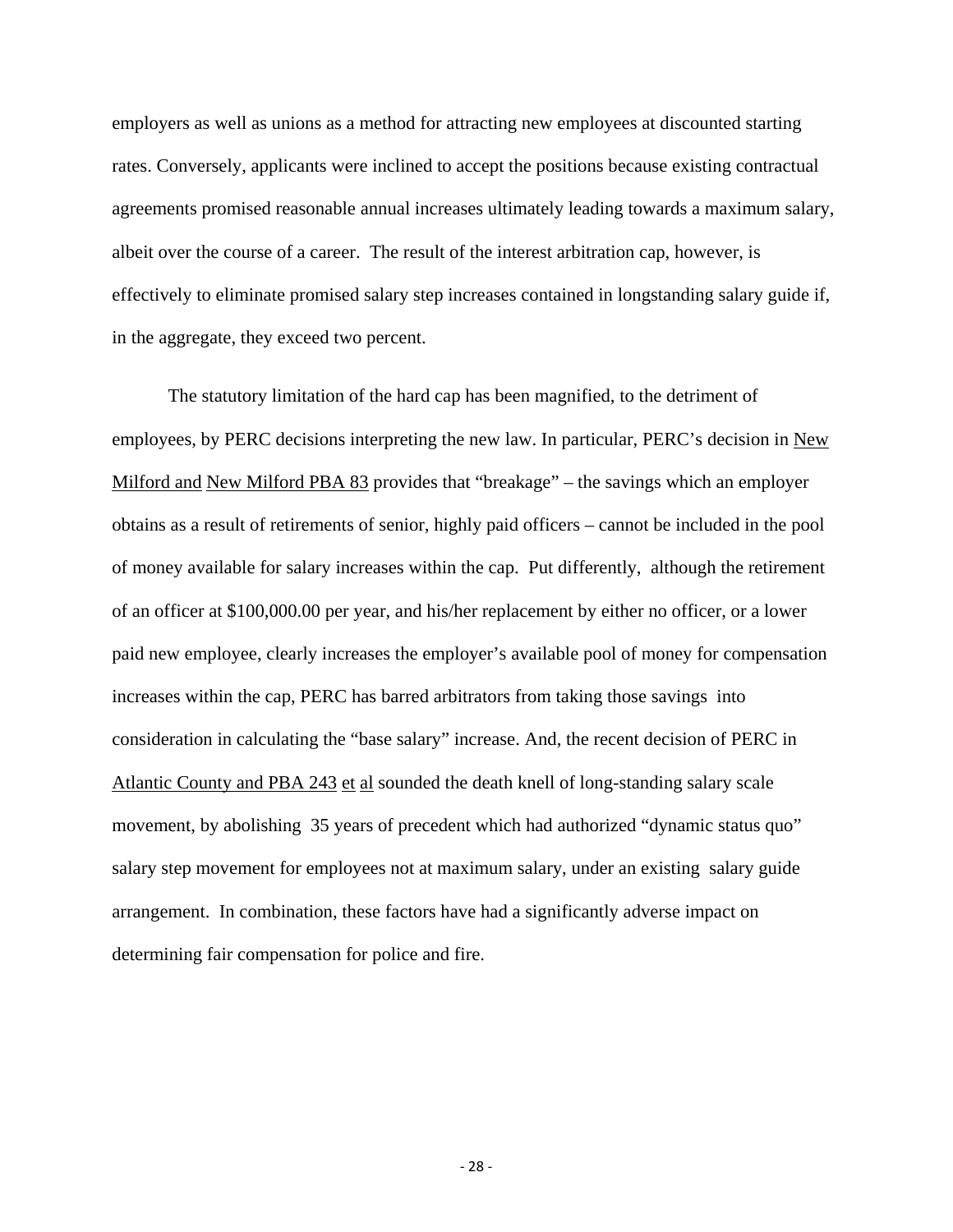#### **Other Factors Important In Evaluating The Hard Cap**

 Other factors, important but not considered by the new law, have similarly had a significantly adverse impact on compensation. The cost of living over the three years the law has been in effect increased by approximately six percent - alone offsetting the permissible two percent annual increase. In addition, uniformed services are now required under Chapter 78 to make payments towards medical insurance premium in amounts which can reach 35% of the cost of the premium (at times up to \$9,000 per year). On average this mandated contribution will shortly approximate 4%-8% of salary for most officers. Chapter 78 similarly increased the pension contribution of uniformed services from 8 ½% of salary to 10%.

 Thus, the combined impact of these costs upon employees whose salaries are subject to hard cap salary limitations are now approaching 8%-10% annually – resulting in a significant net decline in compensation per year even if a full two percent increase is awarded. While some may claim that these are extraneous factors which should not be taken into consideration in an analysis of a hard cap interest arbitration statute, reality argues otherwise. The cumulative effect in the face of a two percent hard cap has been a real and significant net decline in compensation for officers. It is exacerbated, moreover, for those at top scale, who can receive virtually no increases if even a modicum of an existing salary guide is retained. Viewed from any perspective, the overall compensation received by uniformed personnel is significantly diminished by additional costs or contributions which come out of their paychecks.

 Two other factors, intangible but real, also should be considered. As noted, the existence of a hard cap itself causes a significant chill on collective negotiations where the parties might wish to reach an agreement without interest arbitration. The employer's knowledge that

 $-29 -$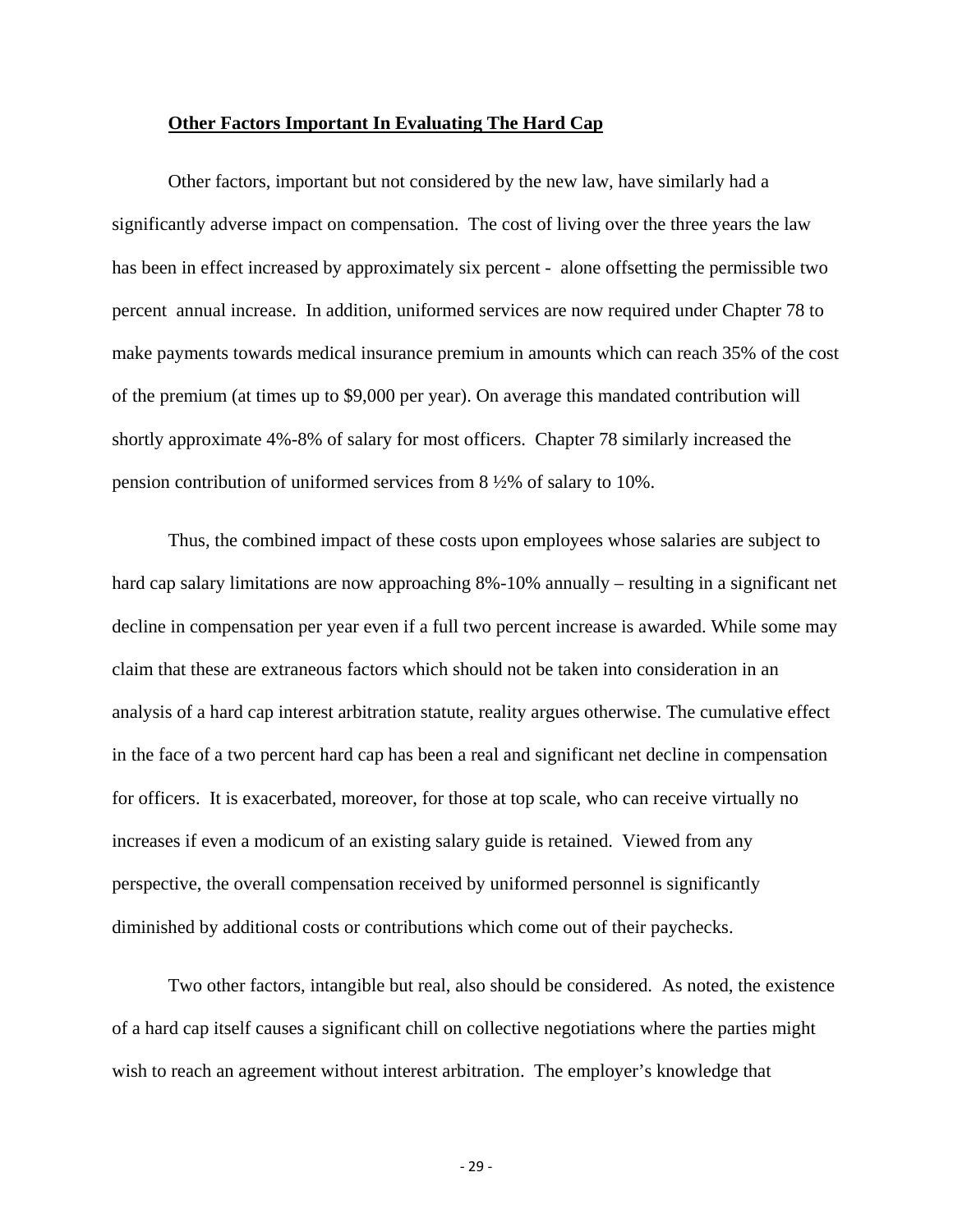compensation increases are ultimately limited by law to two percent makes it significantly more difficult to obtain a negotiated settlement even where warranted and funds exist. While more enlightened employers may agree to award compensation increases in excess of the statutory maximum in appropriate circumstances, the evidence has now proven otherwise in virtually every instance over the last three years.

 Second, the imperceptible, but nonetheless real, impact of a hard cap upon new hires cannot be underestimated. As noted above, starting salaries have historically been lower than market value for uniformed services precisely because future salary increases were built into the compensation structure. Now, new officers do not have the assurance that salaries will ultimately reflect market value because the compensation structures that were negotiated over the course of decades have been summarily displaced.

Thus, the statistics relied upon by some members of the Task Force demonstrate that a myopic focus on the alleged positive impact of reducing the compensation of uniform services does a disservice to those individuals who have chosen a career in, and dedicated their lives to, public safety. These facts cannot be ignored in effectuating the Legislature's mandate for this Task Force to study this temporary interest arbitration statute and changes which are needed.

#### **Recommendations**

Based upon the foregoing, the State PBA and State FMBA, joined by the PFANJ and State FOP, make the following recommendations regarding the existing statute:

1. The interest arbitration hard cap has outlived its usefulness and should not be renewed after April 1, 2014.

 $-30 -$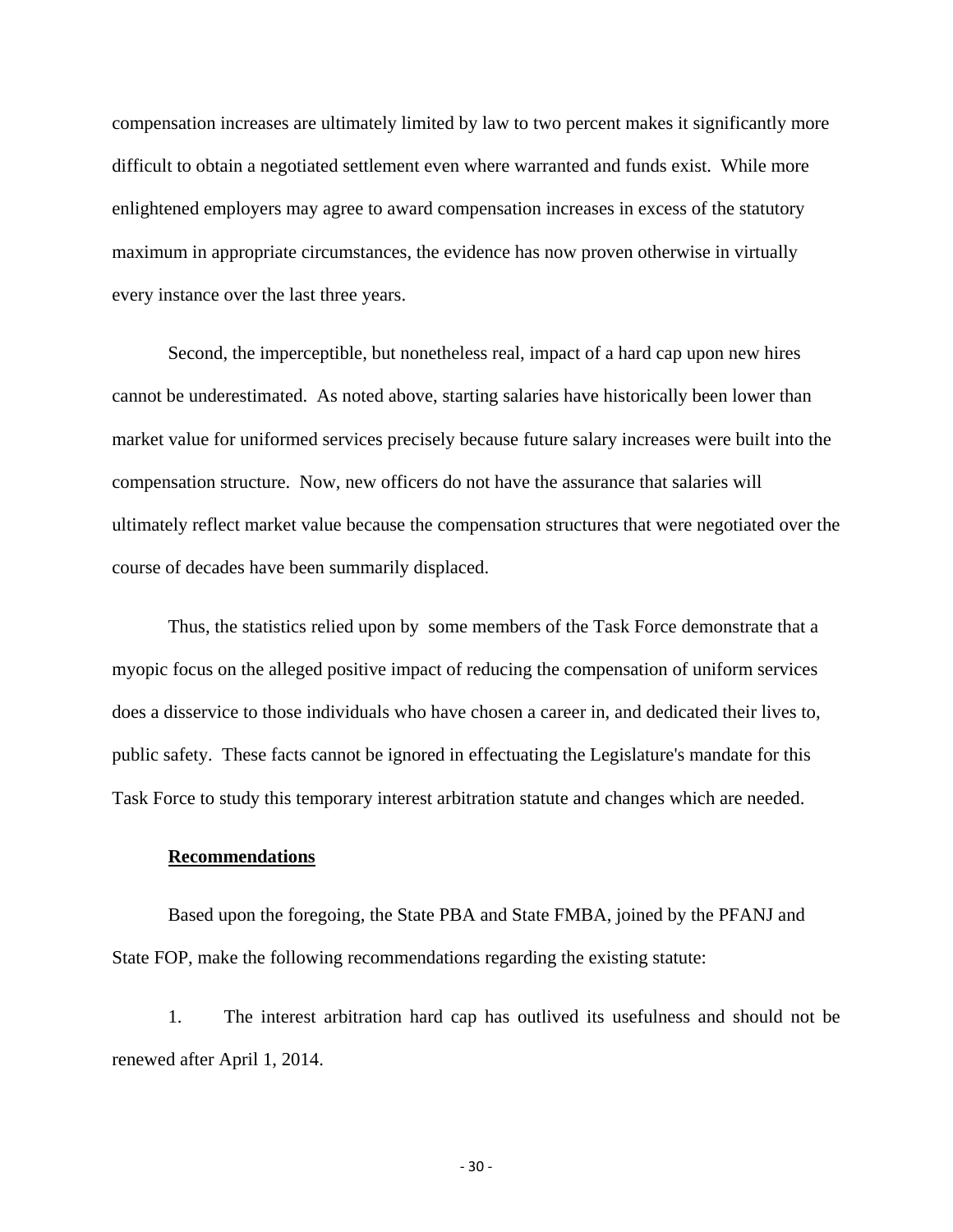2. At the least, significant modifications to the hard cap should be implemented. If a hard cap is to be retained, arbitrators should be permitted to take into consideration inflationary increases in the previous year in addition to the two percent cap. While recent inflationary increases have been modest, the fact remains that inflation may increase at any time, while the hard cap as currently written remains static. Recognition of increases in the cost of living for the applicable geographic area in addition to the two percent cap would at least insure that employees will not lose even more to inflation.

3. Alternatively, the statutory definition of "base salary" should be amended to exclude from the hard cap those salary increases contained in long-standing salary guides.

4. The Legislature should specifically reverse several of PERC's crabbed interpretations of the law. "Breakage" savings resulting from retirements or layoffs should be considered as available funds for distribution when calculating funds available within the two percent cap.

5. Similarly, existing salary guides should be permitted to continue, under the "dynamic status quo" doctrine, following contract expiration. Bargaining units can determine on their own whether they wish to freeze the increment structure in order to ensure that funds under the hard cap remain available for negotiation and ultimate distribution to the bargaining unit.

6. Healthcare contributions which employees are required to make under Chapter 78 should be considered by an arbitrator and deemed outside the hard cap. While municipalities may argue that their healthcare costs are also increasing, percentage contributions by employees include the increases in the overall cost of healthcare in their jurisdiction. It is worth noting that employer health care costs are already specifically excluded from the two percent tax levy cap.

 $-31 -$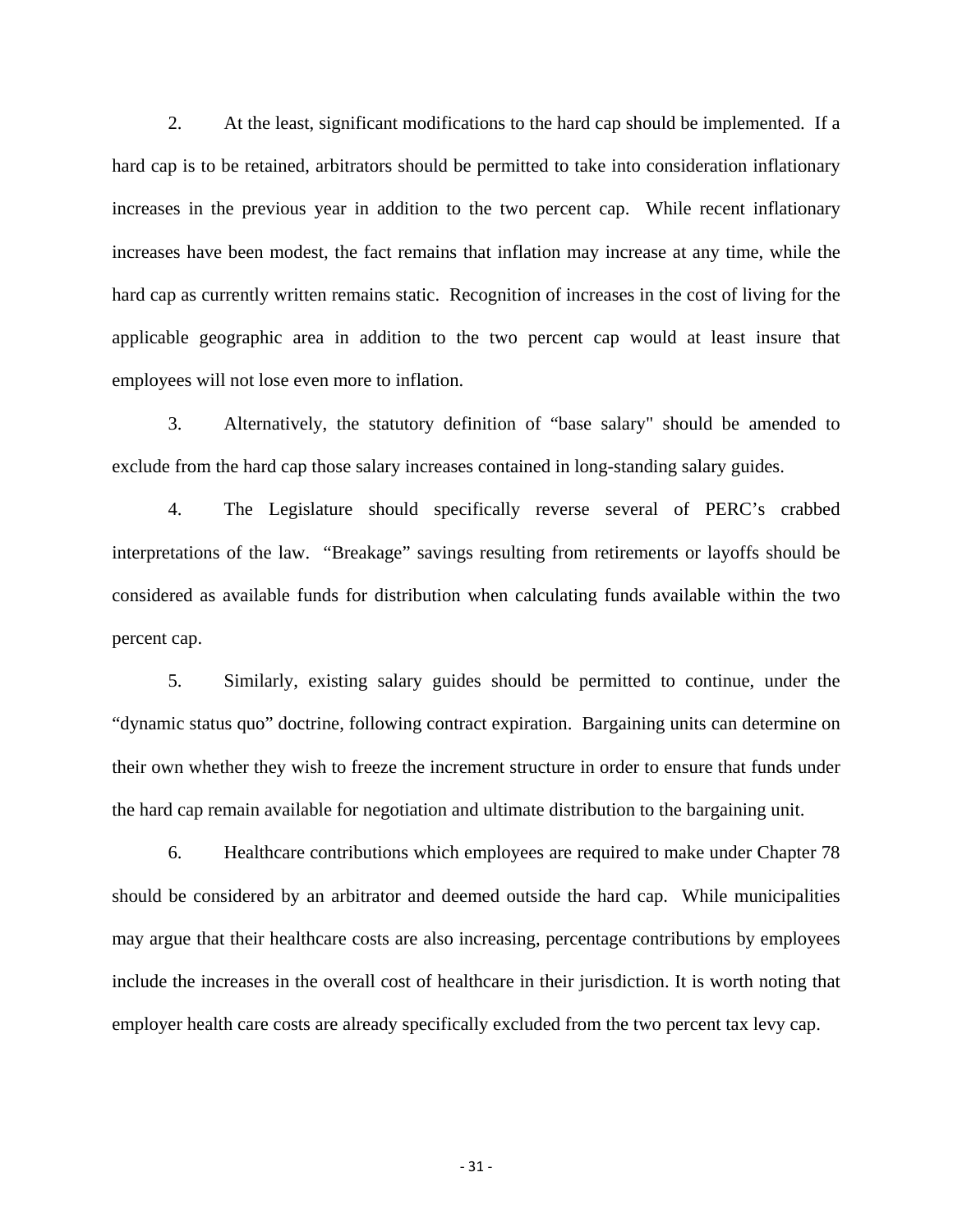7. The parties should be permitted to request the appointment of any mutually agreeable arbitrator who is on the approved interest arbitration panel.

8. The time for appeal of an interest arbitration award should be increased from 7 days to 14 days.

9. Mandatory mediation by an interest arbitrator should be required for a 14 day period after the filing of a petition to commence interest arbitration. The time period for completion of interest arbitration should be tolled during this 14 day period.

10. Pursuant to N.J.S.A. 34:13A-16.9, bargaining units which have already submitted to the requirements of the statute are exempted from the hard cap requirements in any future arbitration. This provision should be grandfathered into any amendment of the statute.

11. Include a renewed sunset provision for the statute effective April 1, 2017.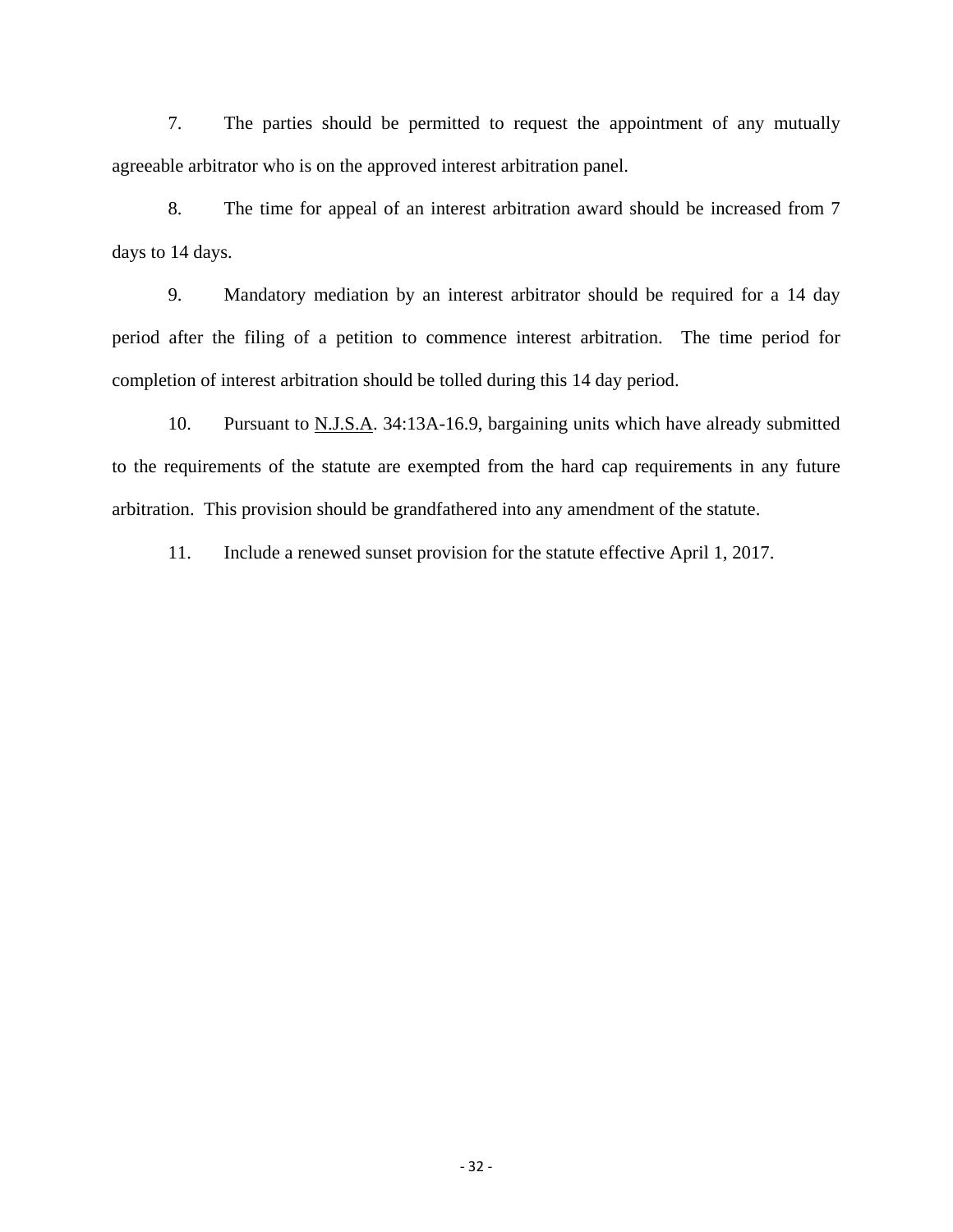#### **APPENDIX**

| Tab A        | Chart of Interest Arbitration Petitions Filed during Calendar Year  |
|--------------|---------------------------------------------------------------------|
| Tab B        | Chart of Interest Arbitration Disposed during Calendar Year         |
| Tab C        | Chart of Interest Arbitration Cases Open at Start of Calendar Year  |
| <b>Tab D</b> | Chart of Interest Arbitration Appeals Data during Calendar Year     |
| Tab E        | Appeals of Awards Subject to the 2% Base Salary Cap                 |
| Tab F        | Police and Fire Collective Bargaining Agreement Summary Form        |
| Tab G        | <b>Impasse Filings</b>                                              |
| Tab H        | Voluntary Settlement Report – Cases settled prior to Arbitration    |
| Tab I        | Voluntary Settlement Report - Cases settled during Arbitration      |
| Tab J        | Interest Arbitration Award Analysis Discussed in Report             |
| Tab K        | Summary Analysis of Interest Arbitration Awards Discussed in Report |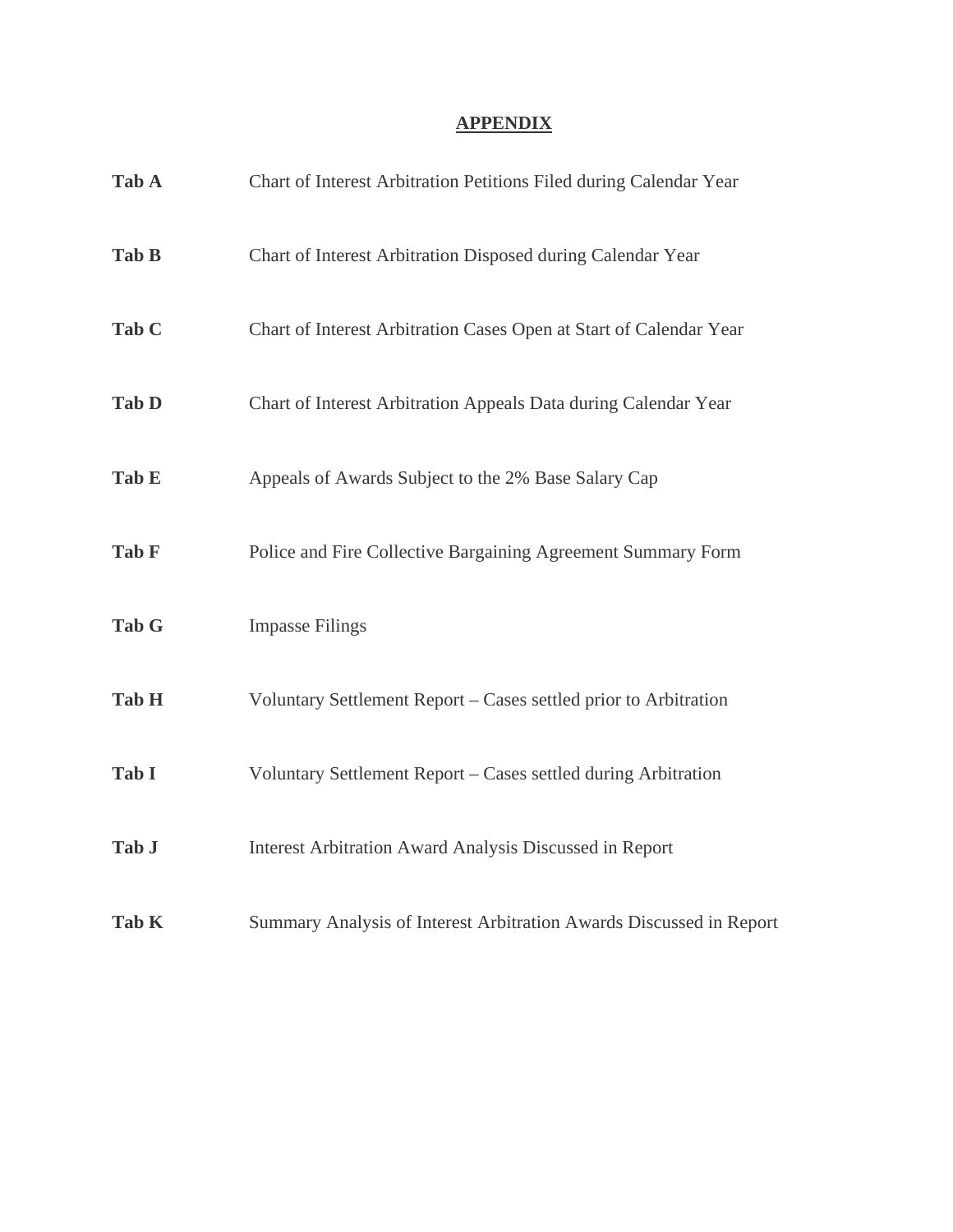

**Chart of Interest Arbitration Petitions Filed during Calendar Year**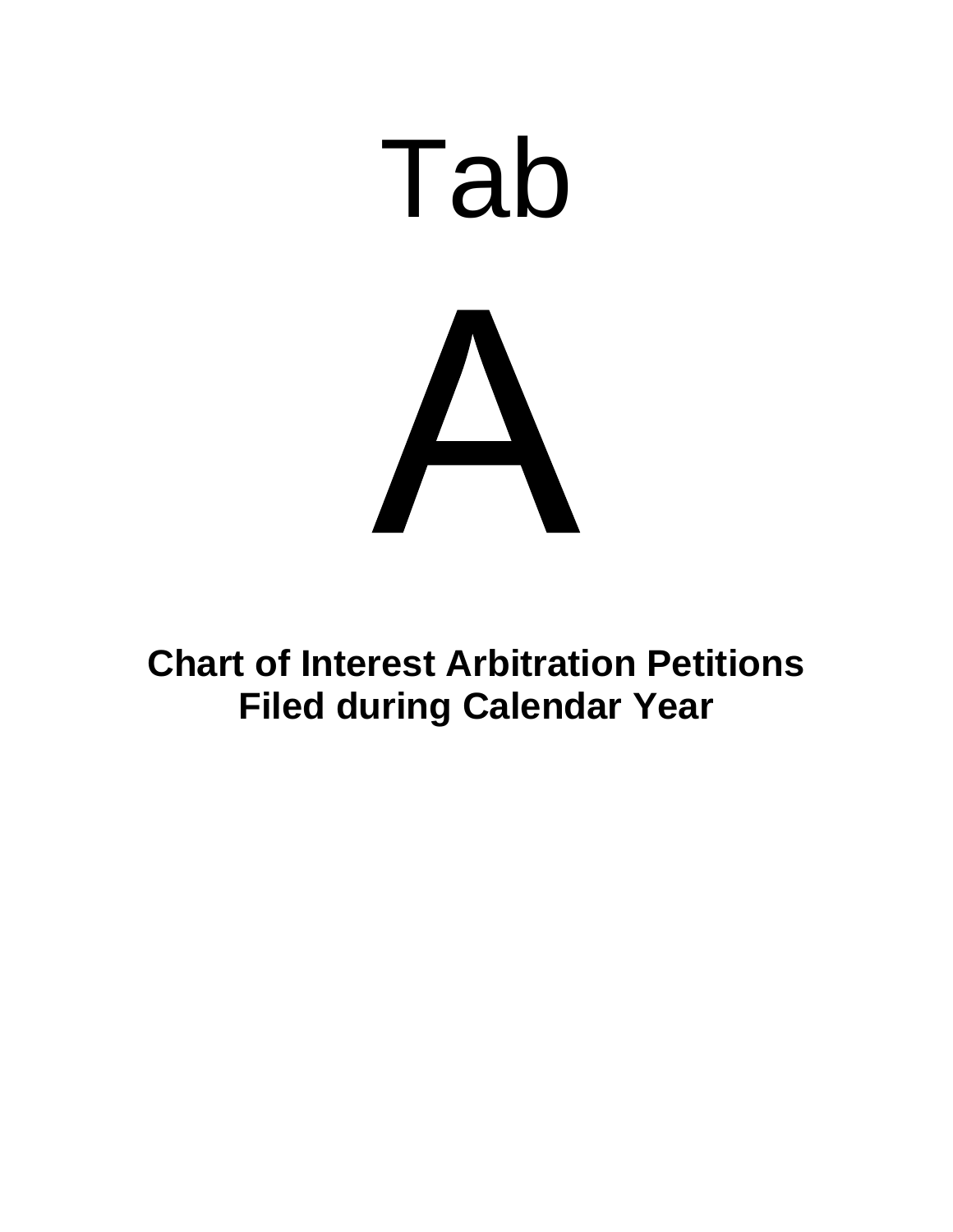# **IA Petitions Filed during Calendar Year**

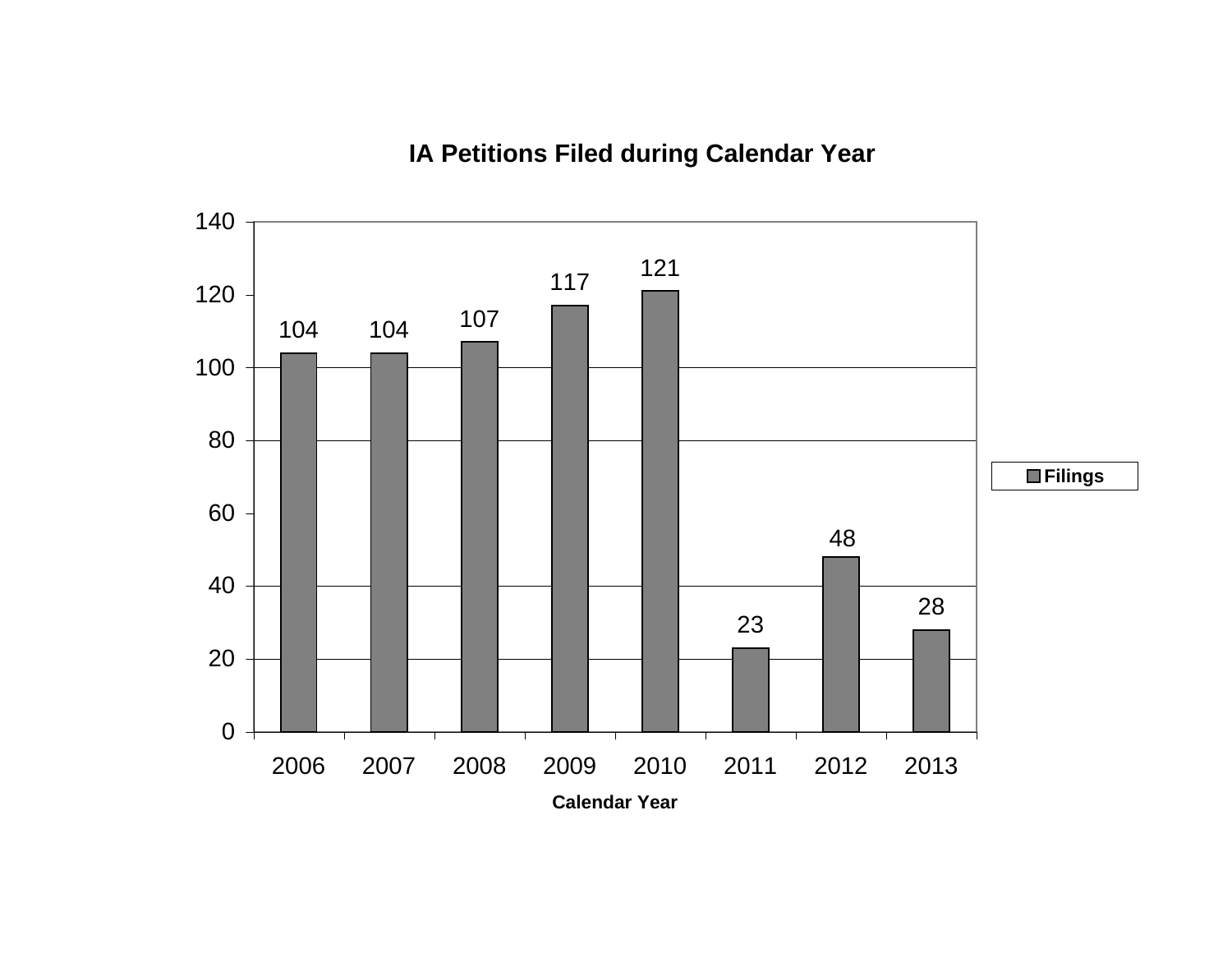

# **Chart of Interest Arbitration Cases Disposed during Calendar Year**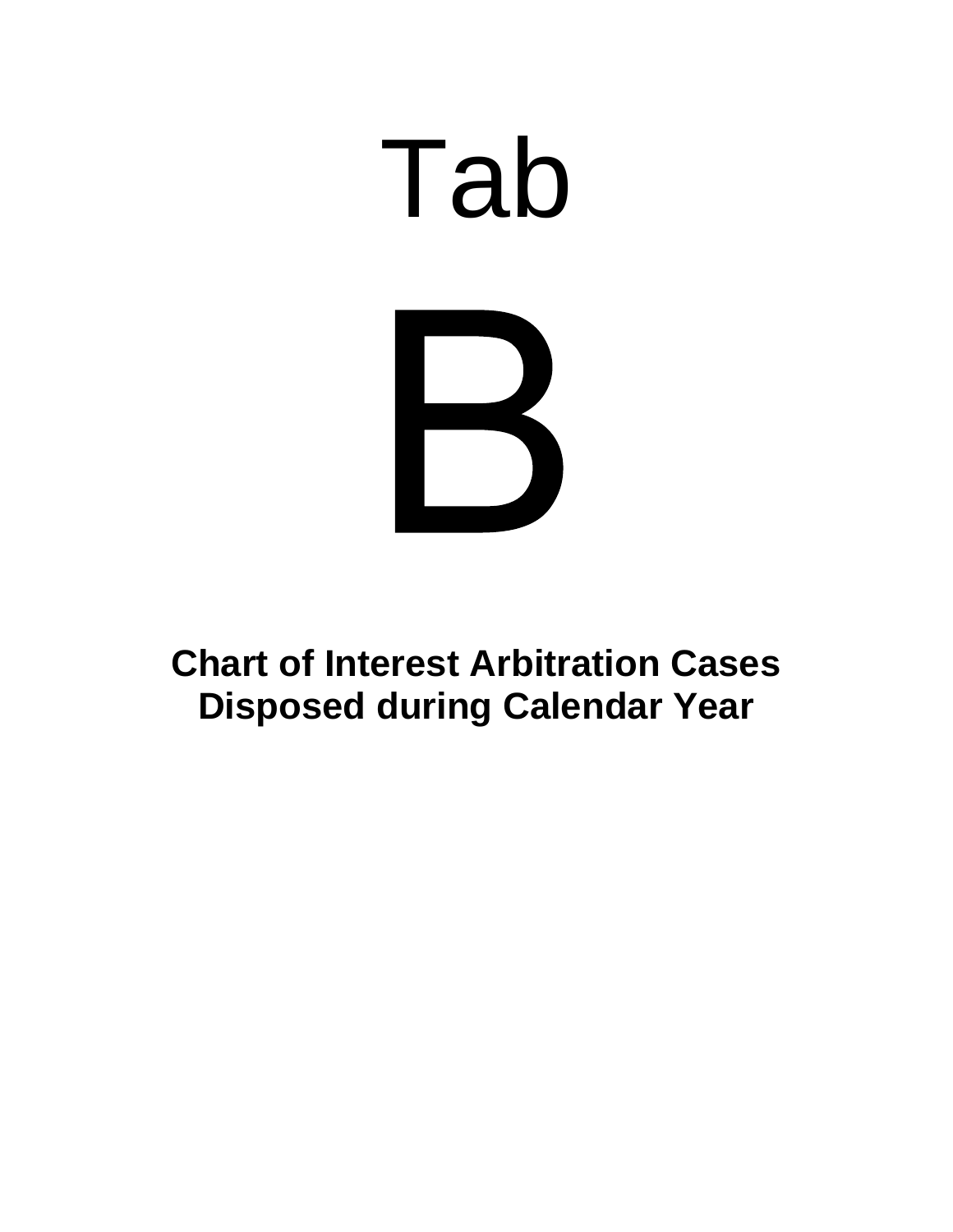# **IA Cases Disposed during Calendar Year**



**Calendar Year**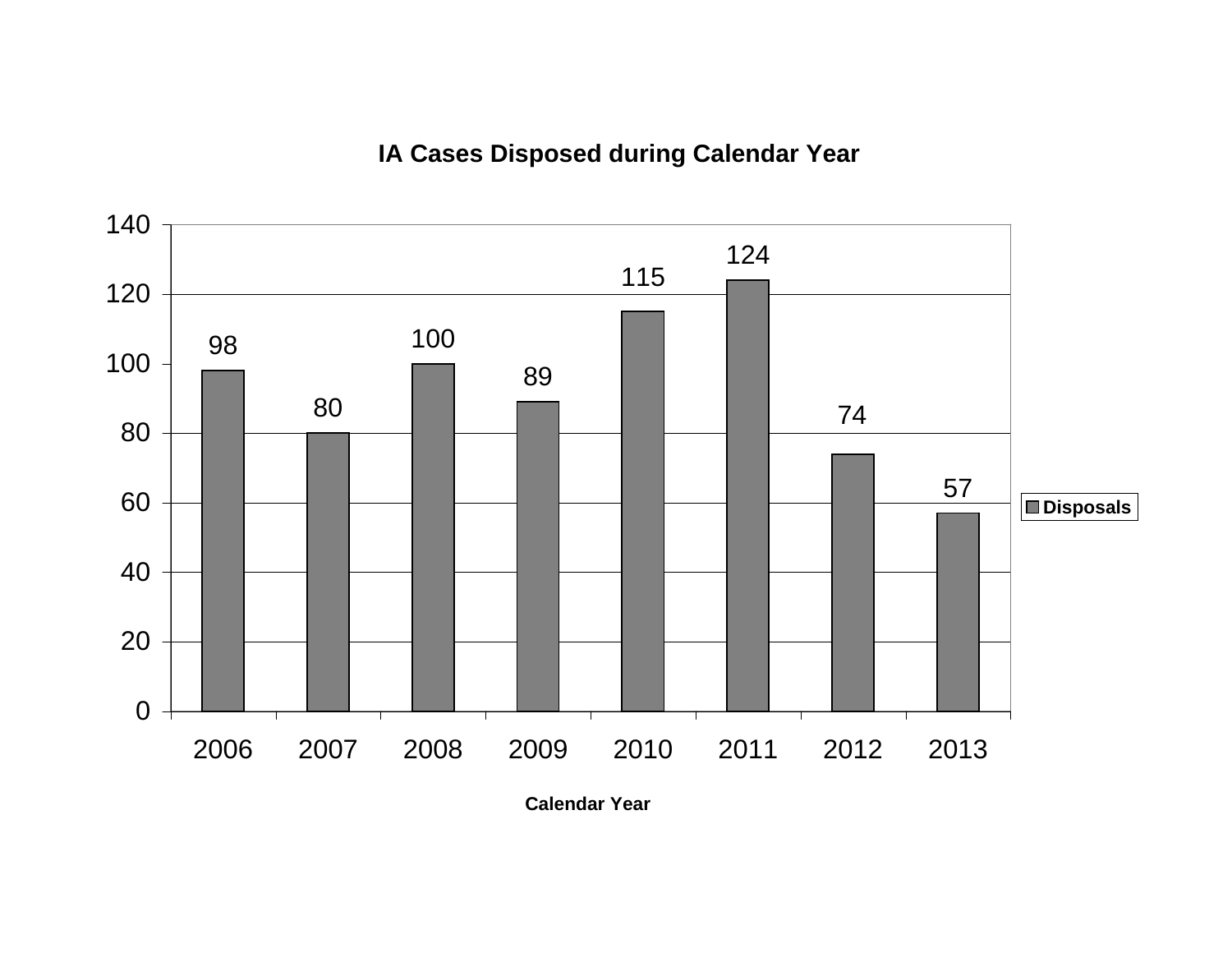

**Chart of Interest Arbitration Cases Open at Start of Calendar Year**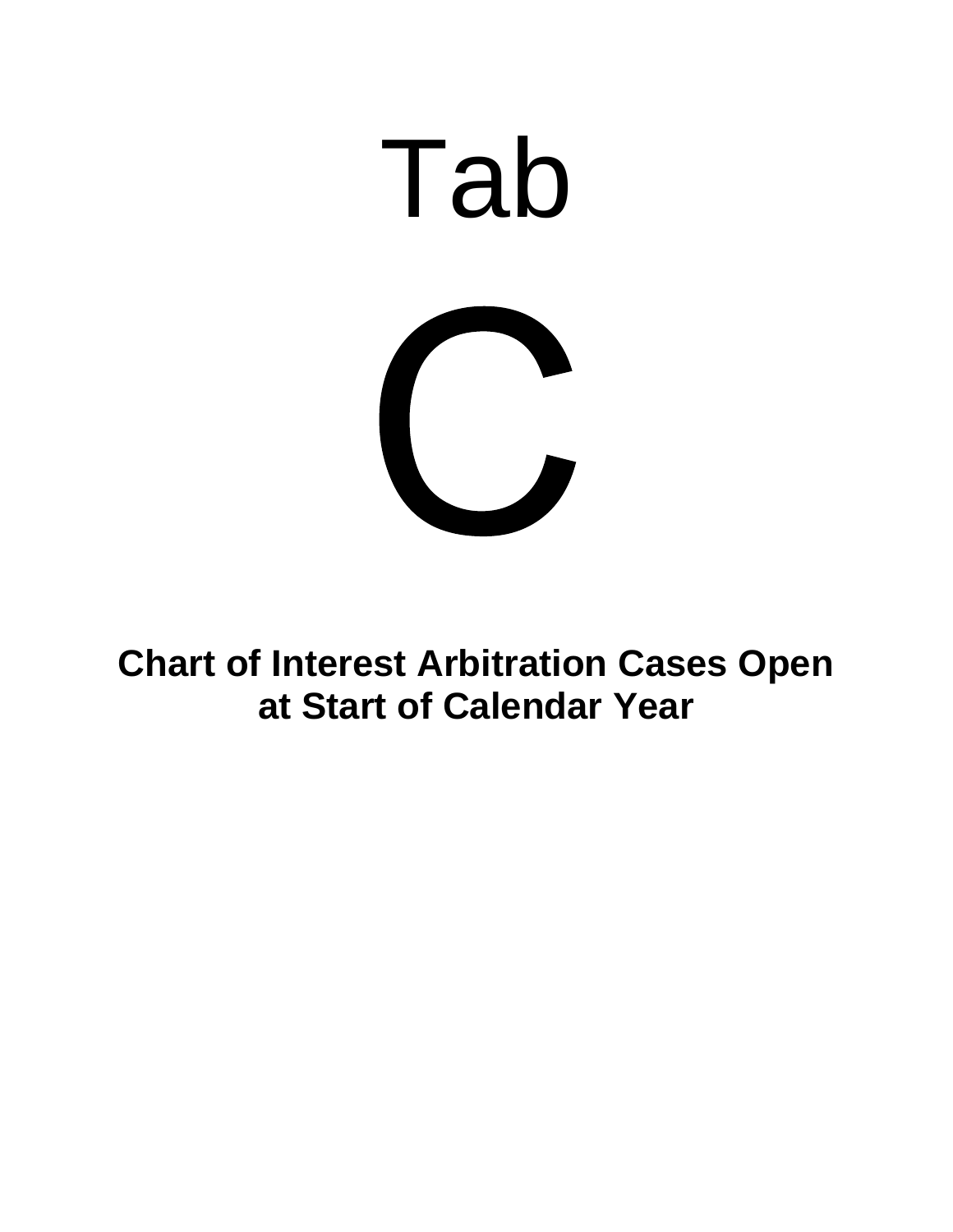

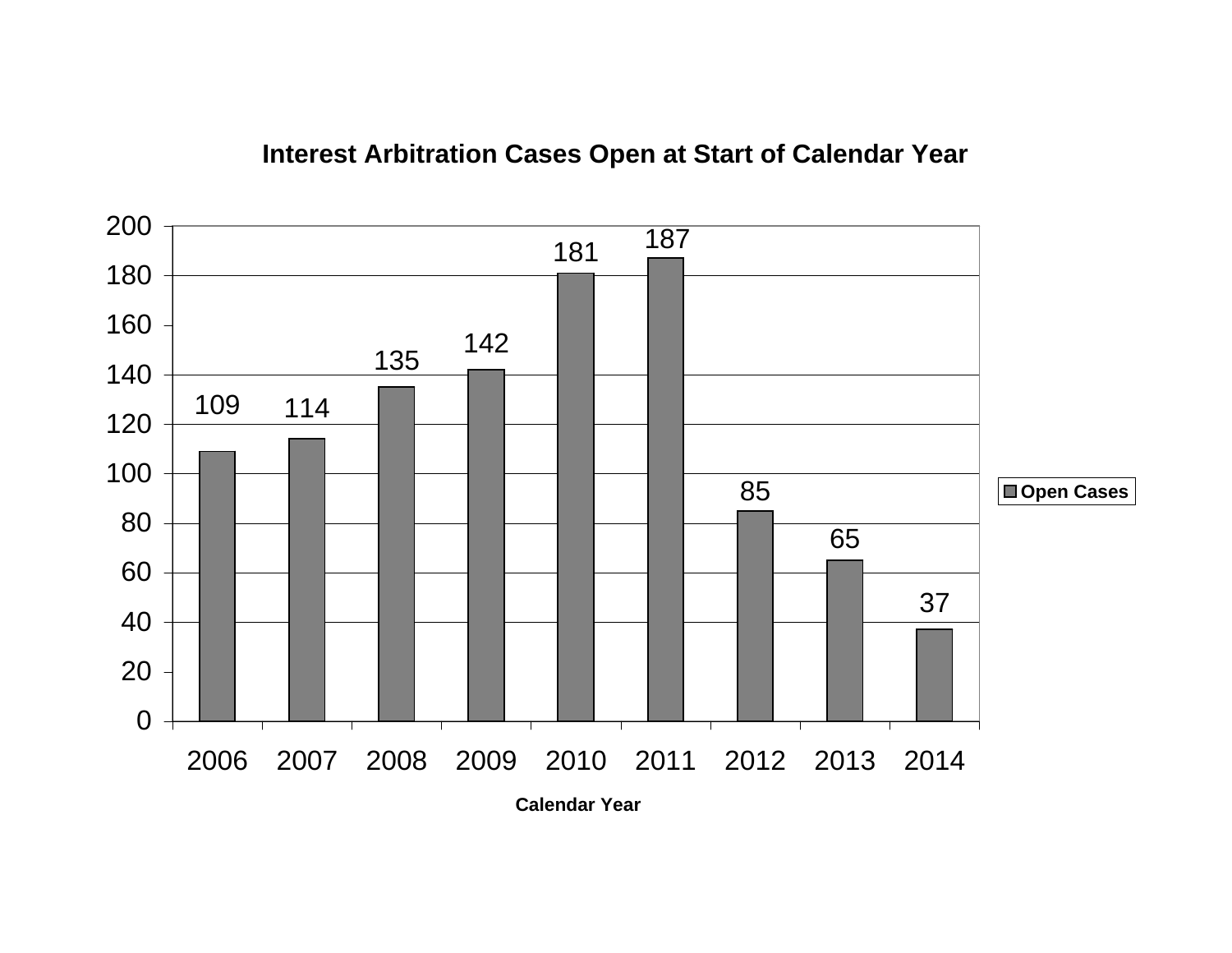

# **Chart of Interest Arbitration Appeals Filings during Calendar Year**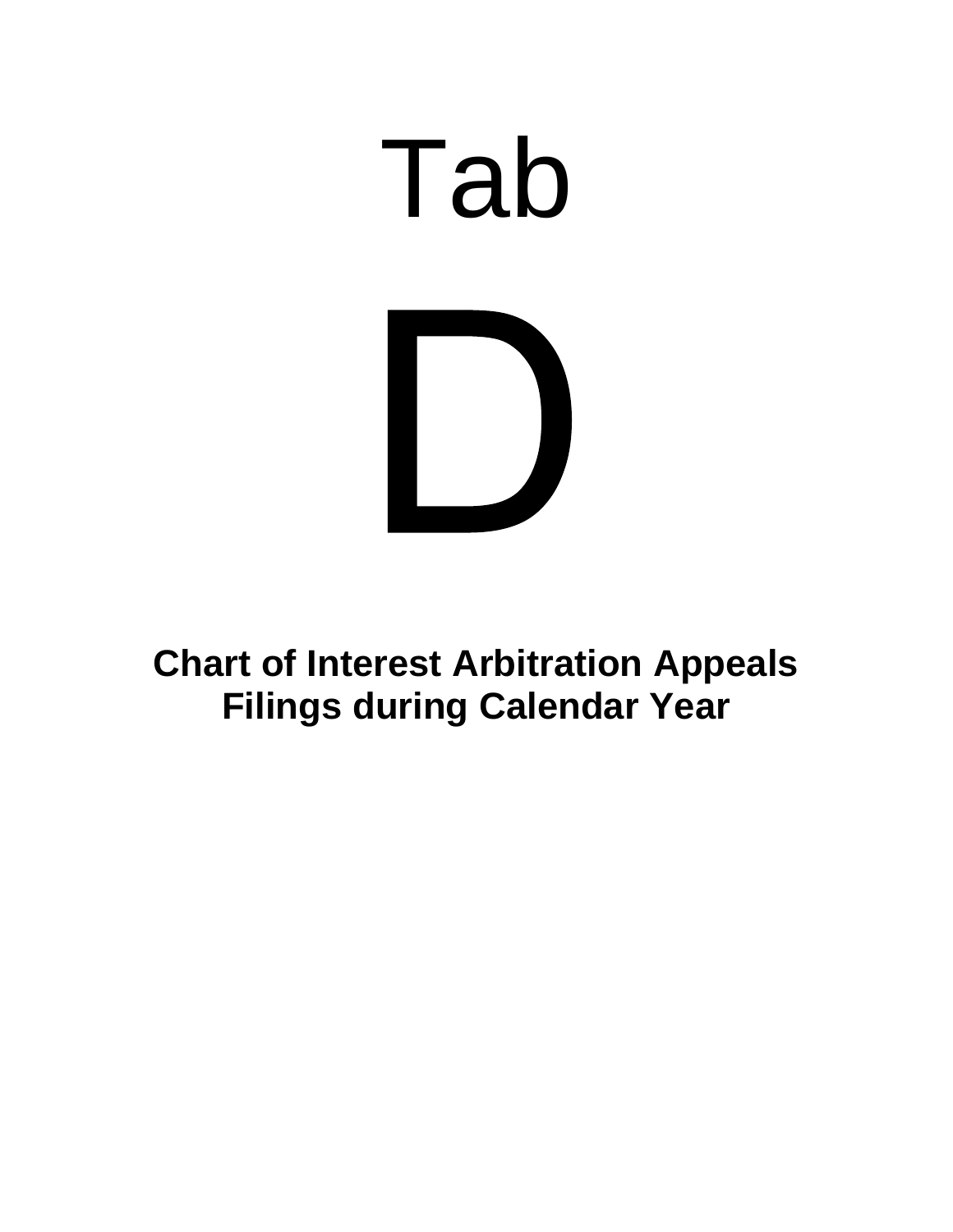**IA Appeals Filings during Calendar Year** 

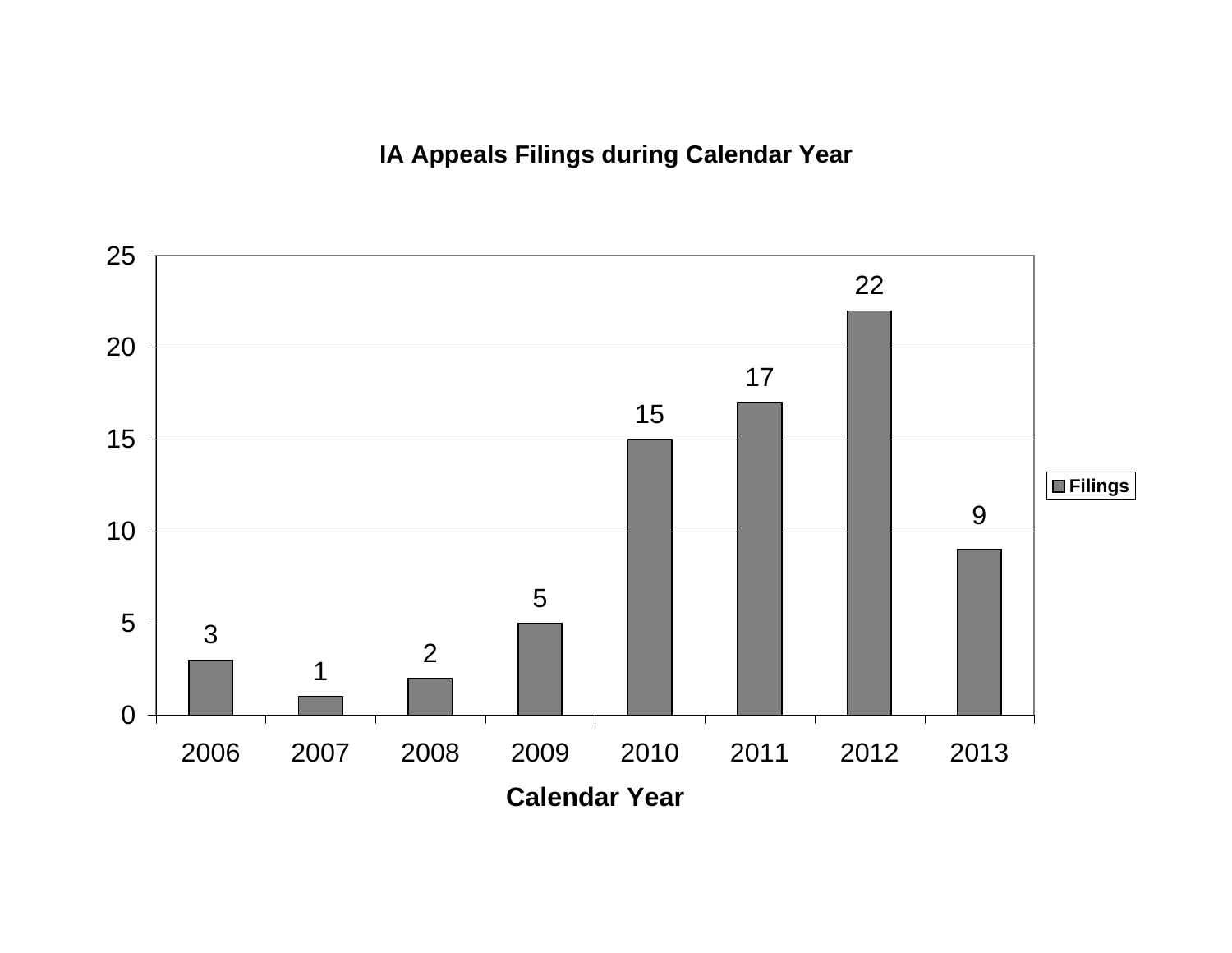

**Appeals of Interest Arbitration Awards Subject to the 2% Base Salary Cap**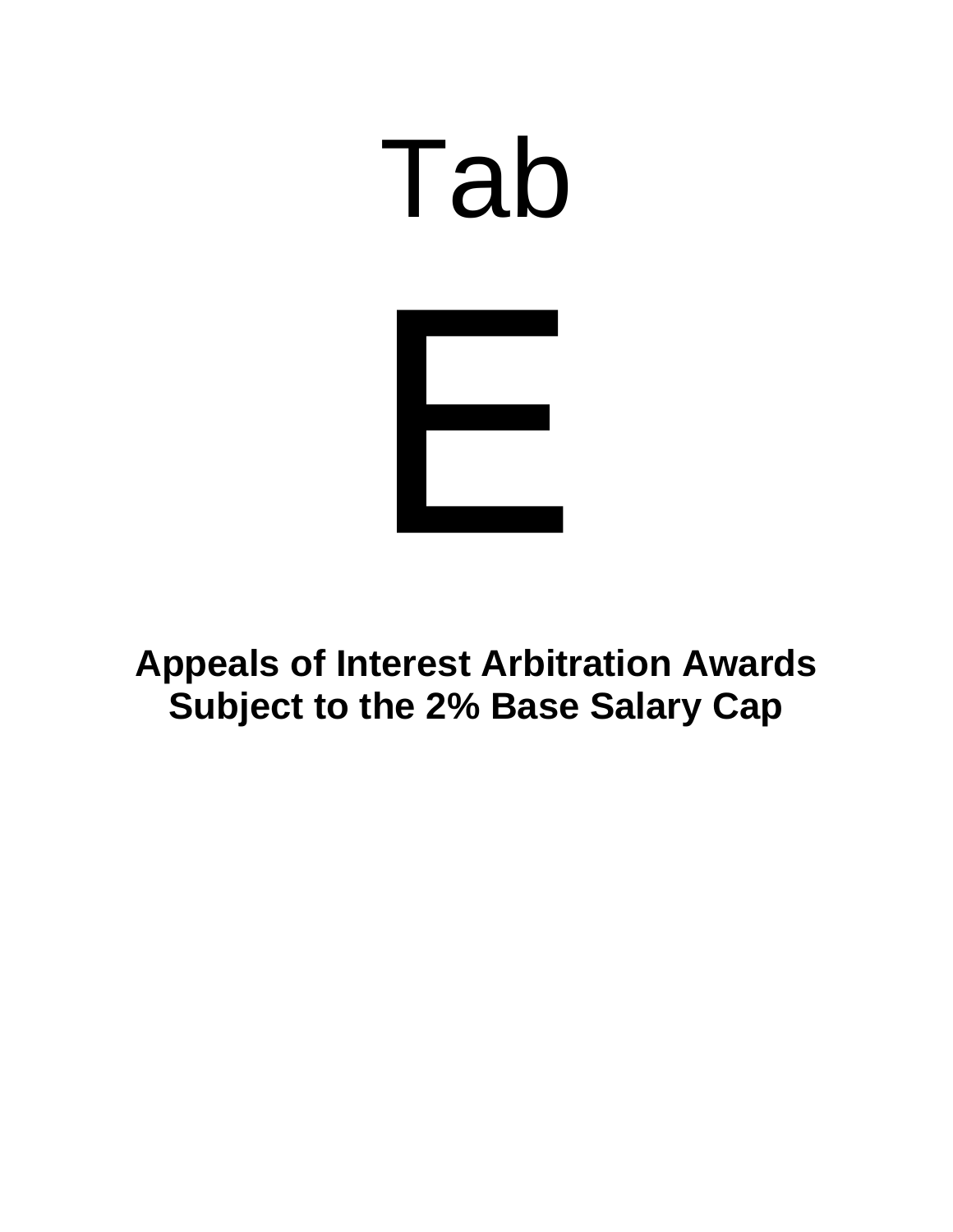| Appeals to the New Jersey Public Employment Relations Commission of      |                |
|--------------------------------------------------------------------------|----------------|
| Interest Arbitration Awards subject to the 2% Annual Salary Increase Cap |                |
| Total Number of Appeals to PERC of 2% Cap IA Awards                      | 9              |
| <b>Employer-Filed 2% IA Award Appeals</b>                                | 6              |
| Union-Filed 2% IA Award Appeals                                          | 3              |
| Disposition of Employer-Filed 2% IA Award Appeals                        |                |
| <b>Award Affirmed</b>                                                    | $\overline{2}$ |
| Award Affirmed in Part, Vacated in Part                                  |                |
| <b>Award Vacated and Remanded</b>                                        | 2              |
| Appeal Denied and ordered to be filed with PERC as Scope petition        |                |
| <b>Disposition of Union-Filed 2% IA Award Appeals</b>                    |                |
| <b>Award Affirmed</b>                                                    | $\overline{2}$ |
| Appeal Withdrawn                                                         |                |
|                                                                          |                |
|                                                                          |                |
|                                                                          |                |

٦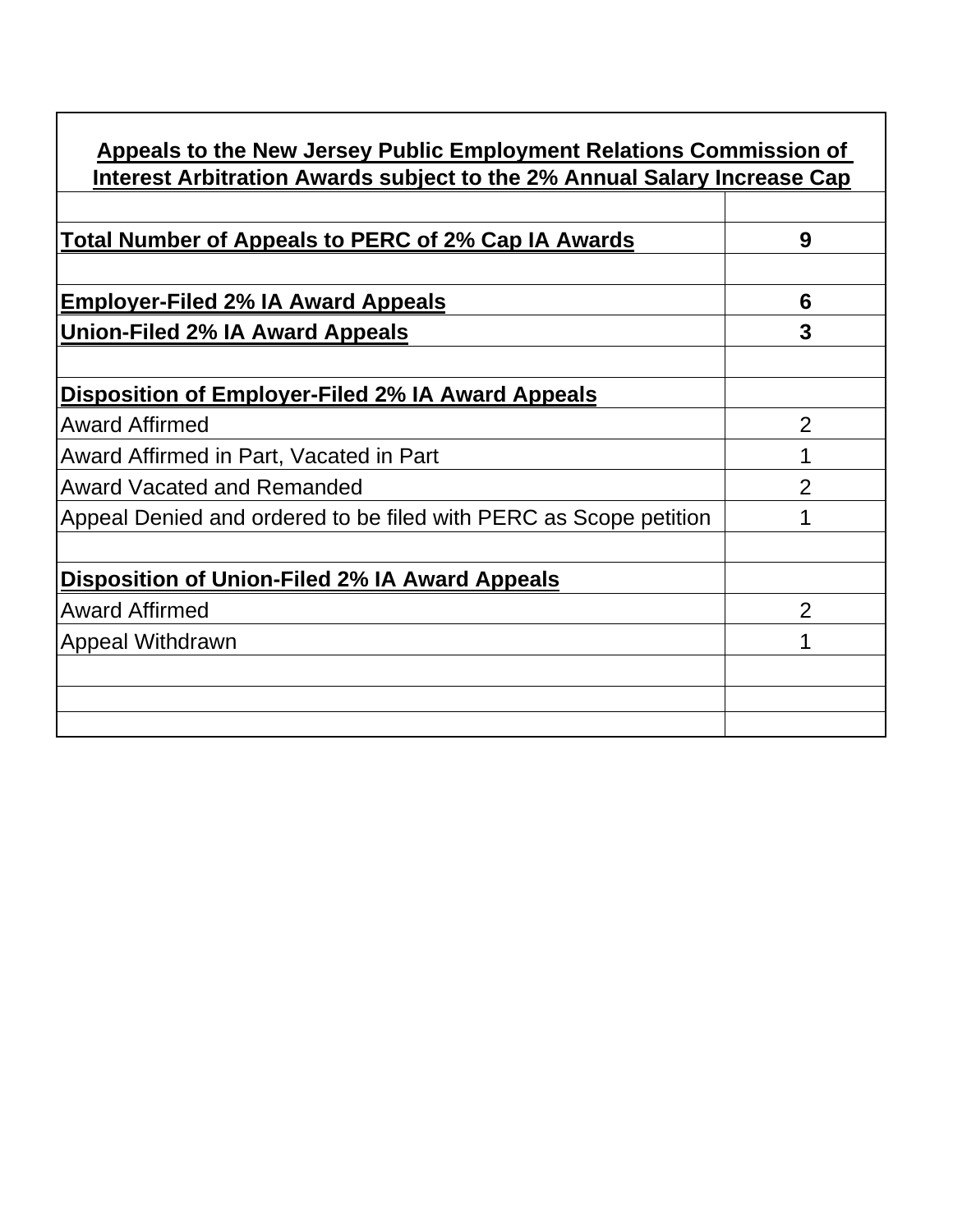

# **Police and Fire Collective Bargaining Agreement Summary Form**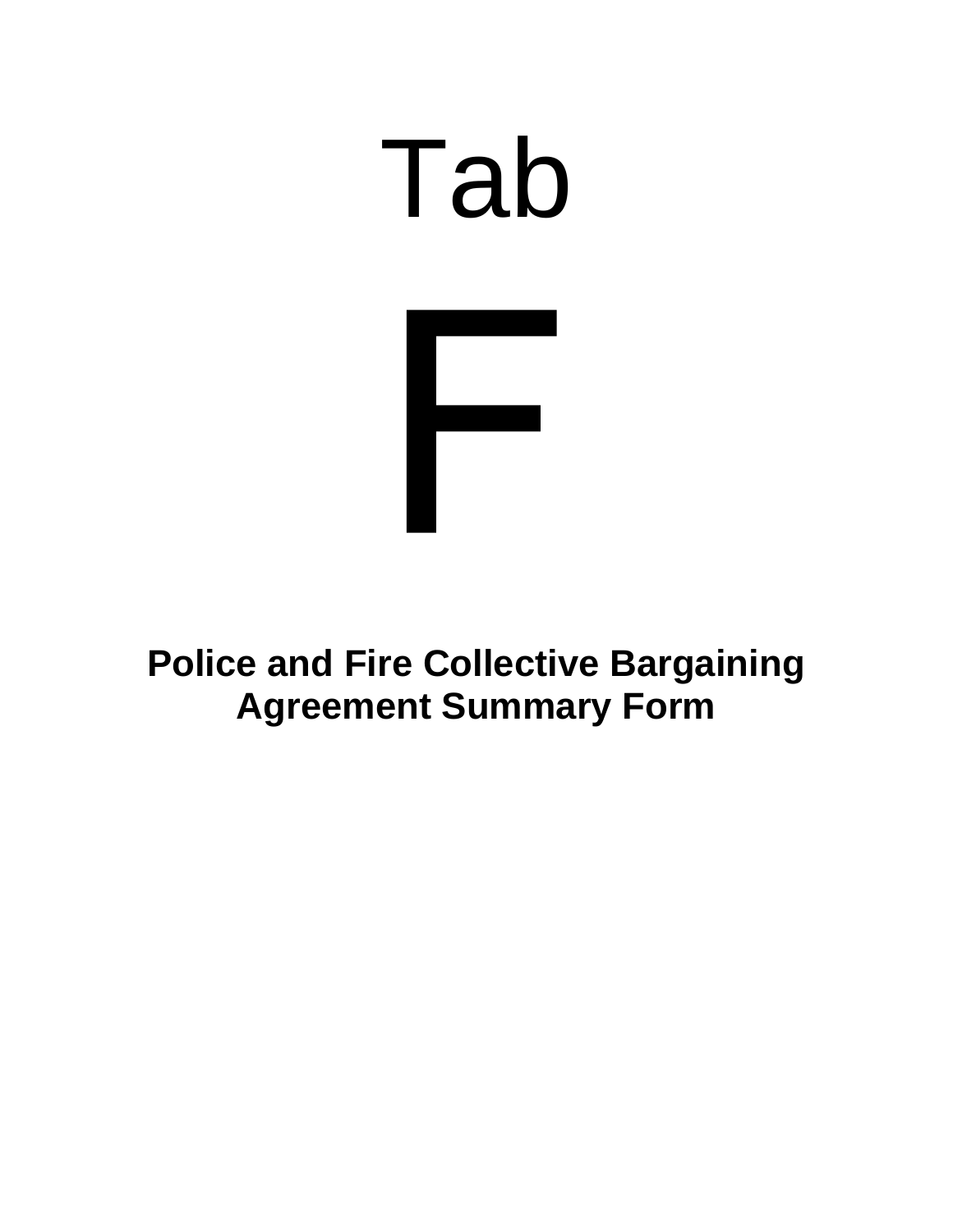#### **COLLECTIVE BARGAINING AGREEMENT SUMMARY FORM**

#### **POLICE & FIRE**

#### **Instructions for Collective Bargaining Summary**

N.J.S.A. 34:13A-8.2 requires all public employers to "file with the commission a copy of any contracts it has negotiated with public employee representatives following consummation of negotiations." Further, legislation, effective January 1, 2011, requires the public employers also provide "a summary of all costs and the impact associated with the agreement." N.J.S.A. 34:13A-16.8(d)(2)

As noted in the attached letter, N.J.S.A. 34:13A-16.8(d) (2), in part, requires "PERC to collect" and "post the collective negotiations agreement" including a "summary of contract or arbitration award terms in a standard format developed by the Public Employment Relations Commission." The attached form is in compliance with the aforementioned legislation and the sample form and instructions provide assistance compiling the information for electronic submission. The directions are user friendly and line specific.

Please review and complete the attached form and send electronically to contracts@perc.state.nj.us.

Please fill in each line or section applicable to your agreement. Leave sections or lines blank if they do not apply to the terms of your agreement.

#### **Section I: Agreement Details**

| Line 1.     | Please enter the name of the public employer by entering the name of the entity<br>as it appears in the collective bargaining agreement. i.e., "City of Newark"<br>or "City of Trenton".              |
|-------------|-------------------------------------------------------------------------------------------------------------------------------------------------------------------------------------------------------|
| Line 2:     | Indicate the County in which the locale is included, if applicable.                                                                                                                                   |
| Line $3$ .: | Enter the name of the "Employee Organization" as it appears in the collective<br>bargaining agreement.                                                                                                |
| Line 4:     | The "Base Year Contract Term" is the term of the expiring agreement.<br>i.e., January 1, 2010 through December 31, 2011.                                                                              |
| Line $5$ :  | "New Contract Term" is the time period for the new agreement which is<br>the subject of this summary. i.e., January 1, 2012 through December 31, 2015                                                 |
| Line 6:     | "Type of Settlement" - please check the box indicating the appropriate process<br>for completing the negotiations.                                                                                    |
|             | Arbitrator's Award: a third party assigned arbitrator conducted hearings and<br>issued an award; (also check this box if the matter was appealed)                                                     |
|             | Fact-Finder's Recommendation: a third party neutral issued a<br>"recommendation" subsequent to not settling at mediation and not filing a<br>Petition to Initiate Compulsory Interest Arbitration; or |
|             | Voluntary Settlement: the parties settled the dispute with or without the assistance of a<br>neutral.                                                                                                 |

 $\mathbf{1}$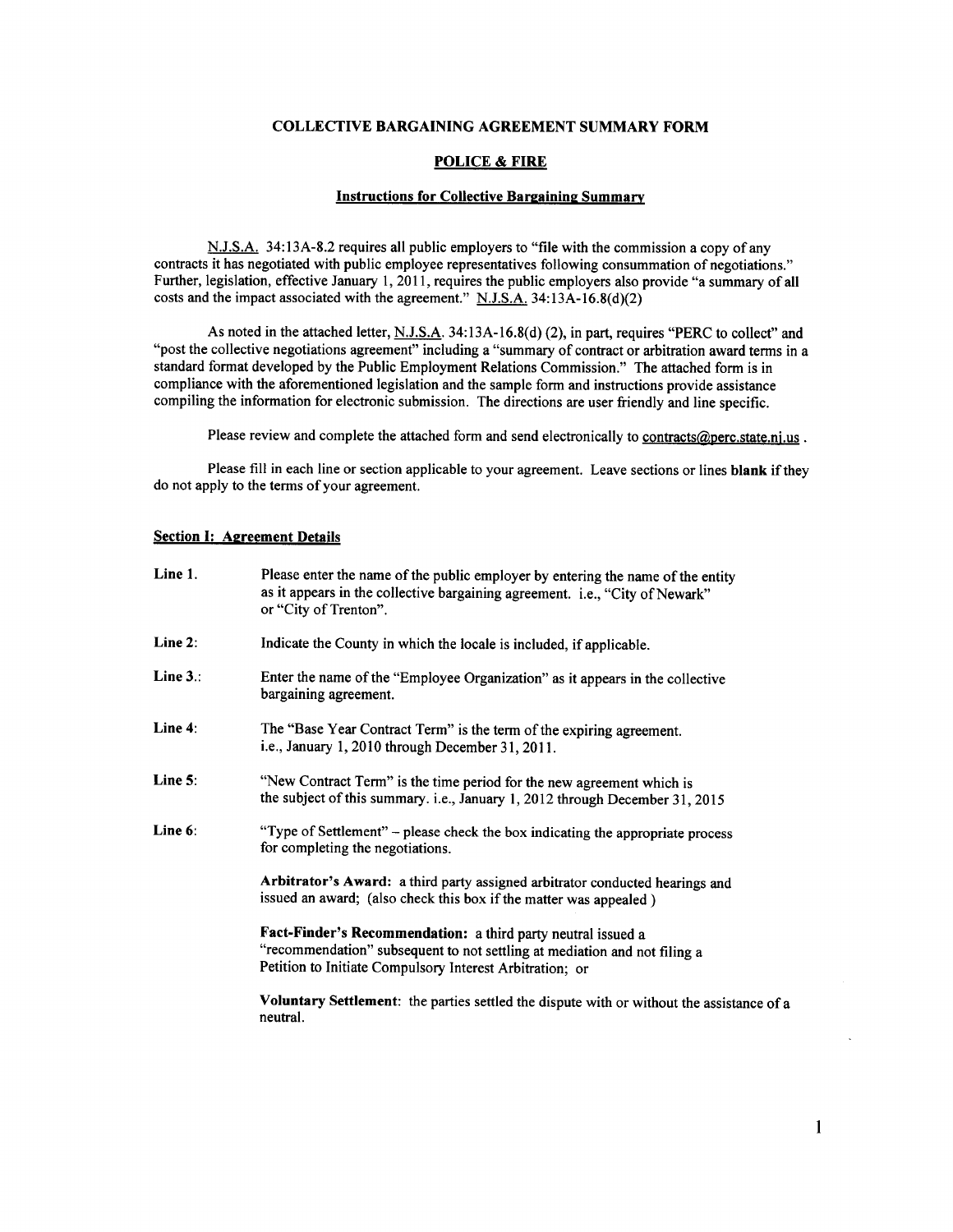#### **Section II: Statutory Definition of Base Salary:**

This section defines the "base salary" pursuant to legislation. The "base year" is the last year of the previous agreement and the "base salary" for that year is "as agreed to by the parties."

- **Section III: Economic:** Terms used in this section are defined as follows:
	- Column A: "Base Salary" from the previous year as agreed to by the parties. All costs in Column A are "inside the base salary" and are considered "economic." They identify salary, increment and longevity from the previous year.
	- **Column B:** "Non salary economic" – costs outside the base.\*
	- Column C: "New base salary" for the first year of the new agreement. These costs are "economic" and identify the costs associated with salary, increment and longevity, as increased by the settlement or award.
	- **Column D:** "Non salary economic" – costs outside the base.\*

\*The "non-salary economic" costs are not applicable for this part of the calculation.

**Base Year - Total Costs: Section III:** Please enter the appropriate amounts in the coordinating columns.

Column A, Line 1: Salary -"Base salary" as agreed to by the parties from the previous year.

Column A, Line 2: Increment  $-$  "Increment" is the cost of movement between steps.

Column A, Line 3: Longevity - "Longevity" is payment for length of service.

#### New Base Year - Total Costs: Section III:

The "New Base Salary" is the base *after* the increase and upon which the succeeding years will be increased. These costs are "economic."

Column C, Line 1: Salary -"New Base Year" salary" as increased by the agreement or award.

Column C, Line 2: Increment  $-$  "Increment" is the cost of movement between steps.

Column C, Line 3: Longevity - "Longevity" is payment for length of service.

**Section IV: Additional Costs:** The items listed in this section define the costs included in the base salary (Columns A & C), i.e. "economic," and those items excluded from base salary which are "non salary economic" items. (Columns B & D)." The non-salary economic items may not be part of the base salary, however. they are still costs to the employer. Please indicate if these costs were increased in the new agreement in your final calculation.

Please list each item in the "item description" section and enter the associated cost for each item in the appropriate column indicating if the cost is from the previous agreement and economic (Column A); non-salary economic, previous agreement (Column B); new base year, economic (Column C); or new base year, nonsalary economic (Column D). (Examples are provided on the demonstration page)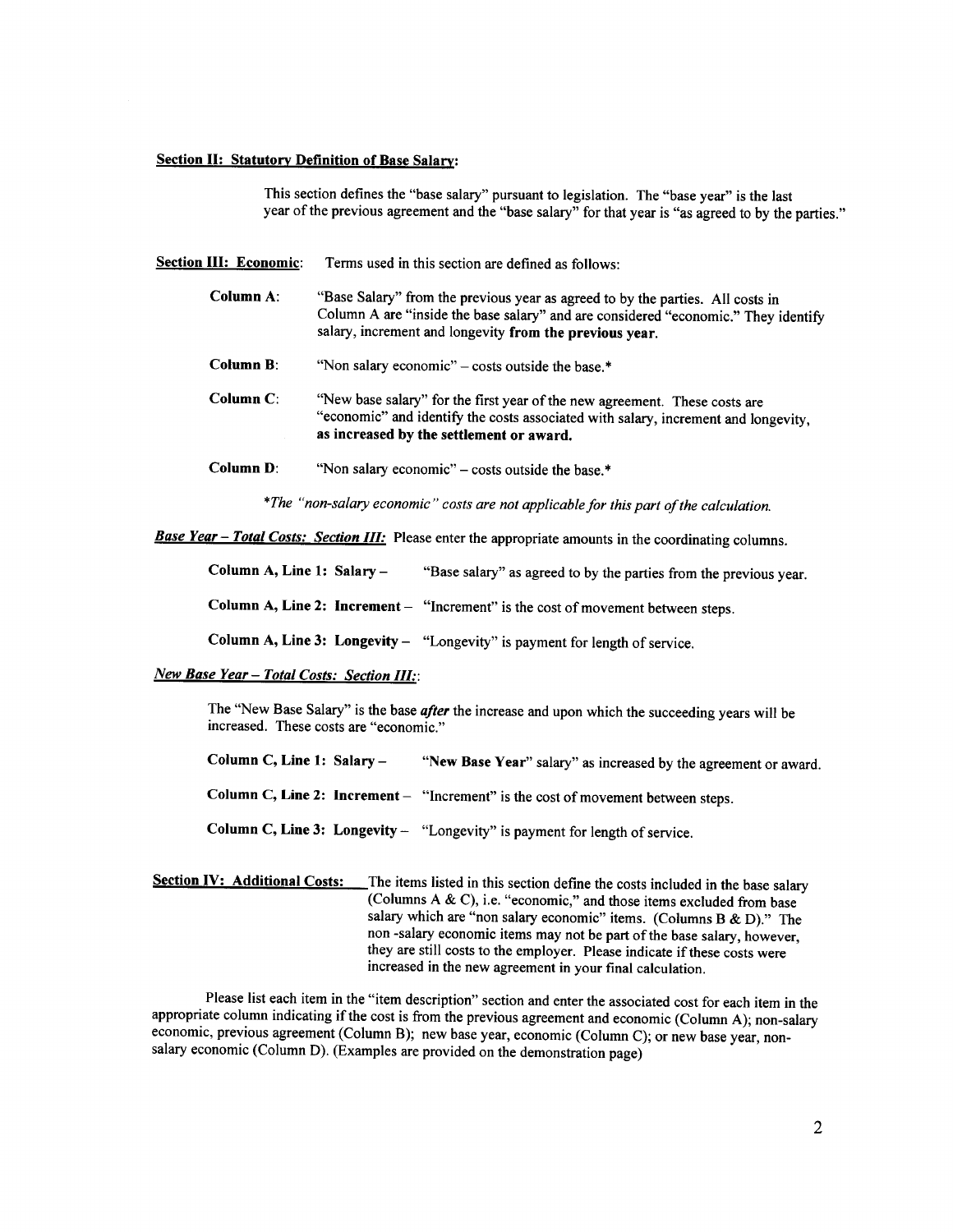#### **Section V: Totals:**

Enter the totals from Columns A thru D and place the appropriate total in the respective section.

#### **Section VI: New Agreement Analysis**

- Line 1: The "total economic base year" is the total entered on Section V, Column A. This total is the foundation year base salary upon which all increases will be calculated.
- Line 2: Enter the "effective dates" of the new agreement for each year of the agreement.
- Line 3: Enter the agreed upon "percentage increase" for each year of the new Agreement. If the increase was not a percent but a "flat dollar" increase, enter that amount.
- Line 4: "Actual Dollar Increase" is the value of the total increase, in dollars, for the entire unit. Enter this number for each year of the new agreement.
- Line 5: "Total Economic Cost" is the actual cost of the increase and the new base associated with each year of the new agreement. These values are based on the increase to the base year and reflect the cost of the base salary, as agreed upon by the parties, for each year of the new agreement.

#### **Section VII: Impact of Settlement:**

This section highlights the average annual increase over the term of the agreement.

- Line 1: To calculate the "*average*" over the term of the agreement, add the total percentage increase, (section VI, line 3) and divide by the total number of years in the agreement, (section VI, line 2). The result of that calculation is the average percentage increase over the term of the agreement.
- Line 2: To calculate the "dollar impact" of the settlement, add the total "actual dollar increases" (section VI, line 4) for each year of the agreement and divide that number by the total number of years in the agreement (section VI, line 2). The result of that calculation is the average dollar impact over the term of the agreement.

#### **Section VIII: Medical Costs:**

This section illustrates the costs associated with health insurance plans and will vary per employer, however, all public sector employers and employees are subject to the provisions of Chapter 78, P.L. 2011.

#### **Section IX: Signature:**

Please indicate the preparer's name by printing it on Line 1; indicate the title for that individual; enter the completion date; and click on the "signature line," to digitally enter the preparer's signature on Line 2. E-mail the digitally signed completed document to contracts@perc.state.nj.us.

Revised 03.28.2012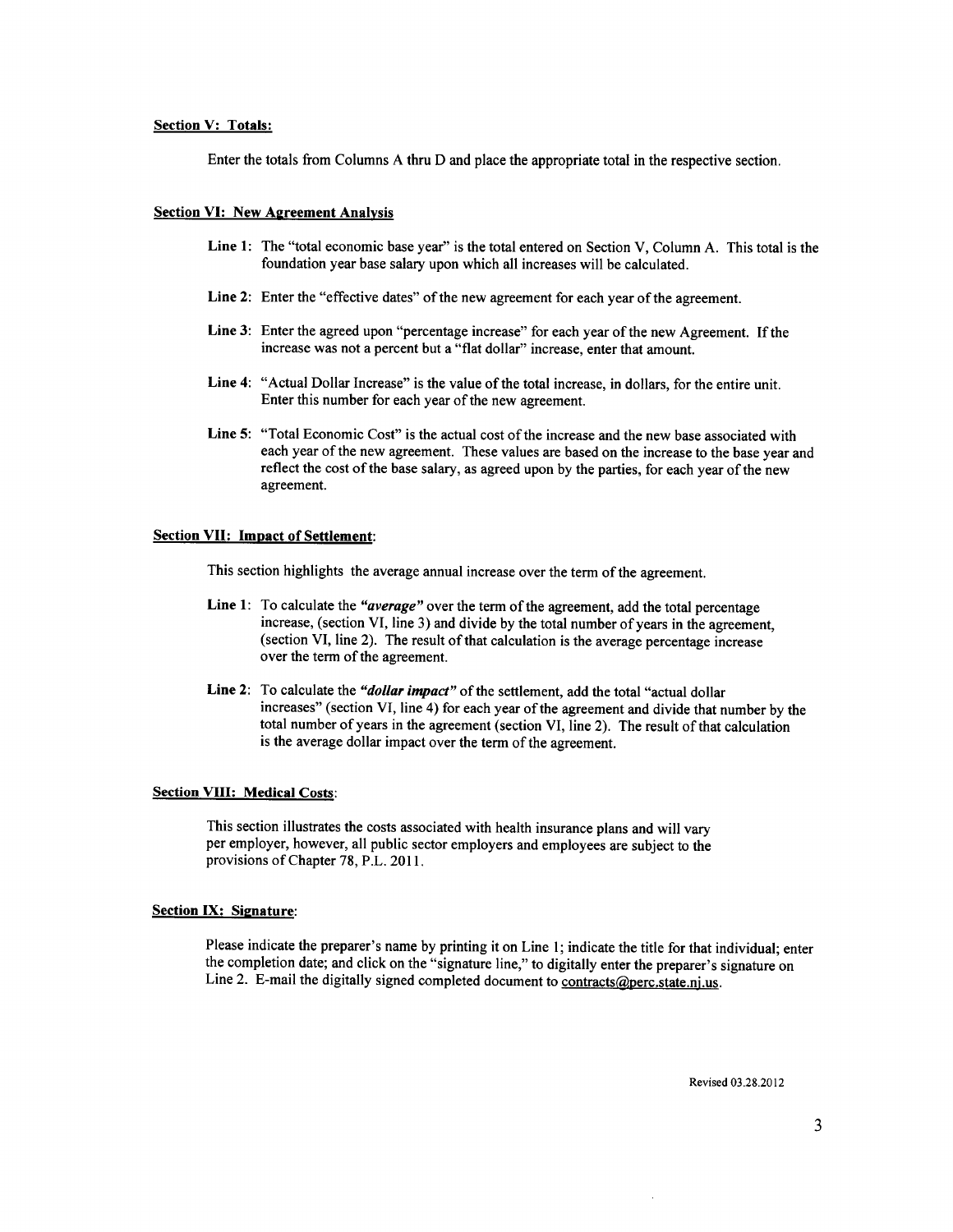#### **POLICE AND FIRE COLLECTIVE BARGAINING AGREEMENT SUMMARY FORM**

| Section I: Agreement Details |                                 |                            |                             |
|------------------------------|---------------------------------|----------------------------|-----------------------------|
| Public Employer:             | Anytown, NJ                     |                            | County: Atlantic            |
| <b>Employee Organization</b> | Any Police or Fire Organization |                            | Employees in Unit: 34       |
| Base Year Contract Term:     | 12/31/2011<br>1/1/2009          | New Contract Term 1/1/2012 | 12/31/2014                  |
| Type of Settlement:          | <b>Arbitrator's Award</b>       | Fact-Finder Recommendation | <b>Voluntary Settlement</b> |

Section II: Statutory Definition of Base Salary

N.J.S.A. 34:13A-16.7(a): <u>Base salary</u> is the salary provided pursuant to a salary guide or table and any amount provided pursuant to a salary increment, including any amount provided for<br>longevity or length of service. It

|                                              |                                                                                                                                                                                        |                         |                                      | <b>Base Year - Total Costs</b>                |                                       | <b>New Base Year - Total Costs</b>                         |                |
|----------------------------------------------|----------------------------------------------------------------------------------------------------------------------------------------------------------------------------------------|-------------------------|--------------------------------------|-----------------------------------------------|---------------------------------------|------------------------------------------------------------|----------------|
|                                              |                                                                                                                                                                                        |                         | Column A                             | (Last Year of Previous agreement)<br>Column B | Column C                              | (First Year of Successor agreement)<br>Column <sub>D</sub> |                |
|                                              | Section III: Economic - Costs inside base salary                                                                                                                                       |                         | Economic<br>Inside Base Salary       | Non-salary Economic<br>Outside Base Salary    | Economic<br>Inside Base Salary        | Non-salary Economic<br>Outside Base Salary                 |                |
|                                              |                                                                                                                                                                                        |                         | \$2,500,000                          |                                               | \$2,550,000                           |                                                            |                |
|                                              |                                                                                                                                                                                        |                         |                                      | N/A                                           |                                       | NΛ                                                         |                |
|                                              | Longevity                                                                                                                                                                              |                         | \$18,000                             |                                               | \$18,360                              |                                                            |                |
| <b>Section IV: Additional Costs</b>          |                                                                                                                                                                                        |                         |                                      |                                               |                                       |                                                            |                |
| as agreed to between the parties.            | List economic Items: indicate either inside or outside base salary                                                                                                                     |                         |                                      |                                               |                                       |                                                            |                |
|                                              | Item Description                                                                                                                                                                       |                         |                                      |                                               |                                       |                                                            |                |
| $Item 1$                                     | e.g. Uniforms                                                                                                                                                                          |                         |                                      | \$20,400                                      |                                       | \$20,400                                                   |                |
| $Item 2$                                     | e.g. Boot/Shoe Allowance                                                                                                                                                               |                         |                                      | \$4,250                                       |                                       | \$4,250                                                    |                |
| $Item 3$                                     | e.g. Holiday Pay                                                                                                                                                                       |                         |                                      | \$22,000                                      |                                       | \$22,000                                                   |                |
| $Item 4$                                     | e.g. Stipends                                                                                                                                                                          |                         | \$12,000                             |                                               | \$12,240                              |                                                            |                |
| $Item 5$                                     | e.g. Education                                                                                                                                                                         |                         | \$36,000                             |                                               | \$36,720                              |                                                            |                |
| Item 6 $\dots$                               | e.g. Extra Duty                                                                                                                                                                        |                         |                                      | \$15,000                                      |                                       | \$15,000                                                   |                |
| Item $7 \ldots \ldots$                       | e.g. Unused Sick                                                                                                                                                                       |                         |                                      | \$35,000                                      |                                       | \$35,000                                                   |                |
| Item $8$                                     | e.g. Overtime                                                                                                                                                                          |                         |                                      | \$100,000                                     |                                       | \$100,000                                                  |                |
| Item $9$                                     |                                                                                                                                                                                        |                         |                                      |                                               |                                       |                                                            |                |
| Any additional items list on separate sheet  |                                                                                                                                                                                        | <b>Additional Items</b> |                                      |                                               |                                       |                                                            |                |
|                                              | Section V: Totals - Sum of costs in each column                                                                                                                                        |                         | \$2,566,000                          | \$196,650                                     | \$2,617,320                           | \$196,650                                                  |                |
|                                              |                                                                                                                                                                                        |                         | (Total Economic)<br>Section III & IV | (Total Non-salary<br>Economic)                | (Total Economic)<br>Section III & IV  | (Total Non-salary<br>Economic)                             |                |
|                                              |                                                                                                                                                                                        |                         |                                      |                                               |                                       |                                                            |                |
|                                              | Section VI: Analysis of new successor agreement                                                                                                                                        |                         |                                      | <b>NEW AGREEMENT ANALYSIS</b>                 |                                       |                                                            |                |
| Total Economic Base Year(previous agreement) | \$2,566,000                                                                                                                                                                            |                         |                                      |                                               |                                       |                                                            |                |
|                                              |                                                                                                                                                                                        |                         |                                      |                                               |                                       |                                                            |                |
| Effective Date (m/d/yyyy)                    |                                                                                                                                                                                        | 1/1/2012                | 1/1/2013                             | 1/1/2014                                      |                                       |                                                            |                |
|                                              | Percent Increase                                                                                                                                                                       | 2.00%                   | 1.84%                                | 2.00%                                         |                                       |                                                            |                |
|                                              | Total Economic Costs (successor agreement)                                                                                                                                             | \$51,320                | \$48,159                             | \$53,310                                      |                                       |                                                            |                |
|                                              |                                                                                                                                                                                        | \$2,617,320             | \$2,665,479                          | \$2,718,789                                   |                                       |                                                            |                |
|                                              | Section VII: Impact of Settlement - average annual increase over term of agreement                                                                                                     |                         |                                      |                                               |                                       |                                                            |                |
| agreement)                                   | Percentage Impact (average per year over term of                                                                                                                                       | 1.94%                   |                                      |                                               |                                       |                                                            |                |
|                                              | Dollar Impact (average per year over term of agreement)                                                                                                                                | \$50,930                |                                      | pursuant to Chapter 78                        | Contributions based on plan costs and |                                                            |                |
| Section VIII                                 |                                                                                                                                                                                        |                         |                                      |                                               |                                       |                                                            |                |
| <b>Medical Costs</b>                         |                                                                                                                                                                                        | <b>Base Year</b>        | Year 1                               |                                               |                                       |                                                            |                |
|                                              |                                                                                                                                                                                        |                         |                                      |                                               |                                       |                                                            |                |
| Cost of Health Planess                       |                                                                                                                                                                                        | \$650,000               | \$650,000                            |                                               |                                       |                                                            |                |
|                                              |                                                                                                                                                                                        | \$9,750                 |                                      |                                               |                                       |                                                            |                |
|                                              |                                                                                                                                                                                        |                         |                                      |                                               |                                       |                                                            |                |
| Dental<br>Vision                             |                                                                                                                                                                                        |                         |                                      |                                               |                                       |                                                            |                |
|                                              | .                                                                                                                                                                                      |                         |                                      |                                               |                                       |                                                            |                |
|                                              | The undersigned certifies that the foregoing figures are true and is aware that if any of the foregoing items are false, s/he is subject to punisment.                                 |                         |                                      |                                               |                                       |                                                            |                |
| <b>Section IX</b>                            |                                                                                                                                                                                        |                         |                                      |                                               |                                       |                                                            |                |
| Prepared by:                                 |                                                                                                                                                                                        |                         |                                      | Title:                                        |                                       |                                                            |                |
|                                              |                                                                                                                                                                                        | <b>Print Name</b>       |                                      |                                               |                                       |                                                            |                |
|                                              |                                                                                                                                                                                        |                         |                                      | Date:                                         |                                       |                                                            |                |
|                                              | Send completed & signed form, a signed and dated copy of contract, signed and dated cartification as well as a word processing version of contract to contracte (apperc, state, n), us | Signature               |                                      |                                               |                                       |                                                            | Rev 2012.03.21 |
|                                              |                                                                                                                                                                                        |                         |                                      |                                               |                                       |                                                            |                |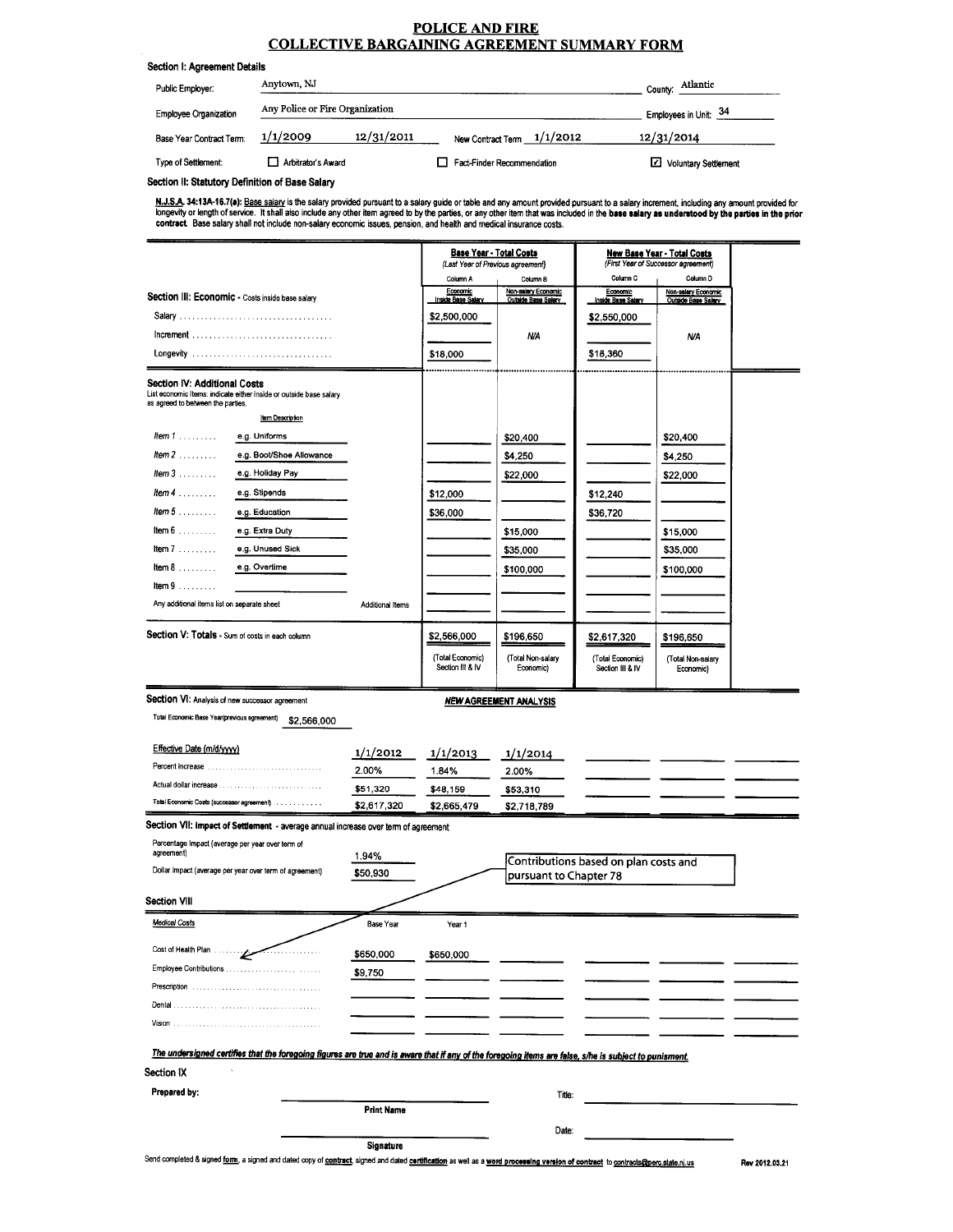

# **Impasse Filings**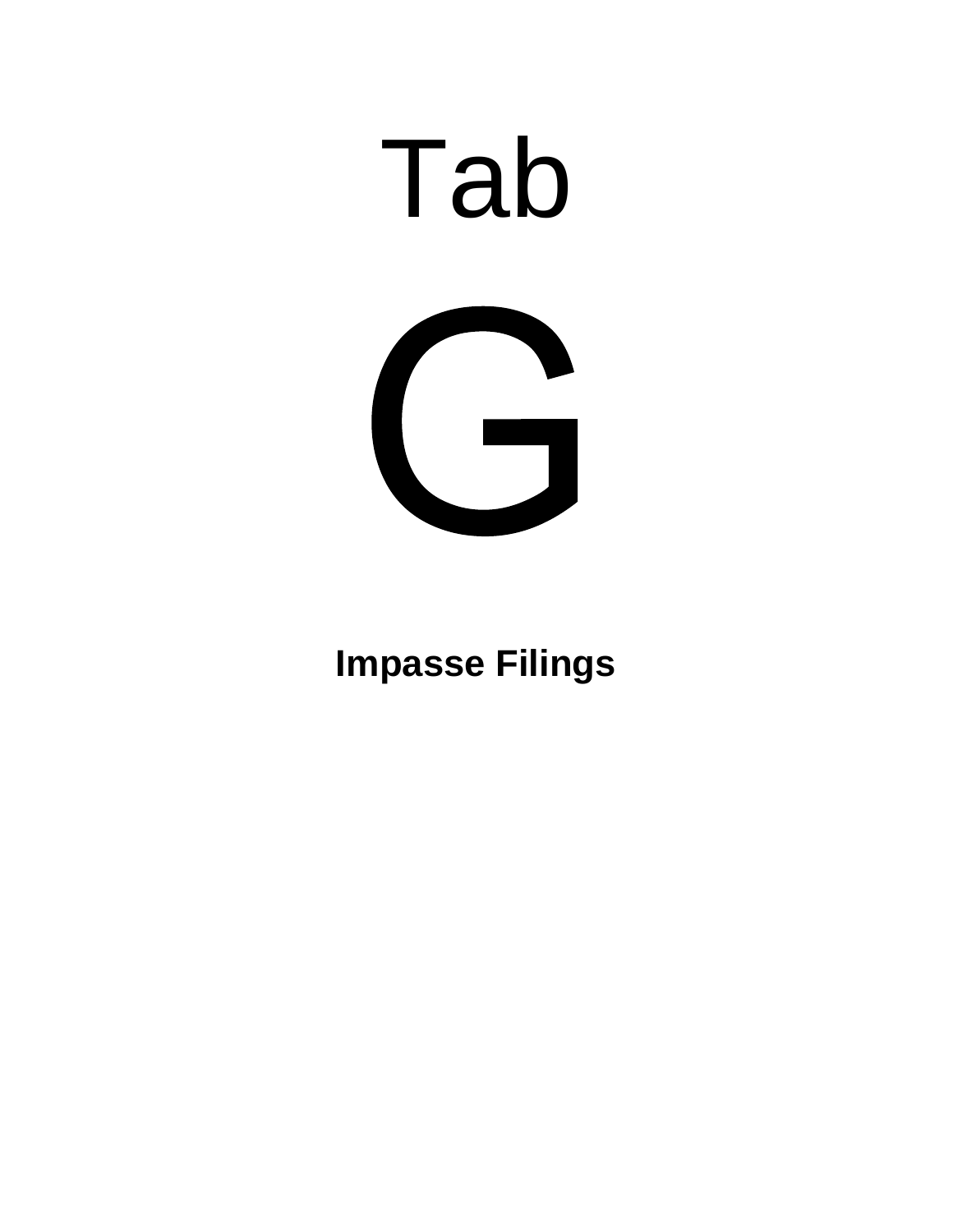**Impasse Filings (Police & Fire)**

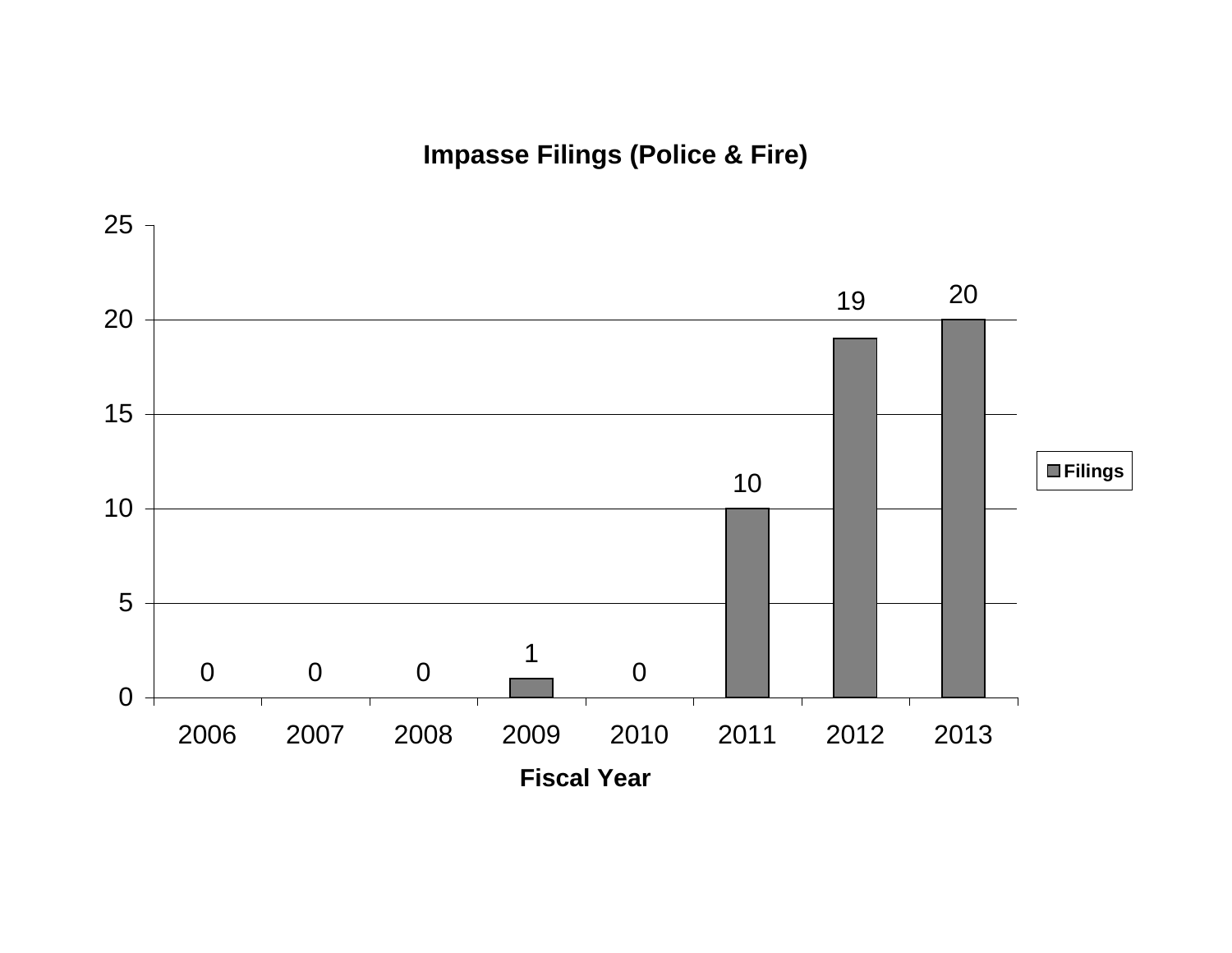# Tab

**Voluntary Settlement – Case settled prior to Arbitration**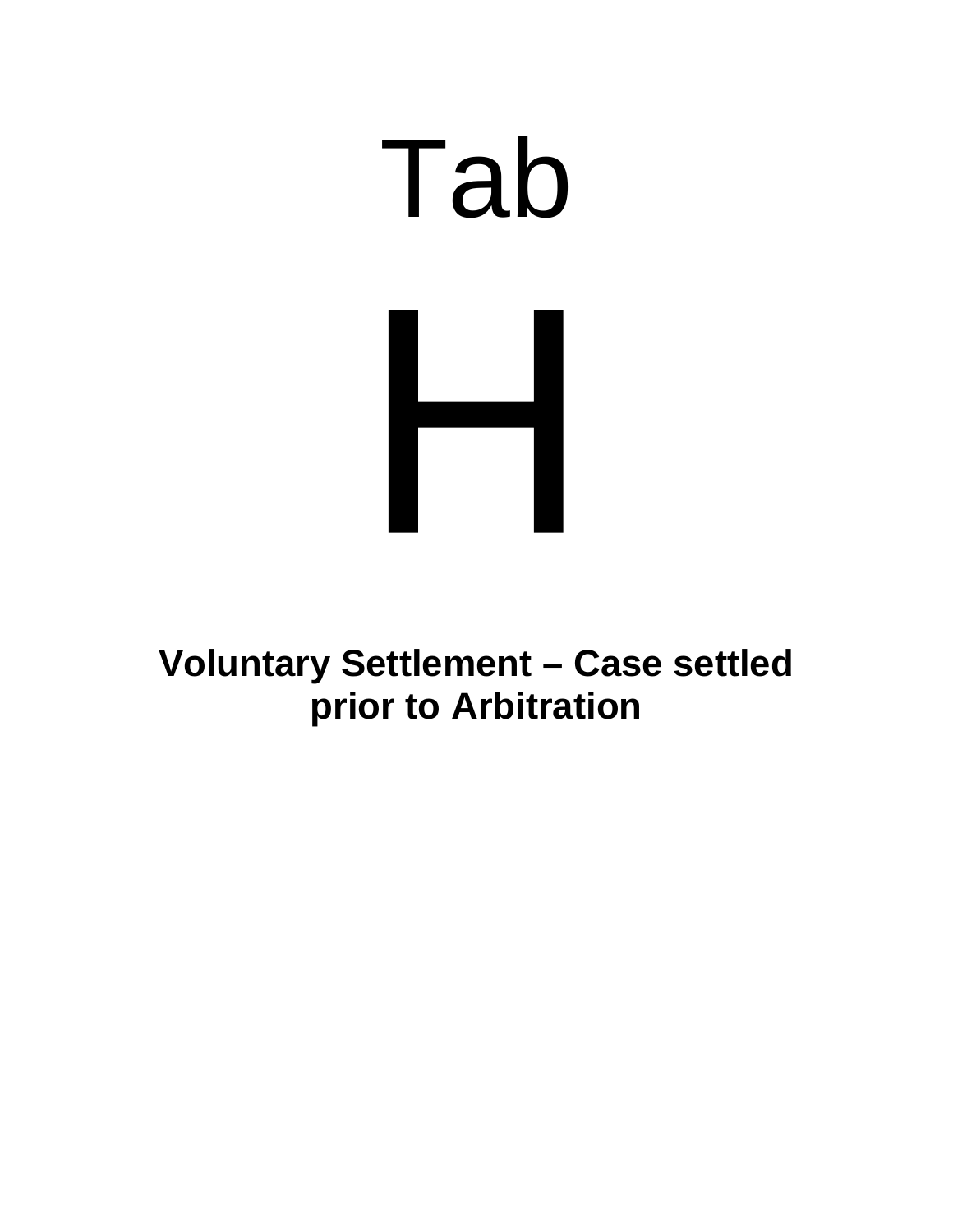|                                                                |       | Voluntary Settlements, not through the IA process, that WOULD have been  |       |
|----------------------------------------------------------------|-------|--------------------------------------------------------------------------|-------|
|                                                                |       | subject to the 2% Salary Cap if they had gone to Interest Arbitration    |       |
| Percentage Impact" annual average salary increase (as reported |       | "Percentage Impact" annual average salary increase (as reported          |       |
| on Summary Forms)                                              |       | on Summary Forms)                                                        |       |
|                                                                |       |                                                                          |       |
| Allentown (FOP Lodge 114)                                      | 1.33% | Lake Como (PBA Loc 50)                                                   | 1.87% |
| Atlantic Cty (FOP Lodge 112)                                   | 2.00% | Lakehurst (Police Assoc.)                                                | 6.33% |
| Audubon (Police)                                               | 2.02% | Lincoln Park (PBA Loc 192)                                               | 3.13% |
| Avalon (PBA Loc 59)                                            | 2.20% | Medford (SOA)                                                            | 1.44% |
| Bergenfield (FMBA Loc 65)                                      | 0.80% | Montgomery (PBA)                                                         | 1.75% |
| Berlin (Police)                                                | 2.00% | Montville (PBA Loc 140)                                                  | 1.50% |
| Bernards (PBA Loc 357)                                         | 1.90% | New Milford (PBA Loc 83)                                                 | 1.58% |
| Branchburg (PBA Loc 397 & 397A)                                | 2.00% | Newark (IAFF Loc 1860)                                                   | 2.40% |
| Brooklawn (Municipality)                                       | 3.00% | North Caldwell (PBA Loc 81)                                              | 1.56% |
| Brooklawn (PBA Loc 30)                                         | 1.87% | North Wildwood (FMBA Loc 56)                                             | 1.02% |
| Collingswood (Superior)                                        | 1.63% | North Wildwood (PBA Loc 59)                                              | 1.99% |
| Collingswood (Police)                                          | 1.63% | Ocean City (FMBA Loc 27)                                                 | 1.17% |
| Deal (PBA Loc 101)                                             | 2.00% | Ocean City (PBA Loc 61)                                                  | 1.17% |
| Delanco Tp (Police)                                            | 1.85% | Ocean Cty Sheriff (FMBA Loc 98)                                          | 1.50% |
| Delaware Tp./Hunterdon Cty (PBA Loc 188)                       | 4.12% | Pine Beach (PBA Loc 253)                                                 | 3.12% |
| Far Hills (PBA Loc 139)                                        | 1.92% | Pitman (PBA Loc 122)                                                     | 2.00% |
| Franklin Lakes (PBA Loc 150)                                   | 2.61% | Plainsboro (IAFF Loc 3451)                                               | 4.68% |
| Garwood (PBA Loc 117)                                          | 1.83% | Stratford (PBA Loc 30)                                                   | 2.00% |
| Glassboro (FOP Lodge 108)                                      | 2.06% | Vineland (Police Captains Assoc.)                                        | 1.90% |
| Glassboro (FOP Lodge 108, superiors)                           | 2.06% | Voorhees (Police)                                                        | 1.19% |
| Glassboro (Fire)                                               | 2.00% | Westville (PBA Loc 322)                                                  | 4.34% |
| Haddon Heights (PBA Loc 328)                                   | 1.58% | Wildwood Crest (PBA Loc 59)                                              | 2.28% |
| Hamburg (FOP Lodge 57)                                         | 2.50% | Winslow                                                                  | 1.92% |
| Highland Park (PBA Loc 64)                                     | 1.33% | Winslow                                                                  | 1.97% |
| Hopewell (PBA)                                                 | 1.99% | Woodbury (FMBA Loc 62)                                                   | 2.00% |
| Hopewell (SOA)                                                 | 2.00% | Woodbury Heights (PBA Loc 122)                                           | 2.00% |
| Hopewell (Fire District 1)                                     | 2.00% |                                                                          |       |
|                                                                |       |                                                                          |       |
|                                                                |       | Overall Average Annual Salary Increase (reported Voluntary Settlements): | 2.11% |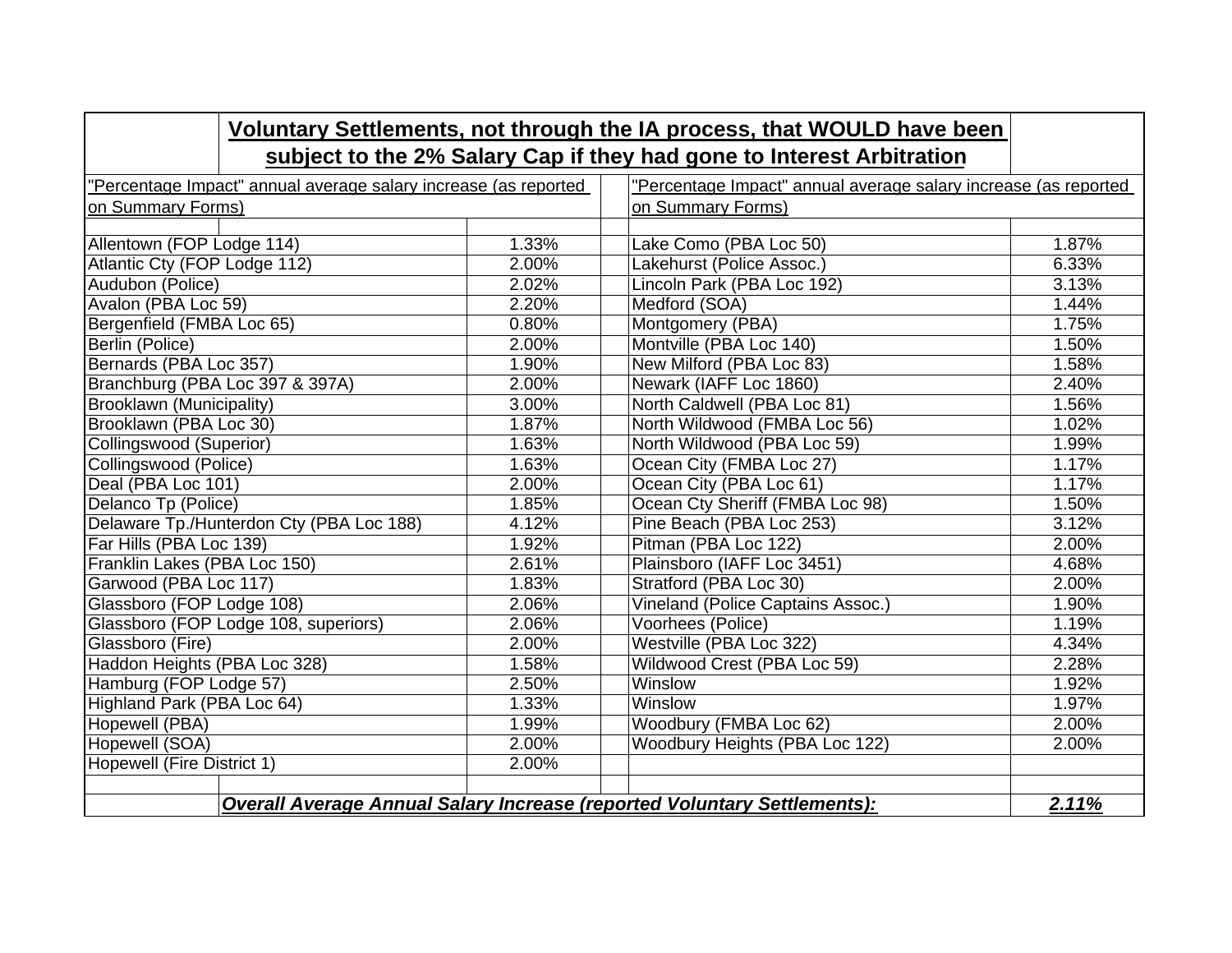# Tab

**Voluntary Settlement Report – Cases settled during Arbitration**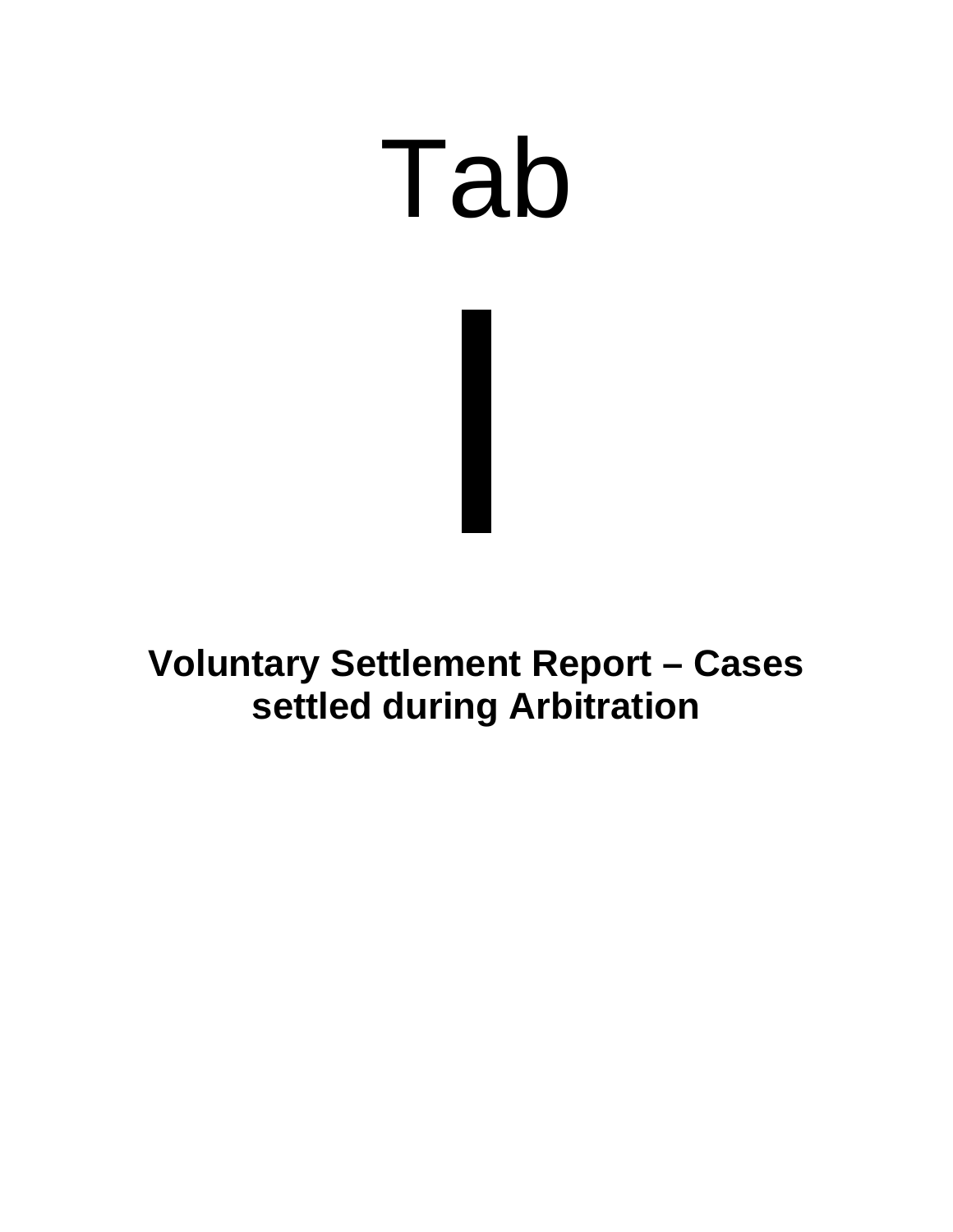| <b>Voluntary Settlements made during Interest Arbitration</b> |                                                                                                       |  |  |
|---------------------------------------------------------------|-------------------------------------------------------------------------------------------------------|--|--|
|                                                               | (where the 2% Salary Cap would have applied to the IA Award)*                                         |  |  |
|                                                               |                                                                                                       |  |  |
|                                                               | Average Annual Base Salary Increase in new                                                            |  |  |
|                                                               | contract (as reported by parties)                                                                     |  |  |
| Northvale Bor. (PBA)                                          | 1.65%                                                                                                 |  |  |
| Garfield City (PBA)                                           | 1.95%                                                                                                 |  |  |
| Elmwood Park Bor. (PBA)                                       | 1.95%                                                                                                 |  |  |
| Newton Town (PBA)                                             | 2.08%                                                                                                 |  |  |
| Newton Town (SOA)                                             | 2.08%                                                                                                 |  |  |
| <b>Bridgeton City (IAFF)</b>                                  | 1.25%                                                                                                 |  |  |
| Allendale Bor. (PBA)                                          | 2.00%                                                                                                 |  |  |
| Middlesex Bor. (PBA)                                          | 2.00%                                                                                                 |  |  |
| Fairfield Tp. (PBA)                                           | 2.00%                                                                                                 |  |  |
| S. Orange Village (PBA)                                       | 2.00%                                                                                                 |  |  |
| S. Orange Village (SOA)                                       | 2.00%                                                                                                 |  |  |
| High Bridge Bor. (PBA)                                        | 1.00%                                                                                                 |  |  |
| Ringwood Bor. (PBA)                                           | 2.00%                                                                                                 |  |  |
| E. Hanover Tp. (PBA)                                          | 1.50%                                                                                                 |  |  |
| E. Hanover Tp. (SOA)                                          | 1.50%                                                                                                 |  |  |
| New Milford Bor. (PBA)                                        | 1.58%                                                                                                 |  |  |
| Chester (PBA)                                                 | 3.08%                                                                                                 |  |  |
| Union Beach (PBA)                                             | 1.15%                                                                                                 |  |  |
| Morris Cty (PBA)                                              | 2.16%                                                                                                 |  |  |
| <b>Overall Average Annual Base Salary</b>                     |                                                                                                       |  |  |
| <b>Increase (reported IA Settlements):</b>                    | 1.84%                                                                                                 |  |  |
| <b>NJ PERC.</b>                                               | * Data includes only those municipalities that reported their settlement's annual salary increases to |  |  |
|                                                               |                                                                                                       |  |  |
|                                                               |                                                                                                       |  |  |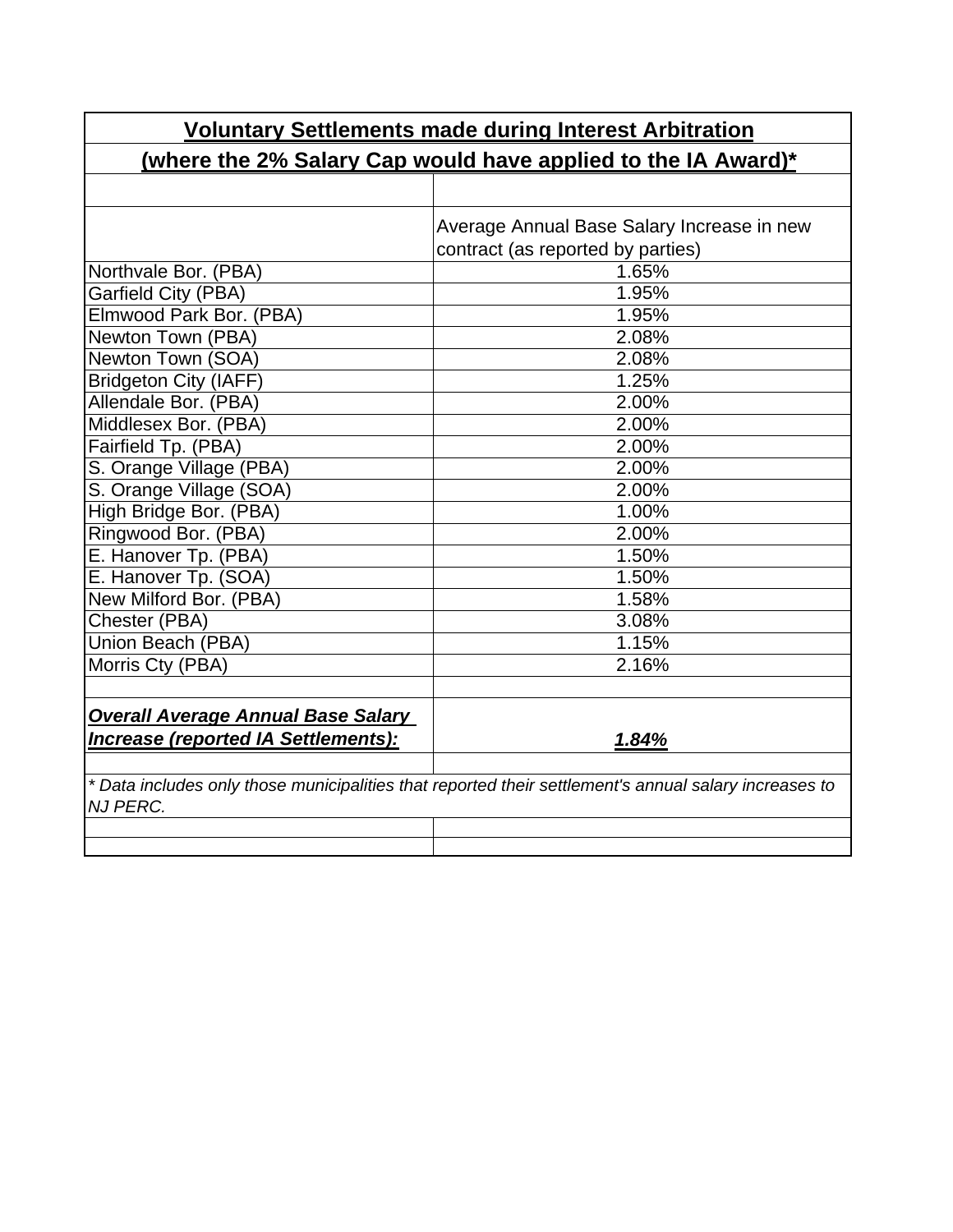# Tab

**Interest Arbitration Award Analysis Discussed in Report**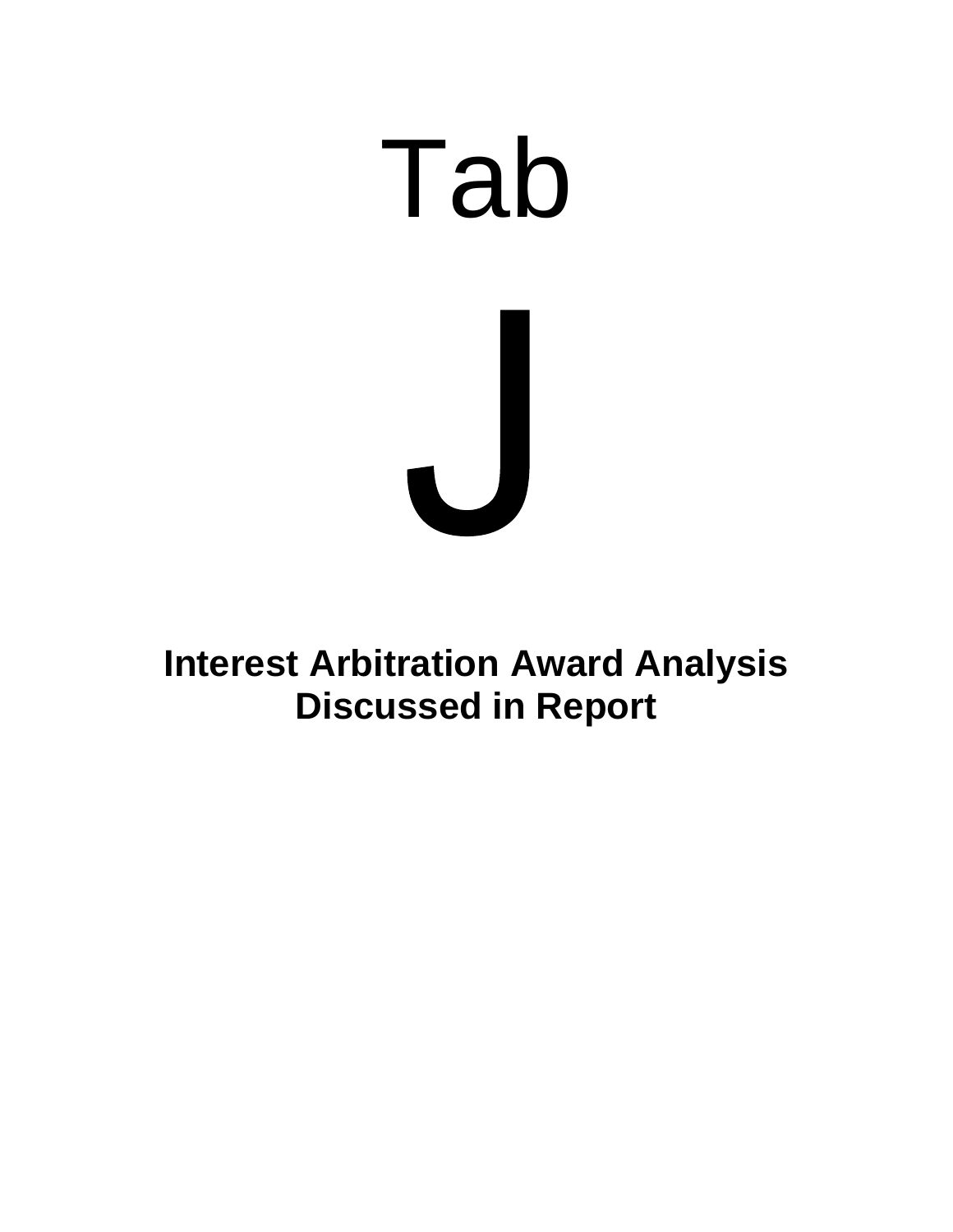| all interest Arbitration Awards subject to the 2% Salary Cap |                 |
|--------------------------------------------------------------|-----------------|
|                                                              |                 |
| <b>Town/County</b>                                           | <b>IA Award</b> |
| West Caldwell Tp. (PBA)                                      | 1.92%           |
| Seaside Park (PBA)                                           | 2.03%           |
| Morris Co. Prosc. (PBA)                                      | 2.00%           |
| <b>Atlantic City (IAFF)</b>                                  | 2.00%           |
| Burlington Co. (PBA Corr.)                                   | 1.95%           |
| Point Pleasant Bor. (PBA)                                    | 2.00%           |
| Point Pleasant Bor. (SOA)                                    | 2.00%           |
| Byram Twp. (PBA)                                             | 1.63%           |
| Atlantic City (SOA)                                          | 2.00%           |
| Camden Co. Sheriff (SOA)                                     | 1.48%           |
| Midland Park (PBA)                                           | 1.94%           |
| <b>Atlantic City (PBA)</b>                                   | 2.00%           |
| Camden Co. Sheriff (PBA)                                     | 1.91%           |
| Tenafly Bor. (PBA)*                                          | 1.89%           |
| Riverdale (PBA)                                              | 1.99%           |
| Mahwah (PBA)                                                 | 1.96%           |
| Ship Bottom (PBA)                                            | 2.00%           |
|                                                              |                 |
| <b>Overall Average Annual Base Salary Increase,</b>          |                 |
| for all IA Awards under 2% Cap:                              | <u>1.92%</u>    |
|                                                              |                 |
| * on appeal in N.J. Appellate Division                       |                 |

# **Average Annual Base Salary Increase, as a % of Base Year Salary, for all Interest Arbitration Awards subject to the 2% Salary Cap**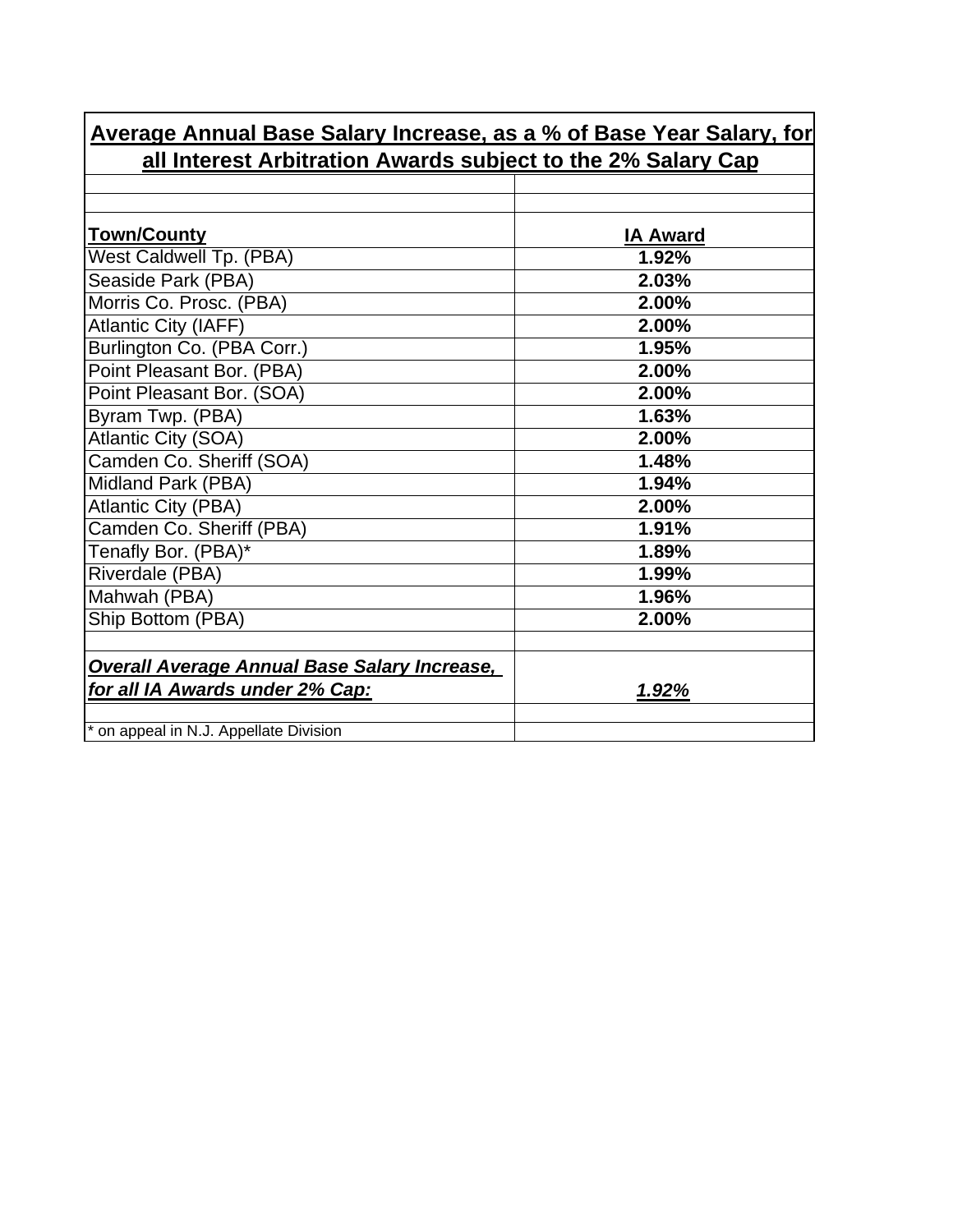

# **IA Awards Subject to 2% Cap vs. Projected Costs if Prior Contract's Base Salary (incl. Steps & Longevity) Increase Patterns Continued**

# **Towns/Counties with IA Awards under 2% Cap**

*(Sample includes only those Awards providing detailed increment/step and/or longevity guide information. This allowed comparison of the same unit of employees using the prior contract or award terms).*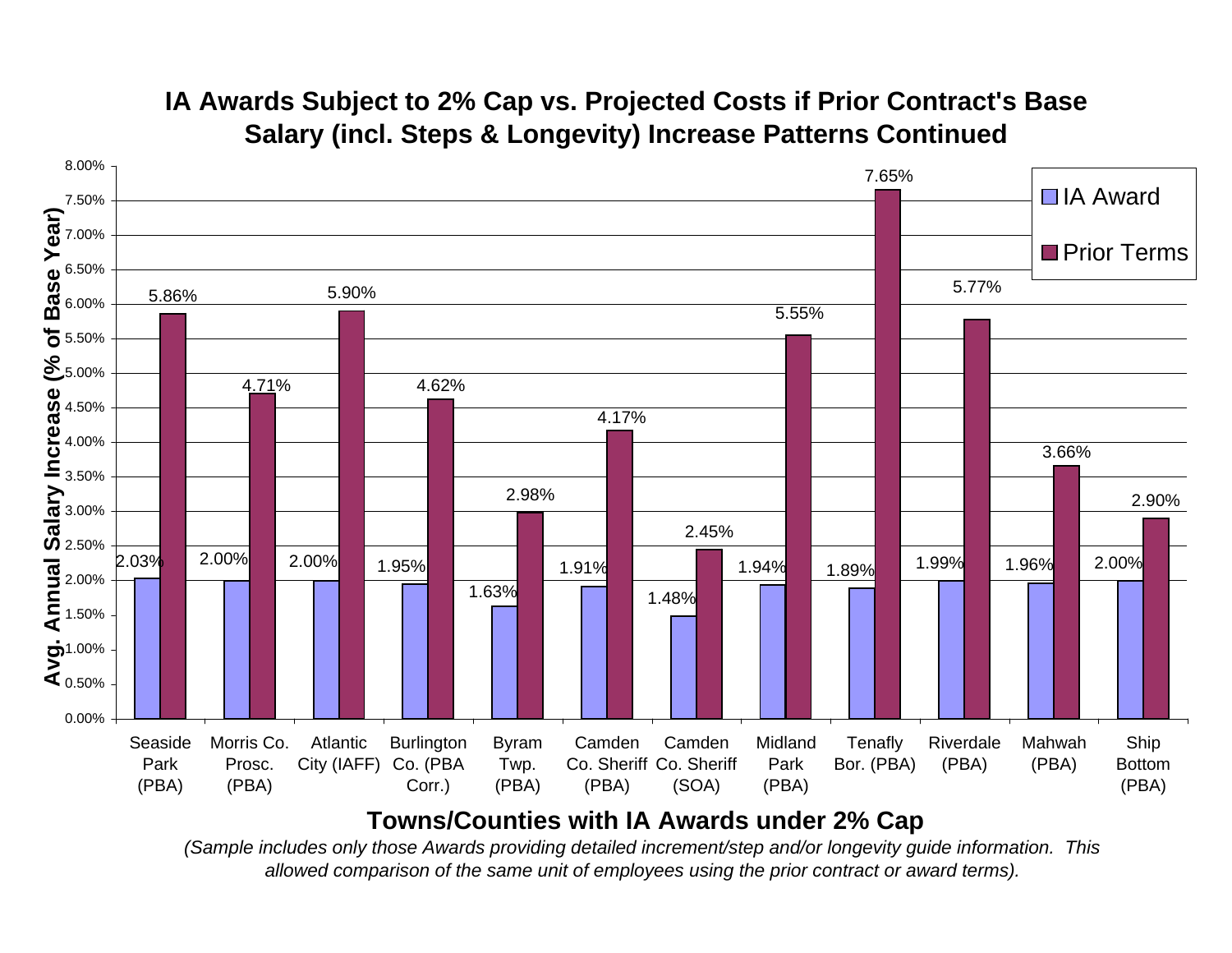| <u>Base Salary* Increases in IA Awards subject to 2% Cap vs. Base Salary</u>                                                                                                                                                           |                 |                                   |
|----------------------------------------------------------------------------------------------------------------------------------------------------------------------------------------------------------------------------------------|-----------------|-----------------------------------|
| Increases if Terms of Prior Contract had been renewed**                                                                                                                                                                                |                 |                                   |
|                                                                                                                                                                                                                                        |                 |                                   |
|                                                                                                                                                                                                                                        |                 | <b>Average Annual Base Salary</b> |
|                                                                                                                                                                                                                                        |                 | Increase, as a % of Base Year     |
|                                                                                                                                                                                                                                        |                 |                                   |
| <b>Town/County</b>                                                                                                                                                                                                                     | <b>IA Award</b> | <b>Prior Terms</b>                |
| Seaside Park (PBA)                                                                                                                                                                                                                     | 2.03%           | 5.86%                             |
| Morris Co. Prosc. (PBA)                                                                                                                                                                                                                | 2.00%           | 4.71%                             |
| <b>Atlantic City (IAFF)</b>                                                                                                                                                                                                            | 2.00%           | 5.90%                             |
| Burlington Co. (PBA Corr.)                                                                                                                                                                                                             | 1.95%           | 4.62%                             |
| Byram Twp. (PBA)                                                                                                                                                                                                                       | 1.63%           | 2.98%                             |
| Camden Co. Sheriff (PBA)                                                                                                                                                                                                               | 1.91%           | 4.17%                             |
| Camden Co. Sheriff (SOA)                                                                                                                                                                                                               | 1.48%           | 2.45%                             |
| Midland Park (PBA)                                                                                                                                                                                                                     | 1.94%           | 5.55%                             |
| Tenafly Bor. (PBA)                                                                                                                                                                                                                     | 1.89%           | 7.65%                             |
| Riverdale (PBA)                                                                                                                                                                                                                        | 1.99%           | 5.77%                             |
| Mahwah (PBA)                                                                                                                                                                                                                           | 1.96%           | 3.66%                             |
| Ship Bottom (PBA)                                                                                                                                                                                                                      | 2.00%           | 2.90%                             |
|                                                                                                                                                                                                                                        |                 |                                   |
|                                                                                                                                                                                                                                        | <b>IA Award</b> | <b>Prior Terms</b>                |
| <b>Overall Average Annual Base Salary Increase:</b>                                                                                                                                                                                    | 1.90%           | 4.69%                             |
|                                                                                                                                                                                                                                        |                 |                                   |
|                                                                                                                                                                                                                                        |                 |                                   |
| * Base Salary "means the salary provided pursuant to a salary guide or table and any amount<br>provided pursuant to a salary increment, including any amount provided for longevity or length of<br>service." N.J.S.A. 34:13A-16.7(a). |                 |                                   |

*\*\* Sample includes only those IA Awards that provided detailed unit-wide increment/step and/or longevity information. This allowed comparison of the same unit of employees using the increment and longevity guides and across-the-board raises from the prior contract or award terms.*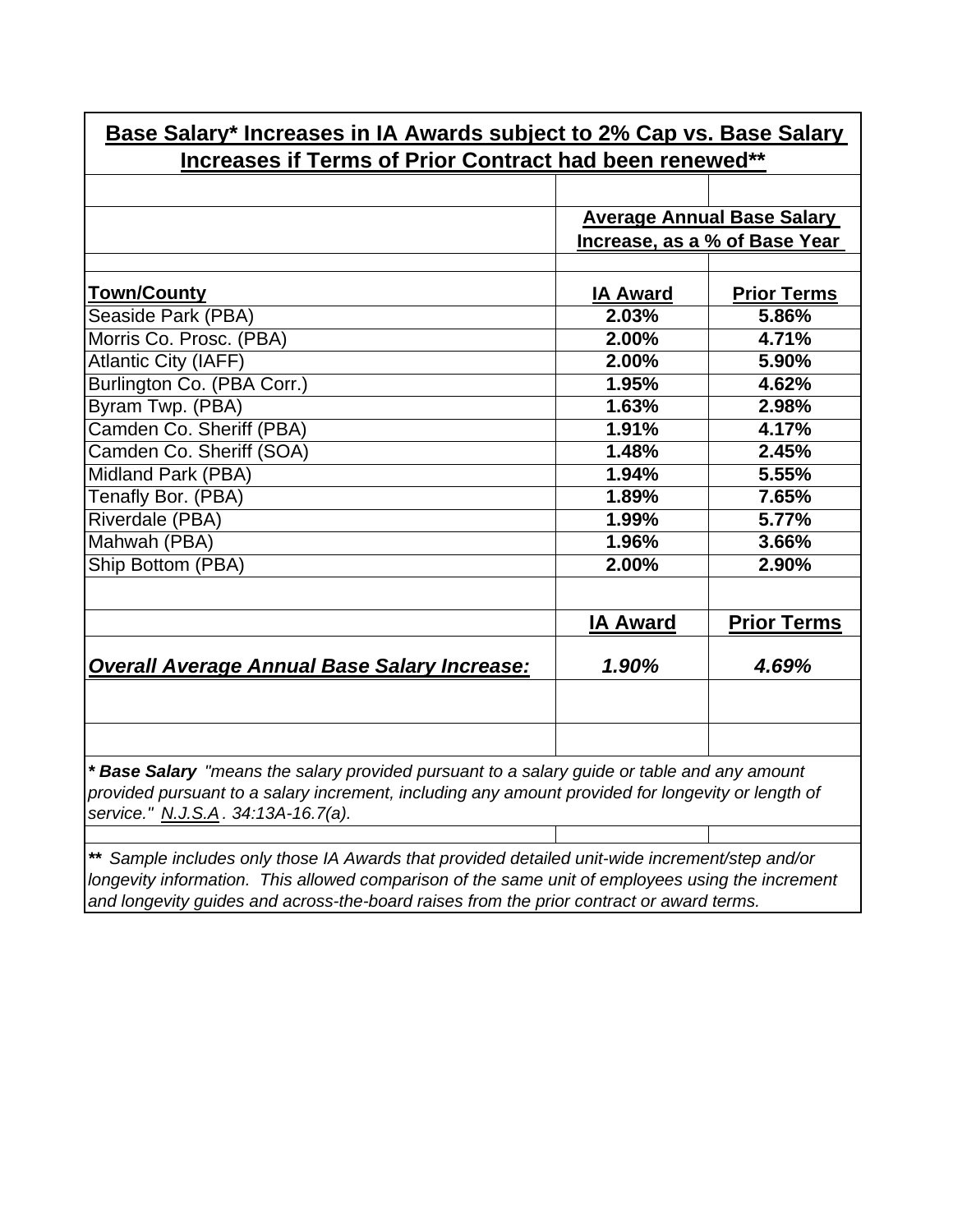

**Summary Analysis of Interest Arbitration Awards Discussed in Report**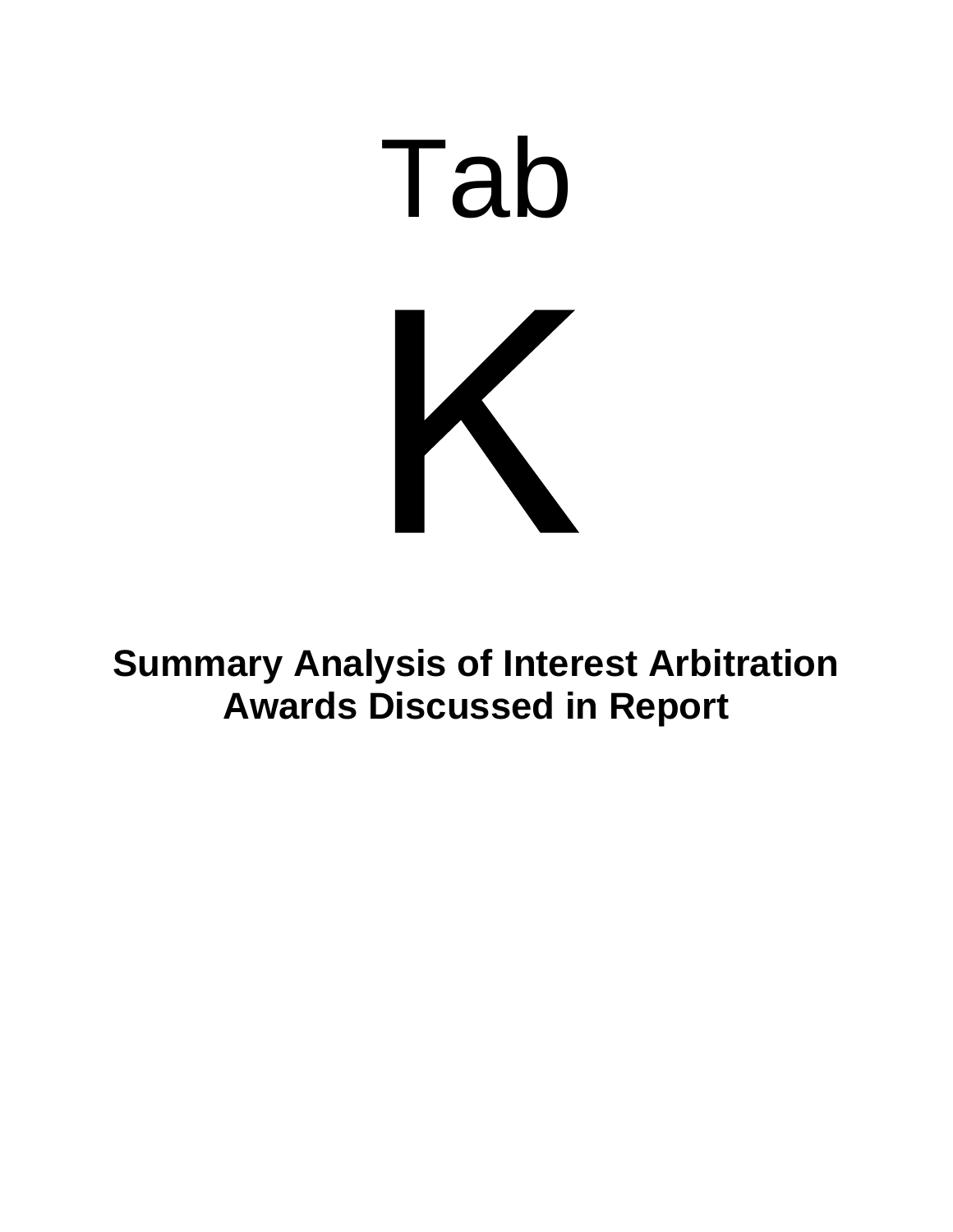

*\* Base Salary "means the salary provided pursuant to a salary guide or table and any amount provided pursuant to a salary increment, including any amount provided for longevity or length of service." N.J.S.A . 34:13A-16.7(a).*

*\*\* Sample includes only those IA Awards that provided detailed unit-wide increment/step and/or longevity information. This allowed comparison of the same unit of employees using the increment and longevity guides and across-the-board raises from the prior contract or award terms.*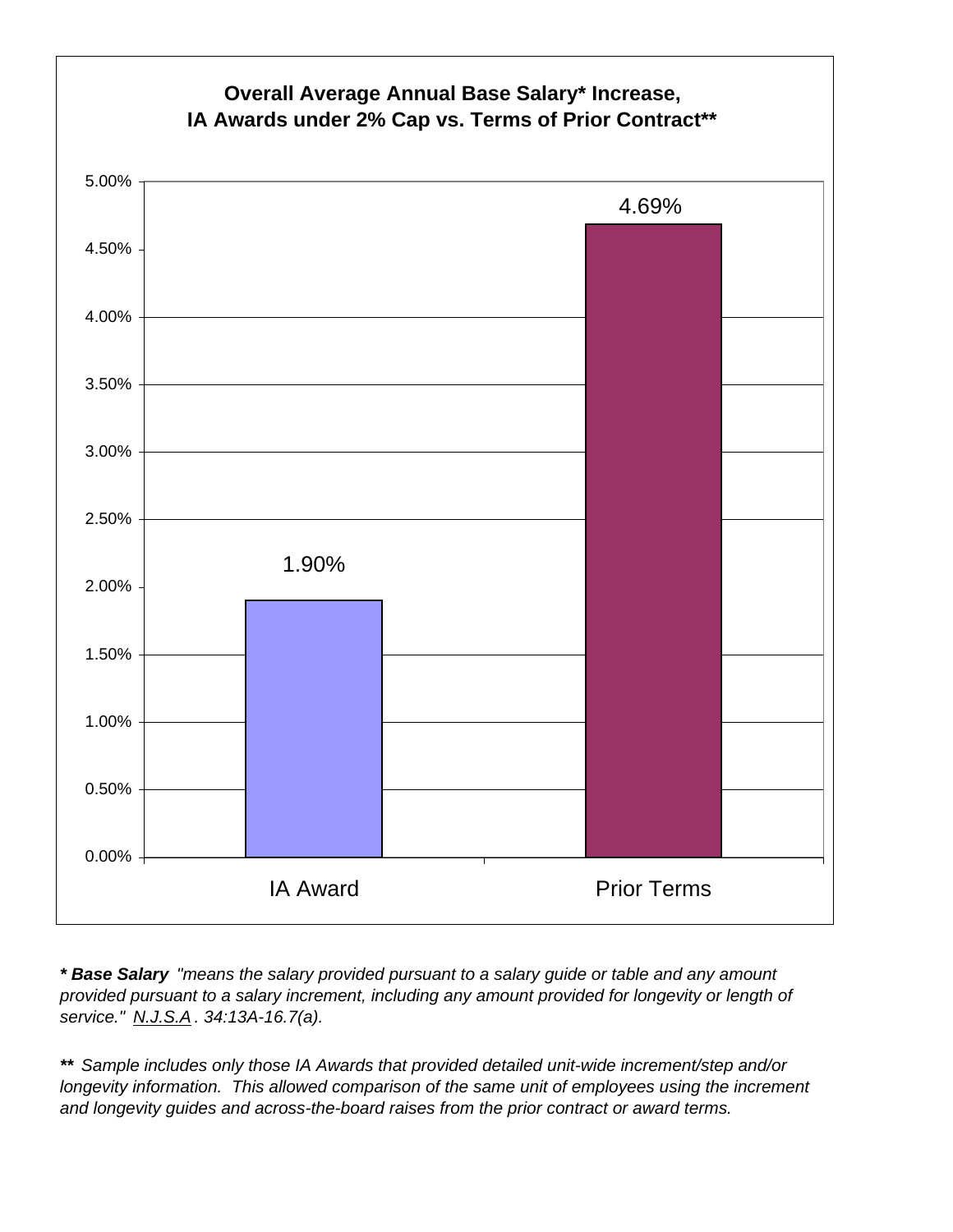| <u>Seaside Park Borough (PBA Loc 182)</u>                                                                                  |                 |                    |                         |                     |
|----------------------------------------------------------------------------------------------------------------------------|-----------------|--------------------|-------------------------|---------------------|
|                                                                                                                            |                 |                    | <b>Prior Contract's</b> | Difference in       |
|                                                                                                                            | <b>IA Award</b> | <b>Prior Terms</b> | <b>Reported Raise</b>   | <b>Salary Costs</b> |
| 2011 Base Year Salary*                                                                                                     | \$1,273,642     | \$1,273,642        |                         |                     |
| Value of 2% of Base Year Salary                                                                                            | \$25,473        | \$25,473           |                         |                     |
| 2012 Base Salary*                                                                                                          | \$1,133,120     | \$1,188,382        |                         | \$55,262            |
| 2012 Annual Increase as a % of 2011 Base                                                                                   | 2.10%           | 6.54%              | 4.00%                   |                     |
| 2013 Base Salary*                                                                                                          | \$1,160,365     | \$1,257,539        |                         | \$97,174            |
| 2013 Annual Increase as a % of 2011 Base                                                                                   | 2.14%           | 5.43%              | 4.00%                   |                     |
| 2014 Base Salary*                                                                                                          | \$1,179,104     | \$1,328,911        |                         | \$149,807           |
| 2014 Annual Increase as a % of 2011 Base                                                                                   | 1.85%           | 5.60%              | 4.00%                   |                     |
| Difference in Total Projected Costs -                                                                                      |                 |                    |                         |                     |
| <b>IA Award vs. Prior Terms:</b>                                                                                           |                 |                    |                         | \$302,243           |
| <b>Average Annual Increase in Base Salary,</b>                                                                             |                 |                    |                         |                     |
| as a % of 2011 Base:                                                                                                       | <b>IA Award</b> | <b>Prior Terms</b> |                         |                     |
|                                                                                                                            | <u>2.03%</u>    | <u>5.86%</u>       |                         |                     |
|                                                                                                                            |                 |                    |                         |                     |
|                                                                                                                            |                 |                    |                         |                     |
| <b>Morris County Prosecutor's Office (PBA Loc 327)</b>                                                                     |                 |                    |                         |                     |
|                                                                                                                            |                 |                    | <b>Prior Contract's</b> | Difference in       |
|                                                                                                                            | <b>IA Award</b> | <b>Prior Terms</b> | <b>Reported Raise</b>   | <b>Salary Costs</b> |
| 2011 Base Year Salary*                                                                                                     | \$4,141,296     | \$4,141,296        |                         |                     |
| Value of 2% of Base Year Salary<br>2012 Base Salary*                                                                       | \$82,826        | \$82,826           |                         | \$85,819            |
|                                                                                                                            | \$3,851,292     | \$3,937,111.21     |                         |                     |
| 2012 Annual Increase as a % of 2011 Base                                                                                   | 1.93%           | 4.00%              | 4.00%                   |                     |
| 2013 Base Salary*                                                                                                          | \$3,935,816     | \$4,136,949.13     |                         | \$201,133           |
| 2013 Annual Increase as a % of 2011 Base                                                                                   | 2.04%           | 4.83%              | 4.00%                   |                     |
| 2014 Base Salary*                                                                                                          | \$4,019,721     | \$4,356,748        |                         | \$337,027           |
| 2014 Annual Increase as a % of 2011 Base                                                                                   | 2.03%           | 5.31%              | 4.00%                   |                     |
| Difference in Total Projected Costs -<br>IA Award vs. Prior Terms:                                                         |                 |                    |                         | \$623,979           |
| <b>Average Annual Increase in Base Salary,</b>                                                                             |                 |                    |                         |                     |
| as a % of 2011 Base:                                                                                                       | <b>IA Award</b> | <b>Prior Terms</b> |                         |                     |
|                                                                                                                            | 2.00%           | <u>4.71%</u>       |                         |                     |
| Base Salary "means the salary provided pursuant to a salary guide or table and any amount provided pursuant to a salary    |                 |                    |                         |                     |
| increment, including any amount provided for longevity or length of service." N.J.S.A. 34:13A-16.7(a).                     |                 |                    |                         |                     |
| ** Sample includes only those IA Awards that provided detailed unit-wide increment/step and/or longevity information. This |                 |                    |                         |                     |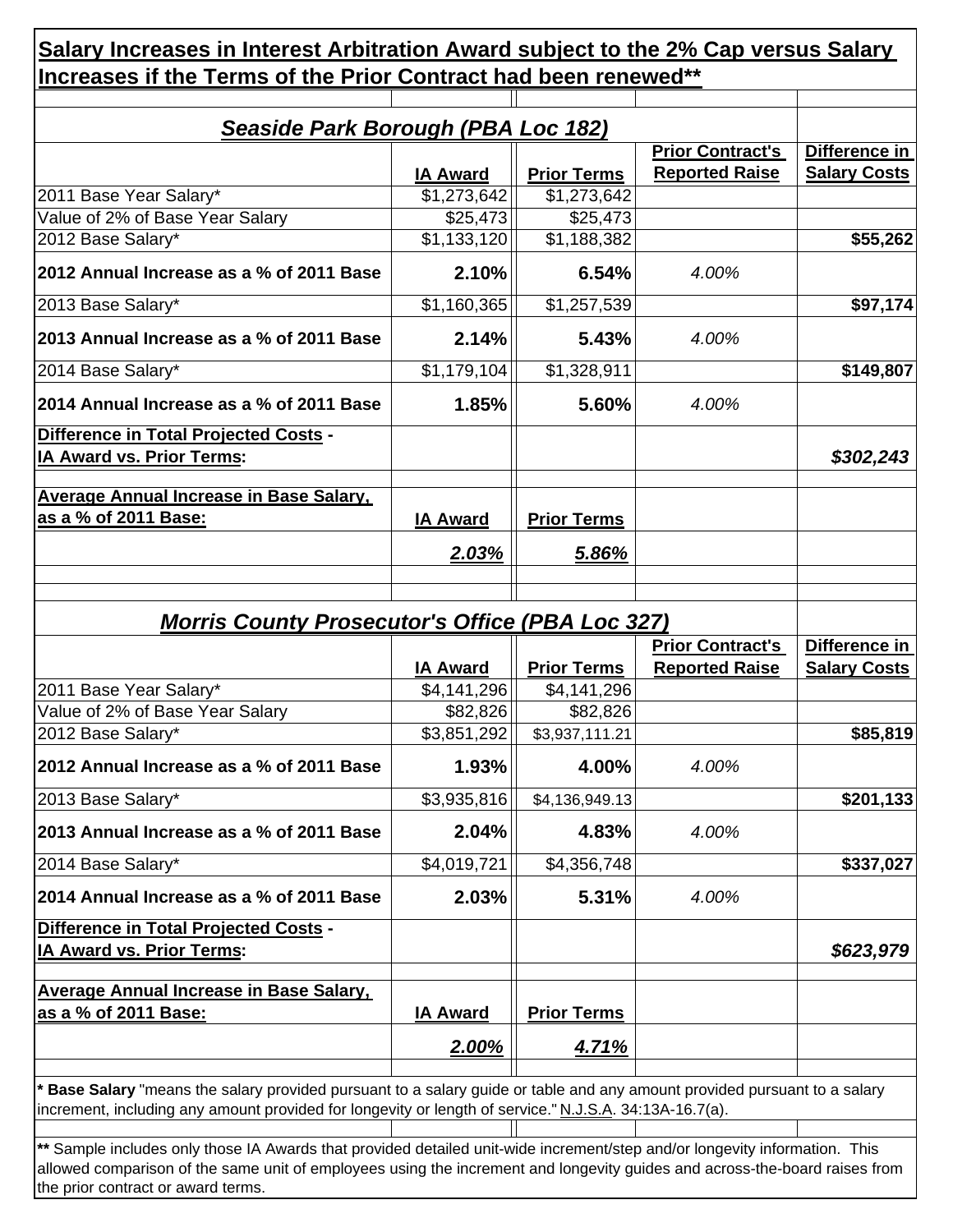|                                                                                                                                                                                                                                     | <b>Atlantic City (IAFF Loc 198)</b> |                           | <b>Prior Contract's</b> | Difference in       |
|-------------------------------------------------------------------------------------------------------------------------------------------------------------------------------------------------------------------------------------|-------------------------------------|---------------------------|-------------------------|---------------------|
|                                                                                                                                                                                                                                     | <b>IA Award</b>                     | <b>Prior Terms</b>        | <b>Reported Raise</b>   | <b>Salary Costs</b> |
| 2011 Base Year Salary*                                                                                                                                                                                                              | \$22,072,172                        | \$22,072,172              |                         |                     |
| Value of 2% of Base Year Salary                                                                                                                                                                                                     | \$441,443                           | \$441,443                 |                         |                     |
| 2012 Base Salary*                                                                                                                                                                                                                   | \$22,793,845                        | \$23,426,558              |                         | \$632,713           |
| 2012 Annual Increase as a % of 2011 Base                                                                                                                                                                                            | 3.27%                               | 6.14%                     | 4.00%                   |                     |
| 2013 Base Salary*                                                                                                                                                                                                                   | \$23,179,206                        | \$24,764,396              |                         | \$1,585,190         |
| 2013 Annual Increase as a % of 2011 Base                                                                                                                                                                                            | 1.75%                               | 6.06%                     | 4.00%                   |                     |
| 2014 Base Salary*                                                                                                                                                                                                                   | \$23,396,502                        | \$25,980,960              |                         | \$2,584,458         |
| 2014 Annual Increase as a % of 2011 Base                                                                                                                                                                                            | 0.98%                               | 5.51%                     | 4.00%                   |                     |
| Difference in Total Projected Costs -                                                                                                                                                                                               |                                     |                           |                         |                     |
| <b>IA Award vs. Prior Terms:</b>                                                                                                                                                                                                    |                                     |                           |                         | \$4,802,362         |
| <b>Average Annual Increase in Base Salary,</b>                                                                                                                                                                                      |                                     |                           |                         |                     |
| as a % of 2011 Base:                                                                                                                                                                                                                | <b>IA Award</b>                     | <b>Prior Terms</b>        |                         |                     |
|                                                                                                                                                                                                                                     | 2.00%                               | 5.90%                     |                         |                     |
|                                                                                                                                                                                                                                     |                                     |                           |                         |                     |
|                                                                                                                                                                                                                                     |                                     |                           |                         |                     |
| <b>Burlington County (PBA Loc 249 Corrections Officers)</b>                                                                                                                                                                         |                                     |                           |                         |                     |
|                                                                                                                                                                                                                                     |                                     |                           | <b>Prior Contract's</b> | Difference in       |
|                                                                                                                                                                                                                                     | <b>IA Award</b>                     | <b>Prior Terms</b>        | <b>Reported Raise</b>   | <b>Salary Costs</b> |
| 2011 Base Year Salary*                                                                                                                                                                                                              | \$11,984,135                        | \$11,984,135              |                         |                     |
| Value of 2% of Base Year Salary<br>2012 Base Salary*                                                                                                                                                                                | \$239,683<br>\$12,439,514           | \$239,683<br>\$13,175,741 |                         | \$736,227           |
|                                                                                                                                                                                                                                     |                                     |                           |                         |                     |
| 2012 Annual Increase as a % of 2011 Base                                                                                                                                                                                            | 0.00%                               |                           |                         |                     |
|                                                                                                                                                                                                                                     |                                     | 6.14%                     | 2.50%                   |                     |
| 2013 Base Salary*                                                                                                                                                                                                                   | \$12,688,304                        | \$13,650,106              |                         |                     |
| 2013 Annual Increase as a % of 2011 Base                                                                                                                                                                                            | 2.08%                               | 3.96%                     | 2.00%                   | \$961,802           |
| 2014 Base Salary*                                                                                                                                                                                                                   | \$13,138,654                        | \$14,100,281              |                         | \$961,627           |
| 2014 Annual Increase as a % of 2011 Base                                                                                                                                                                                            | 3.76%                               | 3.76%                     | 1.50%                   |                     |
| Difference in Total Projected Costs -                                                                                                                                                                                               |                                     |                           |                         |                     |
| IA Award vs. Prior Terms:                                                                                                                                                                                                           |                                     |                           |                         |                     |
|                                                                                                                                                                                                                                     |                                     |                           |                         | \$2,659,655         |
| <b>Average Annual Increase in Base Salary,</b>                                                                                                                                                                                      |                                     |                           |                         |                     |
| as a % of 2011 Base:                                                                                                                                                                                                                | <b>IA Award</b>                     | <b>Prior Terms</b>        |                         |                     |
|                                                                                                                                                                                                                                     | <u>1.95%</u>                        | <u>4.62%</u>              |                         |                     |
| * Base Salary "means the salary provided pursuant to a salary guide or table and any amount provided pursuant to a salary<br>increment, including any amount provided for longevity or length of service." N.J.S.A. 34:13A-16.7(a). |                                     |                           |                         |                     |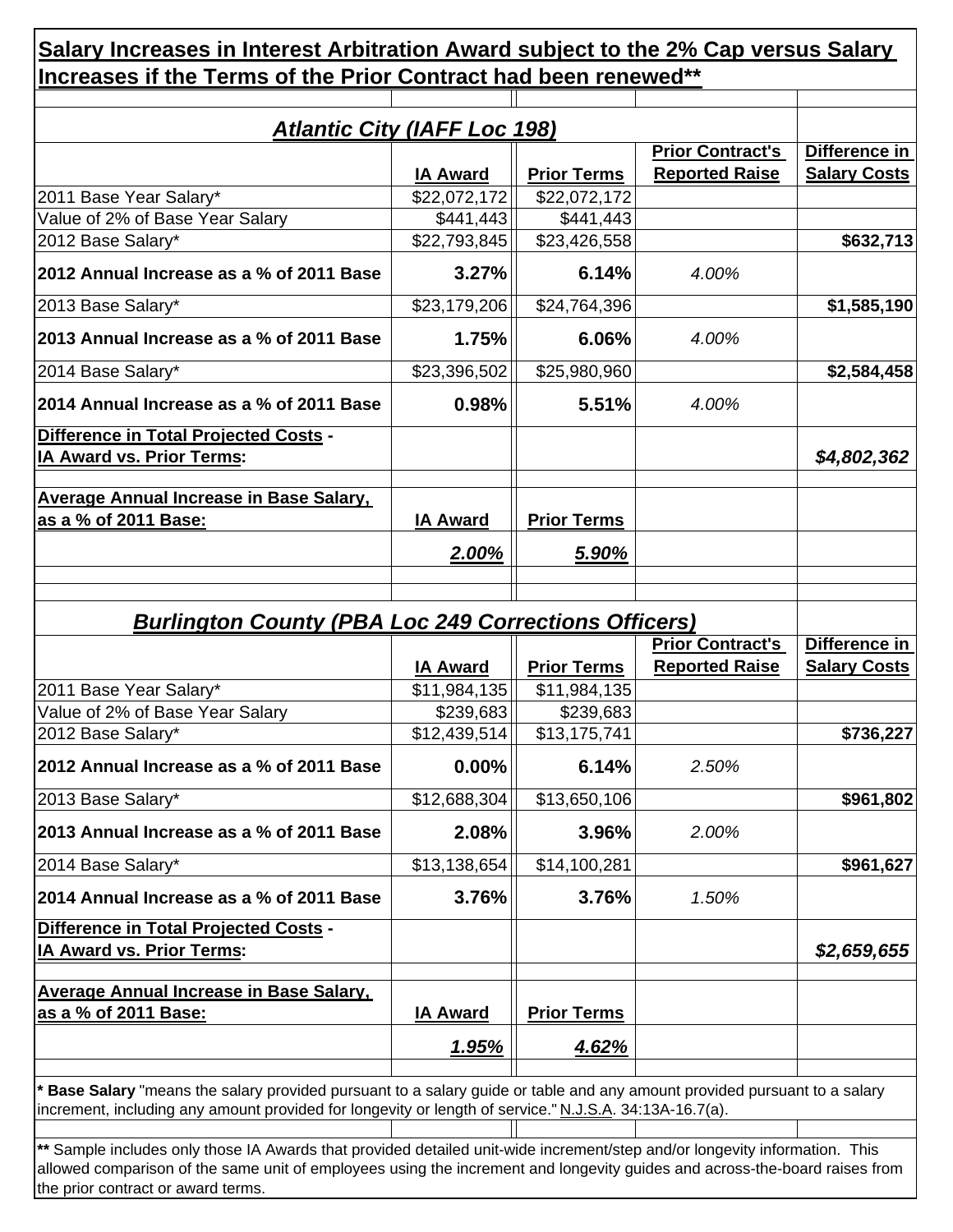|                                                                                                                                                                                                                                          | <b>Byram Township (PBA Loc 138)</b> |                    |                                                  |                                      |
|------------------------------------------------------------------------------------------------------------------------------------------------------------------------------------------------------------------------------------------|-------------------------------------|--------------------|--------------------------------------------------|--------------------------------------|
|                                                                                                                                                                                                                                          | <b>IA Award</b>                     | <b>Prior Terms</b> | <b>Prior Contract's</b><br><b>Reported Raise</b> | Difference in<br><b>Salary Costs</b> |
| 2012 Base Year Salary*                                                                                                                                                                                                                   | \$1,492,985                         | \$1,492,985        |                                                  |                                      |
| Value of 2% of Base Year Salary                                                                                                                                                                                                          | \$29,859.72                         | \$29,859.72        |                                                  |                                      |
| 2013 Base Salary*                                                                                                                                                                                                                        | \$1,311,146                         | \$1,334,067        |                                                  | \$22,921                             |
| 2013 Annual Increase as a % of 2012 Base                                                                                                                                                                                                 | 1.05%                               | 2.62%              | 2% semi-annually                                 |                                      |
| 2014 Base Salary*                                                                                                                                                                                                                        | \$1,319,649                         | \$1,379,117        |                                                  | \$59,468                             |
| 2014 Annual Increase as a % of 2012 Base                                                                                                                                                                                                 | 1.59%                               | 3.02%              | 2% semi-annually                                 |                                      |
| 2015 Base Salary*                                                                                                                                                                                                                        | \$1,379,223                         | \$1,428,649        |                                                  | \$49,426                             |
| 2015 Annual Increase as a % of 2012 Base                                                                                                                                                                                                 | 2.25%                               | 3.32%              | 2% semi-annually                                 |                                      |
| <b>Difference in Total Projected Costs -</b><br><b>IA Award vs. Prior Terms:</b>                                                                                                                                                         |                                     |                    |                                                  | \$131,814                            |
| <b>Average Annual Increase in Base Salary,</b><br>as a % of 2012 Base:                                                                                                                                                                   | <b>IA Award</b>                     | <b>Prior Terms</b> |                                                  |                                      |
|                                                                                                                                                                                                                                          | 1.63%                               | 2.98%              |                                                  |                                      |
|                                                                                                                                                                                                                                          |                                     |                    |                                                  |                                      |
|                                                                                                                                                                                                                                          |                                     |                    |                                                  |                                      |
|                                                                                                                                                                                                                                          | <b>IA Award</b>                     | <b>Prior Terms</b> | <b>Prior Contract's</b><br><b>Reported Raise</b> | Difference in<br><b>Salary Costs</b> |
| 2012 Base Year Salary*                                                                                                                                                                                                                   | \$11,243,301                        | \$11,243,301       |                                                  |                                      |
| Value of 2% of Base Year Salary                                                                                                                                                                                                          | \$224,866                           | \$224,866          |                                                  |                                      |
|                                                                                                                                                                                                                                          | \$11,596,668                        | \$11,596,668       |                                                  |                                      |
|                                                                                                                                                                                                                                          | 3.14%                               | 3.14%              | 1.00%                                            |                                      |
|                                                                                                                                                                                                                                          | \$11,741,626                        | \$12,119,076       |                                                  |                                      |
|                                                                                                                                                                                                                                          | 1.29%                               | 4.65%              | 2.50%                                            |                                      |
|                                                                                                                                                                                                                                          | \$11,888,396                        | \$12,650,458       |                                                  |                                      |
|                                                                                                                                                                                                                                          | 1.31%                               | 4.73%              | 2.80%                                            | \$0<br>\$377,450<br>\$762,062        |
| 2013 Base Salary*<br>2013 Annual Increase as a % of 2012 Base<br>2014 Base Salary*<br>2014 Annual Increase as a % of 2012 Base<br>2015 Base Salary*<br>2015 Annual Increase as a % of 2012 Base<br>Difference in Total Projected Costs - |                                     |                    |                                                  |                                      |
| <b>IA Award vs. Prior Terms:</b>                                                                                                                                                                                                         |                                     |                    |                                                  |                                      |
| <b>Average Annual Increase in Base Salary,</b>                                                                                                                                                                                           |                                     |                    |                                                  |                                      |
| as a % of 2012 Base:                                                                                                                                                                                                                     | <b>IA Award</b>                     | <b>Prior Terms</b> |                                                  | \$1,139,512                          |
|                                                                                                                                                                                                                                          | <u>1.91%</u>                        | <u>4.17%</u>       |                                                  |                                      |
| Base Salary "means the salary provided pursuant to a salary guide or table and any amount provided pursuant to a salary<br>increment, including any amount provided for longevity or length of service." N.J.S.A. 34:13A-16.7(a).        |                                     |                    |                                                  |                                      |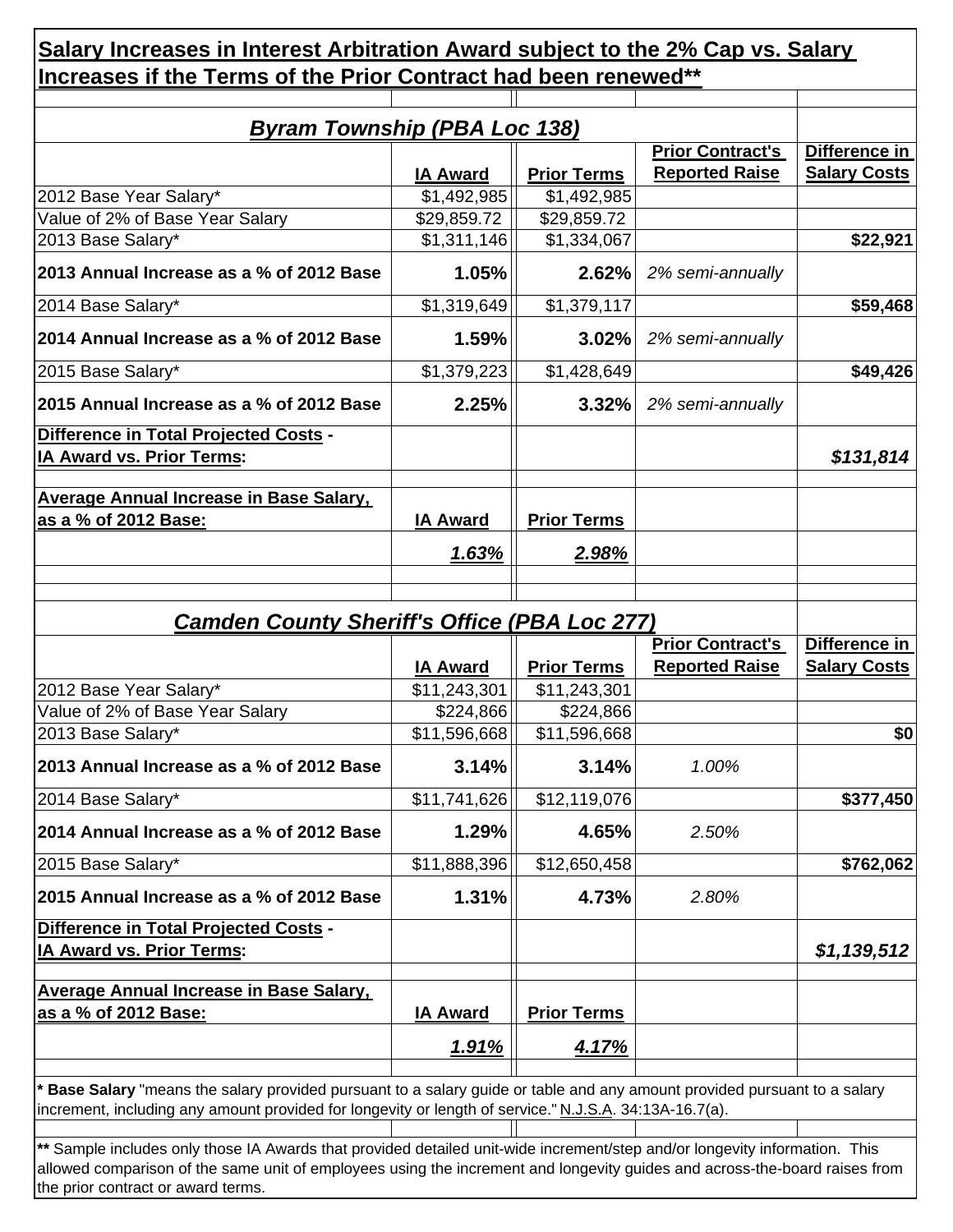| <b>Camden County Sheriff's Office (SOA)</b>                                                            |                                                       | <b>Prior Contract's</b>                                                                                                   | Difference in           |
|--------------------------------------------------------------------------------------------------------|-------------------------------------------------------|---------------------------------------------------------------------------------------------------------------------------|-------------------------|
| <b>IA Award</b>                                                                                        | <b>Prior Terms</b>                                    | <b>Reported Raise</b>                                                                                                     | <b>Salary Costs</b>     |
| \$852,451                                                                                              | \$852,451                                             |                                                                                                                           |                         |
| \$17,049                                                                                               | \$17,049                                              |                                                                                                                           |                         |
| \$860,972                                                                                              | \$860,972                                             |                                                                                                                           | \$0                     |
| 2013 Annual Increase as a % of 2012 Base<br>1.00%                                                      | 1.00%                                                 | 1.00%                                                                                                                     |                         |
| \$871,821                                                                                              | \$882,588                                             |                                                                                                                           | \$10,767                |
| 2014 Annual Increase as a % of 2012 Base<br>1.27%                                                      | 2.54%                                                 | 2.50%                                                                                                                     |                         |
| \$890,265                                                                                              | \$915,058                                             |                                                                                                                           | \$24,793                |
| 2015 Annual Increase as a % of 2012 Base<br>2.16%                                                      | 3.81%                                                 | 2.80%                                                                                                                     |                         |
|                                                                                                        |                                                       |                                                                                                                           | \$35,560                |
|                                                                                                        |                                                       |                                                                                                                           |                         |
|                                                                                                        |                                                       |                                                                                                                           |                         |
|                                                                                                        |                                                       |                                                                                                                           |                         |
| 1.48%                                                                                                  | 2.45%                                                 |                                                                                                                           |                         |
|                                                                                                        |                                                       |                                                                                                                           |                         |
|                                                                                                        |                                                       |                                                                                                                           | Difference in           |
|                                                                                                        |                                                       | <b>Reported Raise</b>                                                                                                     | <b>Salary Costs</b>     |
| \$1,199,170                                                                                            | \$1,199,170                                           |                                                                                                                           |                         |
| \$23,983                                                                                               | \$23,983                                              |                                                                                                                           |                         |
| \$1,251,153                                                                                            | \$1,252,877                                           |                                                                                                                           | \$1,724                 |
| 2013 Annual Increase as a % of 2012 Base<br>2.22%                                                      | 2.37%                                                 | 0.00%                                                                                                                     |                         |
| \$1,271,116                                                                                            | \$1,357,446                                           |                                                                                                                           | \$86,330                |
| 2014 Annual Increase as a % of 2012 Base<br>1.66%                                                      | 8.72%                                                 | 3% top of guide                                                                                                           |                         |
|                                                                                                        |                                                       |                                                                                                                           |                         |
|                                                                                                        |                                                       |                                                                                                                           | \$88,054                |
|                                                                                                        |                                                       |                                                                                                                           |                         |
|                                                                                                        |                                                       |                                                                                                                           |                         |
| <u>1.94%</u>                                                                                           | <u>5.55%</u>                                          |                                                                                                                           |                         |
|                                                                                                        |                                                       |                                                                                                                           |                         |
|                                                                                                        |                                                       |                                                                                                                           |                         |
| increment, including any amount provided for longevity or length of service." N.J.S.A. 34:13A-16.7(a). |                                                       | * Base Salary "means the salary provided pursuant to a salary guide or table and any amount provided pursuant to a salary |                         |
|                                                                                                        | <b>IA Award</b><br><b>IA Award</b><br><b>IA Award</b> | <b>Prior Terms</b><br><b>Midland Park Borough (PBA Loc 79)</b><br><b>Prior Terms</b><br><b>Prior Terms</b>                | <b>Prior Contract's</b> |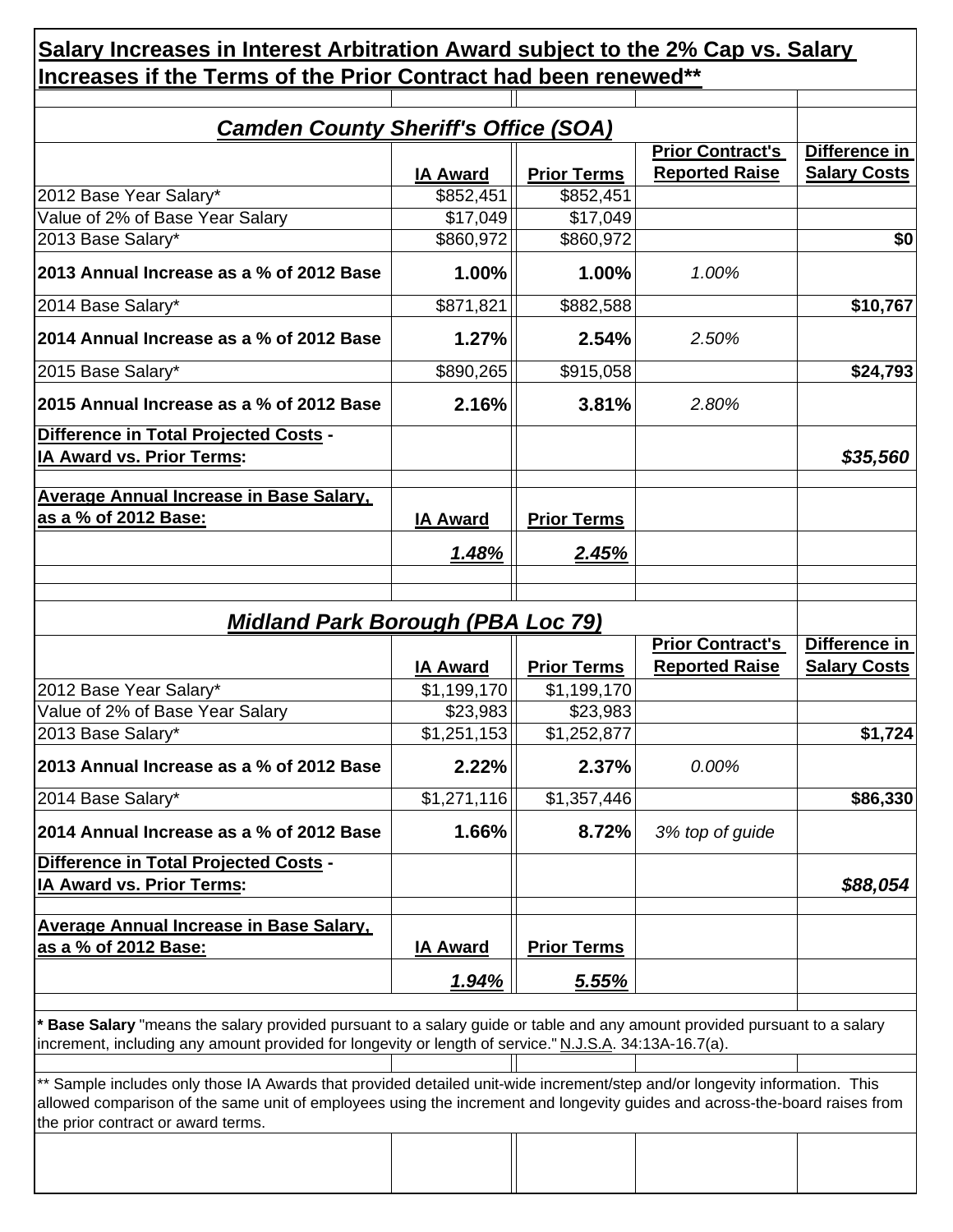| <b>Tenafly Borough (PBA Loc 376)</b>                                                                               |                         |                         |                                                         |                                      |
|--------------------------------------------------------------------------------------------------------------------|-------------------------|-------------------------|---------------------------------------------------------|--------------------------------------|
|                                                                                                                    | <b>IA Award</b>         | <b>Prior Terms</b>      | <b>Prior Contract's</b><br><b>Reported Raise</b>        | Difference in<br><b>Salary Costs</b> |
| 2012 Base Year Salary*                                                                                             | \$3,763,060             | \$3,763,060             |                                                         |                                      |
| Value of 2% of Base Year Salary                                                                                    | \$75,261                | \$75,261                |                                                         |                                      |
| 2013 Base Salary*                                                                                                  | \$3,922,636             | \$4,060,907             |                                                         | \$138,271                            |
| 2013 Annual Increase as a % of 2012 Base                                                                           | 2.82%                   | 7.92%                   | 3.75%                                                   |                                      |
| 2014 Base Salary*                                                                                                  | \$4,029,877             | \$4,362,750             |                                                         | \$332,873                            |
| 2014 Annual Increase as a % of 2012 Base                                                                           | 2.85%                   | 8.02%                   | 3.75%                                                   |                                      |
| 2015 Base Salary*                                                                                                  | \$4,029,877             | \$4,626,861             |                                                         | \$596,984                            |
| 2015 Annual Increase as a % of 2012 Base                                                                           | 0.00%                   | 7.02%                   | 3.75%                                                   |                                      |
| Difference in Total Projected Costs -<br><b>IA Award vs. Prior Terms:</b>                                          |                         |                         |                                                         | \$1,068,128                          |
| <b>Average Annual Increase in Base Salary,</b><br>as a % of 2012 Base:                                             | <b>IA Award</b>         | <b>Prior Terms</b>      |                                                         |                                      |
|                                                                                                                    | <u>1.89%</u>            | 7.65%                   |                                                         |                                      |
| <b>Riverdale Borough (PBA Loc 335)</b>                                                                             |                         |                         |                                                         |                                      |
|                                                                                                                    |                         |                         |                                                         |                                      |
|                                                                                                                    |                         |                         |                                                         |                                      |
|                                                                                                                    |                         |                         | <b>Prior Contract's</b>                                 | Difference in                        |
|                                                                                                                    | <b>IA Award</b>         | <b>Prior Terms</b>      | <b>Reported Raise***</b>                                | <b>Salary Costs</b>                  |
| 2012 Base Year Salary*<br>Value of 2% of Base Year Salary                                                          | \$1,348,118<br>\$26,962 | \$1,348,118<br>\$26,962 |                                                         |                                      |
| 2013 Base Salary*                                                                                                  | \$1,373,418             | \$1,421,785             |                                                         | \$48,367                             |
| 2013 Annual Increase as a % of 2012 Base                                                                           | 1.88%                   | 5.46%                   | 3.98% top of guide<br>& superiors (\$500                |                                      |
| 2014 Base Salary*                                                                                                  | \$1,403,568             | \$1,497,560             | all others)                                             | \$93,992                             |
|                                                                                                                    | 2.24%                   | 5.62%                   | 3.98% top of guide<br>& superiors (\$500                |                                      |
| 2015 Base Salary*                                                                                                  | \$1,428,515             | \$1,581,653             | all others)                                             |                                      |
| 2015 Annual Increase as a % of 2012 Base                                                                           | 1.85%                   | 6.24%                   | 3.98% top of guide<br>& superiors (\$500<br>all others) |                                      |
| Difference in Total Projected Costs -<br>IA Award vs. Prior Terms:                                                 |                         |                         |                                                         | \$295,497                            |
| 2014 Annual Increase as a % of 2012 Base<br><b>Average Annual Increase in Base Salary,</b><br>as a % of 2012 Base: | <b>IA Award</b>         | <b>Prior Terms</b>      |                                                         | \$153,138                            |
|                                                                                                                    | <u>1.99%</u>            | <u>5.77%</u>            |                                                         |                                      |

**\* Base Salary** "means the salary provided pursuant to a salary guide or table and any amount provided pursuant to a salary increment, including any amount provided for longevity or length of service." N.J.S.A. 34:13A-16.7(a).

\*\* Sample includes only those IA Awards that provided detailed unit-wide increment/step and/or longevity information. This allowed comparison of the same unit of employees using the increment and longevity guides and across-the-board raises from the prior contract or award terms.

\*\*\* Prior contract was from 2008-2012, which is a longer duration than the IA Award. Therefore, only the first 3 years of the prior contract were compared. The prior contract's final year provided salary increases greater than 11% for top step officers and greater than 10% for superior officers. Those raises are not reflected in this model.